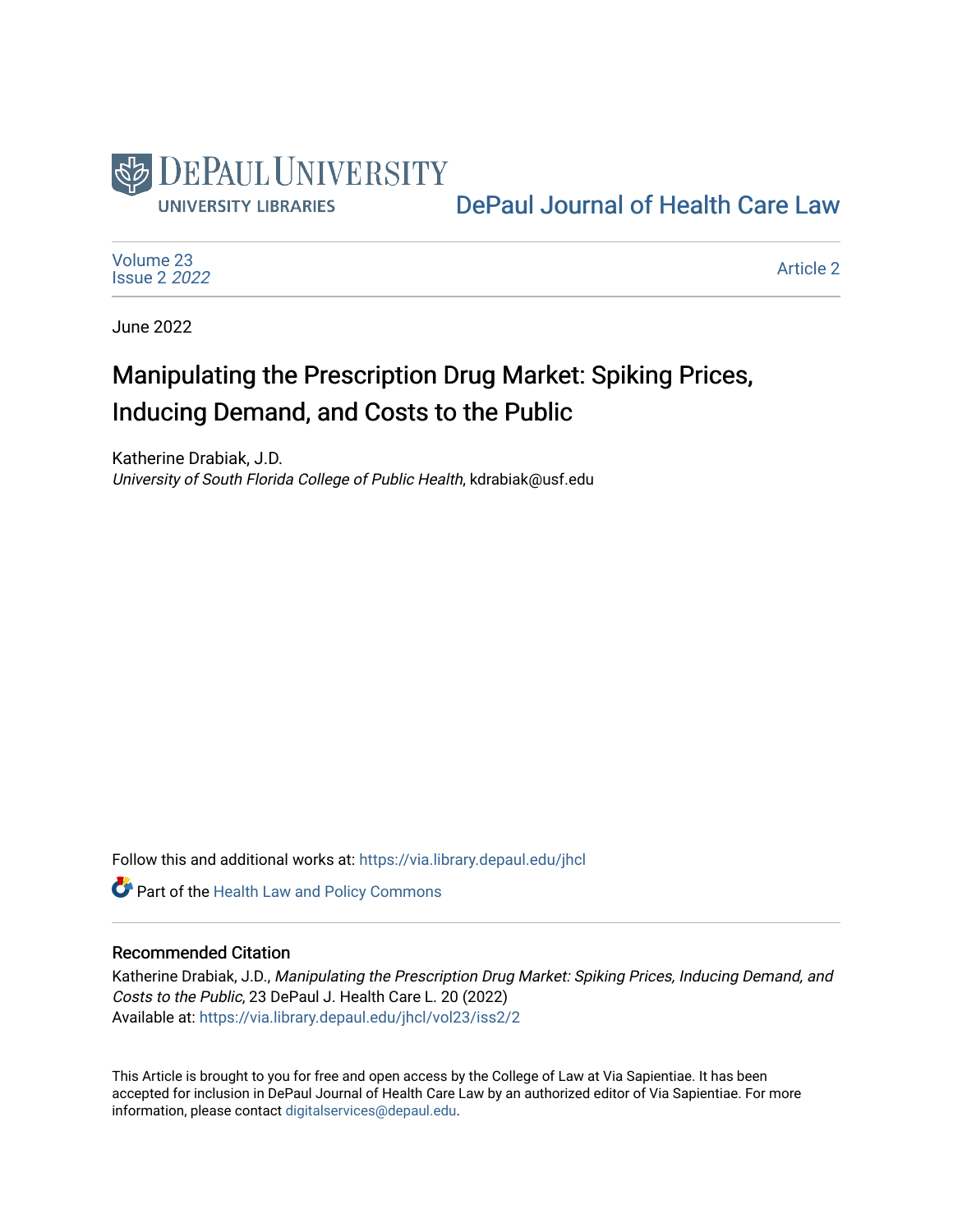# **Manipulating the Prescription Drug Market: Spiking Prices, Inducing Demand, and Costs to the Public**

# AUTHOR:

Katherine Drabiak, JD Associate Professor College of Public Health University of South Florida HEALTH [kdrabiak@usf.edu](mailto:kdrabiak@usf.edu)

# ABSTRACT:

In 2016, Mylan made headlines when it spiked the price of its EpiPen AutoInjector by 400%, raising the price from an average of \$57 to \$500. Critics called the price hike "outrageous, "brutal" and "corrupt." Public outcries fueled a demand for a Congressional investigation, and Mylan negotiated a settlement with the United States Department of Justice over alleged violations of the False Claims Act. Although competition self-corrected and similar products entered the marketplace, this case – and other similar cases involving generic drugs and insulin – highlighted the skyrocketing costs of prescription drugs in the United States. In 2019, United States outpatient spending on prescription drugs totaled \$369.7 billion. Despite massive expenditures, the United States ranks below comparable countries on health outcomes. This article traces the reasons for high medication prices; describes two key lawsuits alleging patterns of anticompetitive pricing, collusion, and fraud; and analyzes how corporate practices contribute to unnecessary and harmful healthcare costs through the pharmacological imperative. Industry practices described in this article reflect a pattern of organizational business ethics that contravenes market guardrails through both alleged and admitted dishonesty and illegal conduct. This article proposes solutions that will improve patient health, reduce healthcare costs, and uphold market fairness by reforming the expectations of corporate conduct.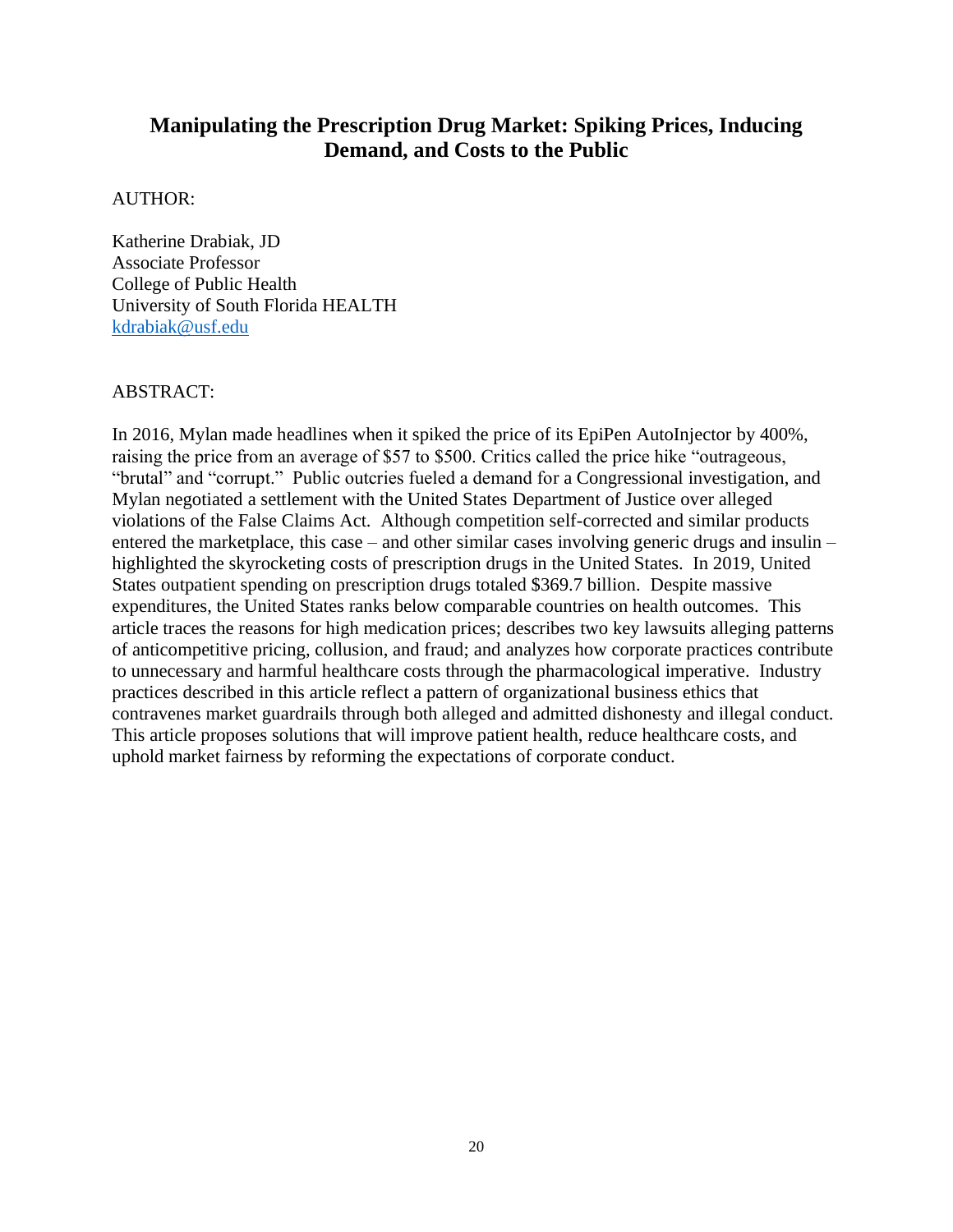#### **INTRODUCTION**

In 2016, Mylan made headlines when it spiked the price of its EpiPen AutoInjector by 400%, raising the price from an average of \$57 to \$500.<sup>1</sup> Patients with severe anaphylactic reactions to allergens such as insect stings or bites, foods, or drugs expressed worry about how they could afford their lifesaving medication.

<sup>2</sup> According to the American College of Allergy, Asthma, and Immunology, food allergies constitute the leading cause of severe allergic reactions that occur outside the hospital system.<sup>3</sup> People with severe or anaphylactic allergies may experience symptoms such as shortness of breath, repetitive coughing, weak pulse, generalized hives, tightness in the throat, trouble breathing or swallowing, or cardiac arrest.<sup>4</sup> In severe cases, without immediate intervention, the anaphylactic reaction can be deadly.<sup>5</sup> With one click, an autoinjector delivers rapid acting epinephrine subcutaneously to quell patient symptoms until the patient can access emergency medical care.<sup>6</sup>

At the time, one other similar product existed in the market, called Adrenaclick from Amdreda Pharmaceuticals.<sup>7</sup> Despite a significantly less expensive price tag, Adrenaclick had undergone several product modifications, transferred ownership between different companies, and switched product names.<sup>8</sup> This resulted in uncertainty among physicians and pharmacists about product existence, availability, and distribution.<sup>9</sup> As a result, despite two similar products in the market, EpiPen dominated market share, accounting for 95% of filled prescriptions for patients using an epinephrine autoinjector.<sup>10</sup>

<sup>1</sup> Emily Willingham, *Why Did Mylan Hike EpiPens Price 400%? Because They Could*, FORBES (Aug. 21, 2016), https://www.forbes.com/sites/emilywillingham/2016/08/21/why-did-mylan-hike-epipen-prices-400-because-theycould/?sh=686e7335280c.

<sup>2</sup> FDA, LABEL FOR EPIPEN, https://www.accessdata.fda.gov/drugsatfda\_docs/label/2012/019430s053lbl.pdf (last visited Feb. 16. 2022) [hereinafter LABEL FOR EPIPEN].

<sup>3</sup> *Epinephrine Autoinjector*, AM. COLL. OF ALLERGY, ASTHMA, AND IMMUNOLOGY,

https://acaai.org/allergies/allergy-treatment/epinephrine-auto-injector (last updated Feb. 1, 2018).

<sup>4</sup> *Anaphylaxis*, AM. COLL. OF ALLERGY, ASTHMA, AND IMMUNOLOGY, https://acaai.org/allergies/anaphylaxis (last updated Jan. 29, 2018).

<sup>5</sup> *Id.*

<sup>6</sup> LABEL FOR EPIPEN, *supra* note 2.

<sup>7</sup> Dean Celia, *Untangling the Mylan EpiPen Controversy*, POPULATION HEALTH LEARNING NETWORK:FIRST REPORT MANAGED CARE (Oct. 2016), https://www.managedhealthcareconnect.com/article/untangling-mylanepipen-controversy; Katie Thomas, *Why the Lone EpiPen Competitor Hasn't Taken Off*, N.Y. TIMES (Nov. 2, 2016), https://www.nytimes.com/2016/11/02/business/also-ran-to-epipen-reaches-for-a-closing-window-ofopportunity.html.

<sup>8</sup> Thomas, *supra* note 7.

<sup>9</sup> *Id.*

<sup>10</sup> *Id.*; *see also* Pauline Bartolone, *EpiPen's Dominance Driven by Competitors' Stumbles and Tragic Deaths*, NAT'L PUB. RADIO (Sept. 7, 2016, 12:52 PM), https://www.npr.org/sections/health-shots/2016/09/07/492964464/epipen-sdominance-driven-by-competitors-stumbles-and-tragic-deaths; Sy Mukherjee, *Mylan's EpiPen is Bleeding Market Share to Its Rivals*, FORTUNE (Mar. 6, 2017, 12:29 PM), https://fortune.com/2017/03/06/mylan-epipen-competitorssurge/.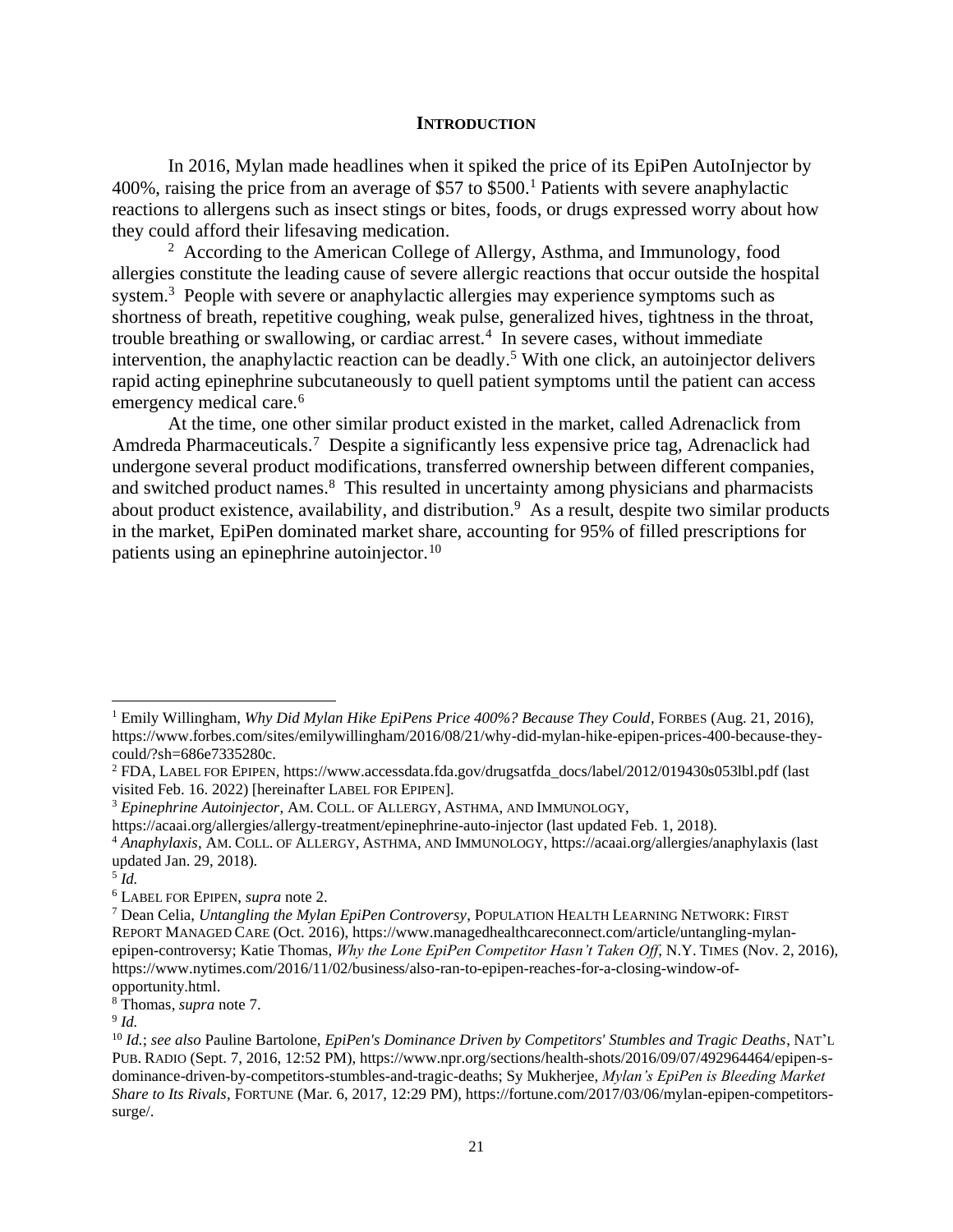Critics called the price hike "outrageous," "brutal," and "corrupt."<sup>11</sup> Public outcries<sup>12</sup> demanded a Congressional investigation.<sup>13</sup> The United States Department of Justice (DOJ) alleged that Mylan violated the False Claims Act by charging brand name prices while misclassifying EpiPen as a generic drug to avoid paying rebates owed primarily to Medicaid.<sup>14</sup> Approximately one year later, Mylan reached a \$465 million settlement with the DOJ to resolve allegations under the False Claims Act, without reaching a determination of liability.<sup>15</sup>

Although competition self-corrected and similar products entered the marketplace,  $16$  this case – and similar other cases – highlighted the significant costs of prescription drugs in the United States. In 2020, United States outpatient spending on prescription drugs totaled \$348.4 billion.<sup>17</sup> Despite massive expenditures, the United States ranks below comparable countries on health outcomes such as hospital admissions for chronic disease, medical error, and premature death rate.<sup>18</sup> Our healthcare system addresses acute emergencies, such as responding to allergic anaphylactic shock, the steady war against diseases such as diabetes, and slowly burning epidemics such as the opioid crisis. Catastrophic price increases in individual drug pricing and overall costs to the healthcare system point to more significant issues: determining who can access medically necessary prescription drugs; whether manufacturer conduct in the marketplace driving price increases arises to legal wrongdoing; and examining the presumption that specific medications constitute an optimal medically necessary intervention.

Corporate actions designed to increase prices and induce demand for prescription medications to reflect neutral market practices. However, ongoing litigation suggests manufacturers crossed a boundary by integrating strategic anticompetitive practices designed to artificially and unduly influence both price and demand. Industry practices reflect a pattern of organizational business ethics that contravened market guardrails through both alleged and admitted collusion, fraud, dishonesty, and illegal conduct in the pricing and promotion of prescription drugs.

<sup>11</sup> Celia, *supra* note 7; *but see* Uwe Reinhardt, *Mylan's CEO a Villain? Depends on Your Preferred Brand of Capitalism*, HEALTH AFFAIRS FOREFRONT (Sept. 6, 2016),

https://www.healthaffairs.org/do/10.1377/forefront.20160906.056352/full/ (discussing profit maximization as a form of capitalism presuming "open and free competition without deception or fraud.").

<sup>12</sup> *Mylan CEO on EpiPen Drug Price Controversy: "I get the Outrage",* CBS NEWS (Jan. 27, 2017, 6:54 AM), https://www.cbsnews.com/news/epipen-price-hike-controversy-mylan-ceo-heather-bresch-speaks-out/.

<sup>13</sup> Julia Thibault, *America's Oldest Drug Cartel: Civil RICO Action In Re Insulin Pricing Litigation and the Case for Overruling the Indirect Purchaser Rule*, 46 AM. J. L. & MED. 470, 482 (2020).

<sup>14</sup> Press Release, U.S. Dep't of Justice, Mylan Agrees to Pay \$465 Million to Resolve False Claims Act Liability for Underpaying EpiPen Rebates, (Aug. 17, 2017), https://www.justice.gov/opa/pr/mylan-agrees-pay-465-millionresolve-false-claims-act-liability-underpaying-epipen-rebates.

<sup>15</sup> *Id.*

<sup>16</sup> Bartolone, *supra* note 10; Thomas, *supra* note 7; *see also* Arlene Weintraub, *EpiPen Alternatives Snatch up Market Share as Mylan's Allergy Shot Falters: Report*, FIERCE PHARMA (Mar. 7, 2017, 9:01 AM),

https://www.fiercepharma.com/pharma/epipen-alternatives-snatch-up-market-share-as-mylan-s-allergy-shot-faltersreport; Caroline Chen, *EpiPen Competitor Will Re-Launch After Being Pulled off Market*, CHI. TRIBUNE (Oct. 26, 2016), https://www.chicagotribune.com/business/ct-epipen-competitor-auviq-relaunch-20161026-story.html.

<sup>17</sup> *National Health Expenditure Fact Sheet*, CTRS. FOR MEDICARE AND MEDICAID SERVS.,

https://www.cms.gov/Research-Statistics-Data-and-Systems/Statistics-Trends-and-

Reports/NationalHealthExpendData/NHE-Fact-Sheet (last updated Dec. 15, 2021).

<sup>18</sup> Nisha Kurani & Emma Wager, *How Does the Quality of the U.S. Health System Compare to Other Countries?*, PETERSON-KFF HEALTH SYSTEM TRACKER (Sept. 30, 2021), https://www.healthsystemtracker.org/chartcollection/quality-u-s-healthcare-system-compare-countries/#item-start.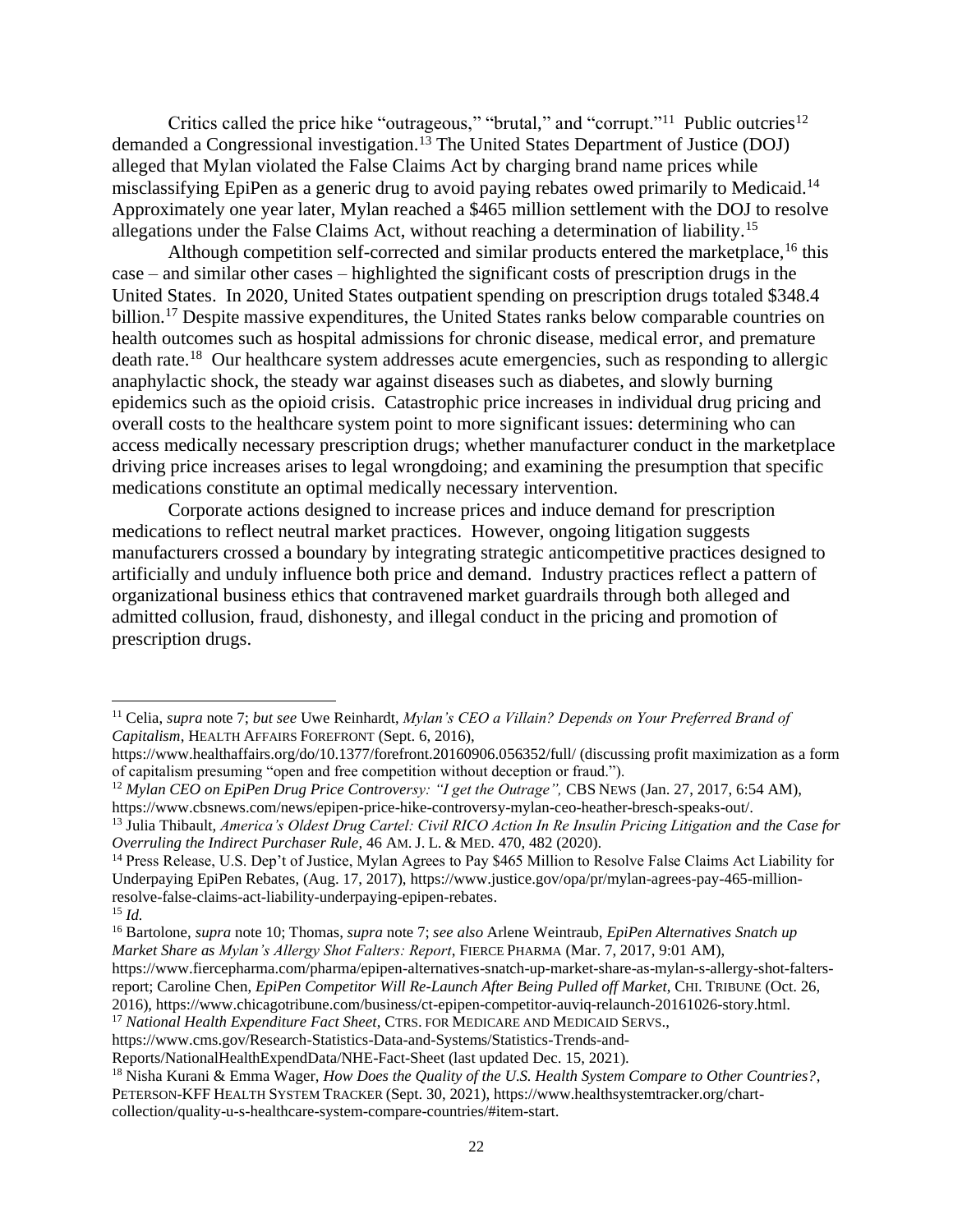Section I will explore the context and reason for skyrocketing prices and the corresponding impact of high prescription prices on patient health. In Section II, this article will examine barriers to medication access in two examples: generic drugs, where many competitors exist, and insulin, where few competitors exist. This section will provide an overview of two separate actions, *In Re Generic Pharmaceuticals Pricing Litigation* and *In Re Insulin Pricing Litigation*, which alleged a variety of claims arising from purported anticompetitive pricing strategies, collusion, and fraud under the Sherman Act and the Racketeer Influenced Corrupt Organizations Act. In Section III, this article will explore the forces driving high expenditures on prescription drugs in the United States and analyze the industry's promotion techniques. Section III will describe the intersection of inefficient, harmful healthcare spending and corporate strategies to expand market demand by distorting research, promulgating misleading claims, and engaging in fraudulent marketing practices. Finally, Section IV will offer insights on potential solutions to reform expectations for corporate conduct in a manner that will promote patient health, reduce healthcare costs, and permit an honest market to flourish.

# **I. HIGH COST AND HIGH SPENDING ON PHARMACEUTICAL DRUGS IN THE UNITED STATES**

This section will provide an overview of the reasons behind spending and cost of prescription drug medications in the United States. While patent law is designed to reward manufacturers for novel therapies and improvements to medications, research suggests that not all price increases reflect innovation. Instead, the drug pricing system entails a complex and opaque network that has created difficulty for patients to understand the true price of medications. Both market competition and patients can suffer when anticompetitive practices pervade the drug distribution chain.

A. Patient Spending on Pharmaceutical Medications

In 2020, United States outpatient spending on prescription drugs totaled \$348.4 billion,<sup>19</sup> and the United States spends 54-209% more than other high income countries per capita on pharmaceutical drugs.<sup>20</sup> Data from the Kaiser Family Foundation demonstrates that the United States spends more than twice the amount on healthcare than comparable countries, and yet has worse health outcomes.<sup>21</sup> In addition to ranking low compared to similar nations for hospital admissions for chronic disease, medical error, and premature death rate, the United States ranks last in health care access and quality, indicating higher rates of amenable mortality than peer countries.<sup>22</sup> Mortality amenable to healthcare refers to rates of death that health policy scholars consider preventable by timely and effective care.<sup>23</sup> This includes a broad range of health conditions, including cardiovascular disease, diabetes, and cancer that health providers could

<sup>19</sup> *National Health Expenditure Fact Sheet*, *supra* note 17.

<sup>20</sup> Nathan E. Wineinger et al., *Trends in Prices of Popular Brand-Name Prescription Drugs in the United States*, JAMA NETWORK OPEN, May 31, 2019, at 1, 2.

<sup>21</sup> Nisha Kurani & Cynthia Cox, *What Drives Health Spending in the U.S. Compared to Other Countries*, PETERSON-KFF HEALTH SYSTEM TRACKER (Sept. 25, 2020), https://www.healthsystemtracker.org/brief/whatdrives-health-spending-in-the-u-s-compared-to-other-countries/.

<sup>22</sup> Kurani & Wager, *supra* note 18.

<sup>23</sup> *Id.*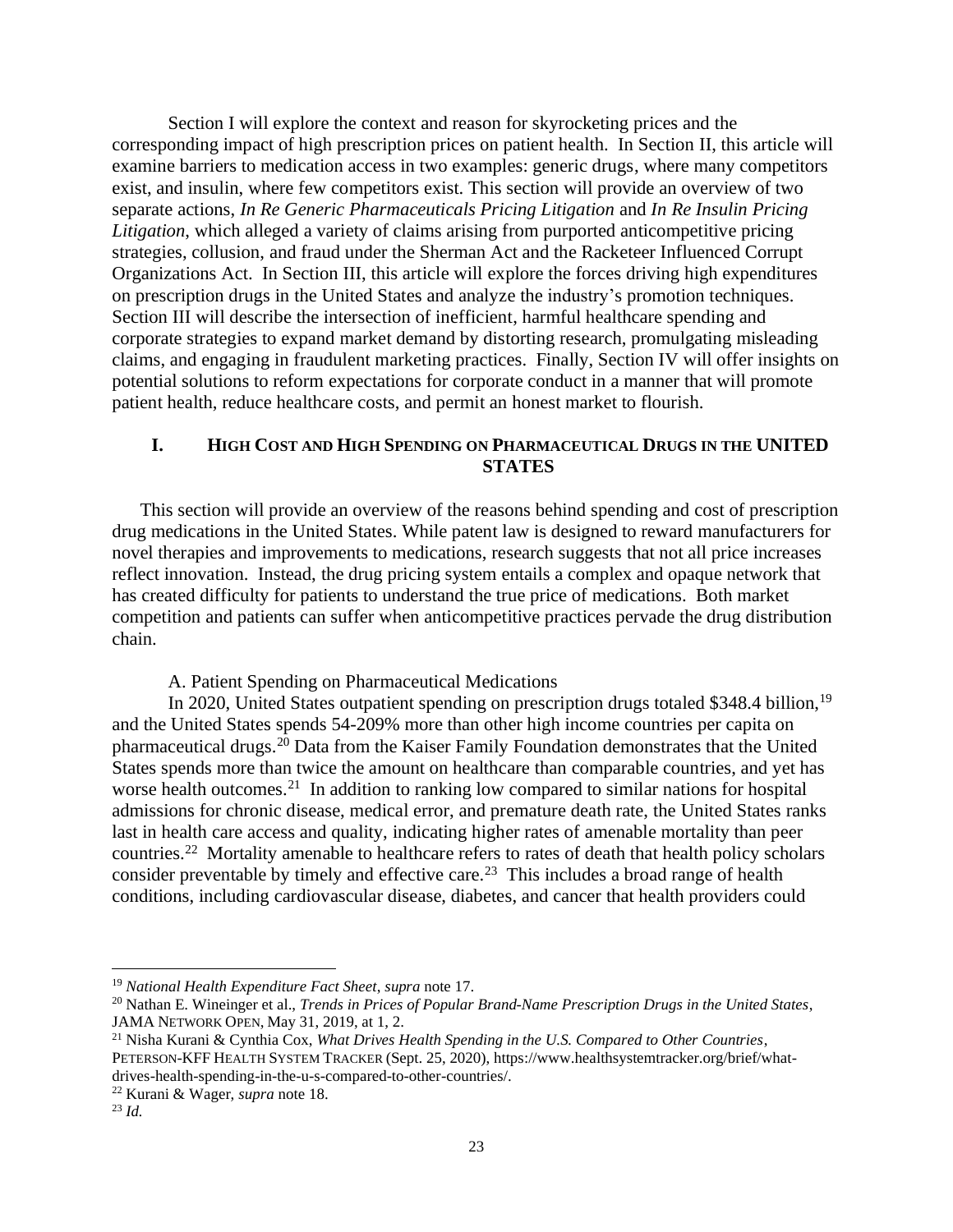assist with prevention or treatment.<sup>24</sup> Notably, high prescription medication costs constitute only a portion of overall spending; the main driver for high healthcare costs originates from inpatient and outpatient care. <sup>25</sup>

In the past decade, the prices for prescription drugs have increased dramatically, far above the rise of inflation as measured by the Consumer Price Index.<sup>26</sup> A study in the *Journal of the American Medical Association* found that from 2008 to 2015, the prices for the most commonly used prescription drugs increased by 164%.<sup>27</sup> Physician Dr. Eric Yang and colleagues analyzed 14.4 million pharmacy claims for 1.8 million patients across the United States, finding that list prices more than doubled over the past seven years.<sup>28</sup> Similarly, biostatistics researcher Nathan Wineinger and colleagues analyzed pricing and payment data for the top forty-nine selling prescription medications. For the thirty-six drugs that have been available since 2012, more than 44% of these medications doubled in price over a five-year period.<sup>29</sup>

- 1. Manufacturers' Reasons Behind Price Setting
	- a. Research and Development

Manufacturers assert several reasons for rising costs, such as investment in research and the development of novel therapies.<sup>30</sup> According to some estimates, bringing a new drug to market is incredibly expensive, amounting to \$2.6 billion for research, development, and the cost of late stage clinical trials.<sup>31</sup> However, physician and health policy scholar Dr. Aaron Kesselheim and colleagues note that a significant amount of research occurs in academic institutions, which receives funding from public sources such as the National Institutes of Health.<sup>32</sup> According to one analysis into the origin of twenty-six pharmaceutical products, about half of the products originated from publicly funded research.<sup>33</sup> In addition to public funding, venture capital companies may also sponsor product research and development.<sup>34</sup> Kesselheim and colleagues estimate that the portion of revenue that pharmaceutical companies invest in research and development ranges from 10-20%.<sup>35</sup> Rather than research and development, some figures suggest industry directs its budget toward marketing and promotion practices designed to increase product visibility, uptake, and use.<sup>36</sup>

b. Reward for Novel Iterations

While manufacturers may justify high costs for new products, many critics question high prices for drugs or

<sup>24</sup> GBD 2016 Healthcare Access and Quality Collaborators, *Measuring Performance on the Healthcare Access and Quality Index for 195 Countries and Territories and Selected Subnational Locations: A Systematic Analysis from the Global Burden of Disease Study 2016*, 391 LANCET 2236, 2238 (2018).

<sup>25</sup> Kurani & Cox, *supra* note 21.

<sup>26</sup> Aaron S. Kesselheim et al., *The High Cost of Prescription Drugs in the Unites States: Origins and Prospects for Reform*, 316 JAMA 858, 860 (2016).

<sup>27</sup> *Id.*

<sup>28</sup> Eric Yang et al., *Changes in Drugs List Prices and Amounts Paid by Patients and Insurers*, JAMA NETWORK OPEN, Dec. 9, 2020, at 1, 4.

<sup>29</sup> Wineinger et al., *supra* note 20, at 1.

<sup>30</sup> Yang et al., *supra* note 28, at 2.

<sup>31</sup> Kesselheim et al., *supra* note 26, at 863.

<sup>32</sup> *Id.*

<sup>33</sup> *Id.*

<sup>34</sup> *Id.*

<sup>35</sup> *Id.*

<sup>36</sup> Lisa M. Schwartz & Steve Woloshin, *Medical Marketing in the United States*, *1997-2016*, 321 JAMA 80, 81 (2019).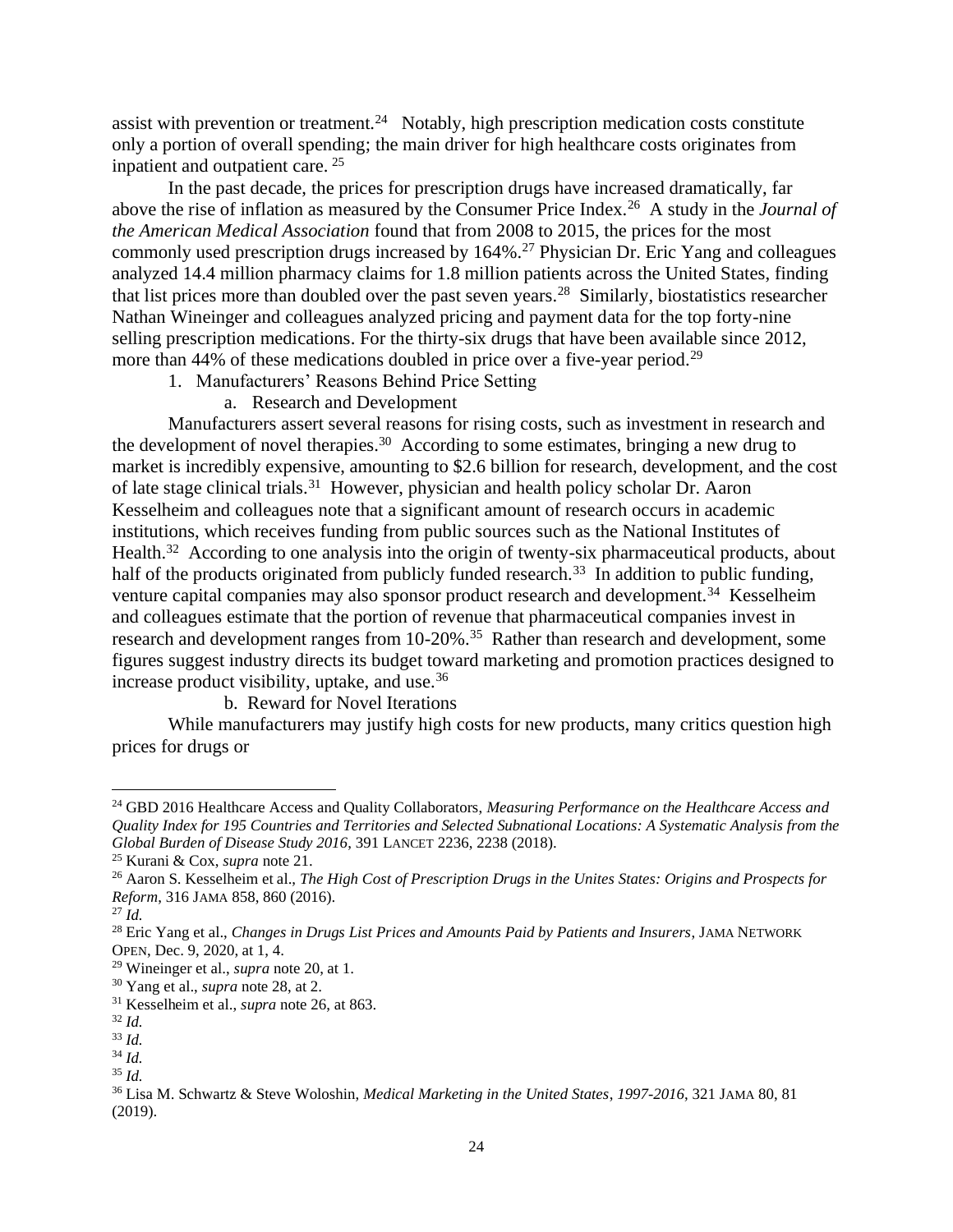biologics that have existed in the market for many years. Insulin, for example, was discovered back in 1921 by a team led by Frederick Banting and Charles Best at the University of Toronto.<sup>37</sup> Though Banting and Best applied for a patent, they sold it to the university for \$1, stating plainly their goal of ensuring the availability and accessibility of their discovery to the public.<sup>38</sup> Banting and Best teamed with Eli Lilly, which applied for United States patents on manufacturing improvements, and began licensing the rights to manufacture insulin to other companies.<sup>39</sup>

Despite patient access for almost 100 years, an article in the *New England Journal of Medicine* noted that insulin does not constitute a singular entity, but rather a family of related products.<sup>40</sup> Since its initial introduction, manufacturers transformed the type of insulin – from isolating animal insulin and attempting to reduce impurities, to using recombinant DNA to create human insulin, to creating analog insulin.<sup>41</sup> Each subsequent iteration constitutes an incremental improvement, representing greater safety, offering more flexibility in dosing, or increased convenience.<sup>42</sup> Manufacturers protect these iterations through the filing of additional patents, thereby continuously extending the length of patents covering a specific product.<sup>43</sup> Manufacturers assert these aggregate discoveries fulfill the purpose of patent law and optimize benefits to patients by maximizing innovation.

Opponents of this practice, however, refer to this process as patent evergreening; asserting that such slight modifications represent merely trivial advancements.<sup>44</sup> Additionally, Wineinger and colleagues note that drug pricing increases do not always correspond to time in the market.<sup>45</sup> That is, drugs on the market for several years also demonstrated significant price jumps, which Wineinger and colleagues assert undermines manufacturers' argument that high prices reflect manufacturer's motivation to recoup investment in initial drug development.<sup>46</sup> In the case of insulin, for example, the price of insulin increased 300% from 2002 to 2013, which suggests external pricing strategies are not tied to innovation and development costs.<sup>47</sup>

c. Higher Prices, But Higher Rebates

Manufacturers assert that higher list prices may correspond to higher rebates and discounts to patients.<sup>48</sup> When media reports surfaced about Mylan's EpiPen price spikes, CEO Heather Bresch highlighted Mylan's introduction of the MyEpiPen Savings Card, a patient assistance program, and the EpiPen for Schools, a program that provides free EpiPens to United States schools.<sup>49</sup> Manufacturers may offer rebates to Pharmacy Benefit Managers (PBMs), who negotiate in the distribution chain with insurers and pharmacies, ideally passing along a lower price or medication co-pay. Despite the rebates, some health policy scholars, such as Neeraj

<sup>37</sup> Jeremy A. Greene & Kevin R. Riggs, *Why Is There No Generic Insulin? Historical Origins of a Modern Problem*, 372 NEW ENG. J. MED. 1171, 1171 (2015); Thibault, *supra* note 13, at 472.

<sup>38</sup> *Id.*

<sup>39</sup> *Id.*

<sup>40</sup> Greene & Riggs, *supra* note 37, at 1173.

<sup>41</sup> *Id.* at 1172.

<sup>42</sup> *Id.*

<sup>43</sup> *Id. at 1173*.

<sup>44</sup> Roger Collier, *Drug Patents: The Evergreening Problem*, 185 CANADIAN MED. ASS'N J. E385, E385 (2013).

<sup>45</sup> Wineinger et al., *supra* note 20, at 7.

<sup>46</sup> *Id.*

<sup>47</sup> Kesselheim et al., *supra* note 26.

<sup>48</sup> Yang et al., *supra* note 28, at 2.

<sup>49</sup> Willingham, *supra* note 1.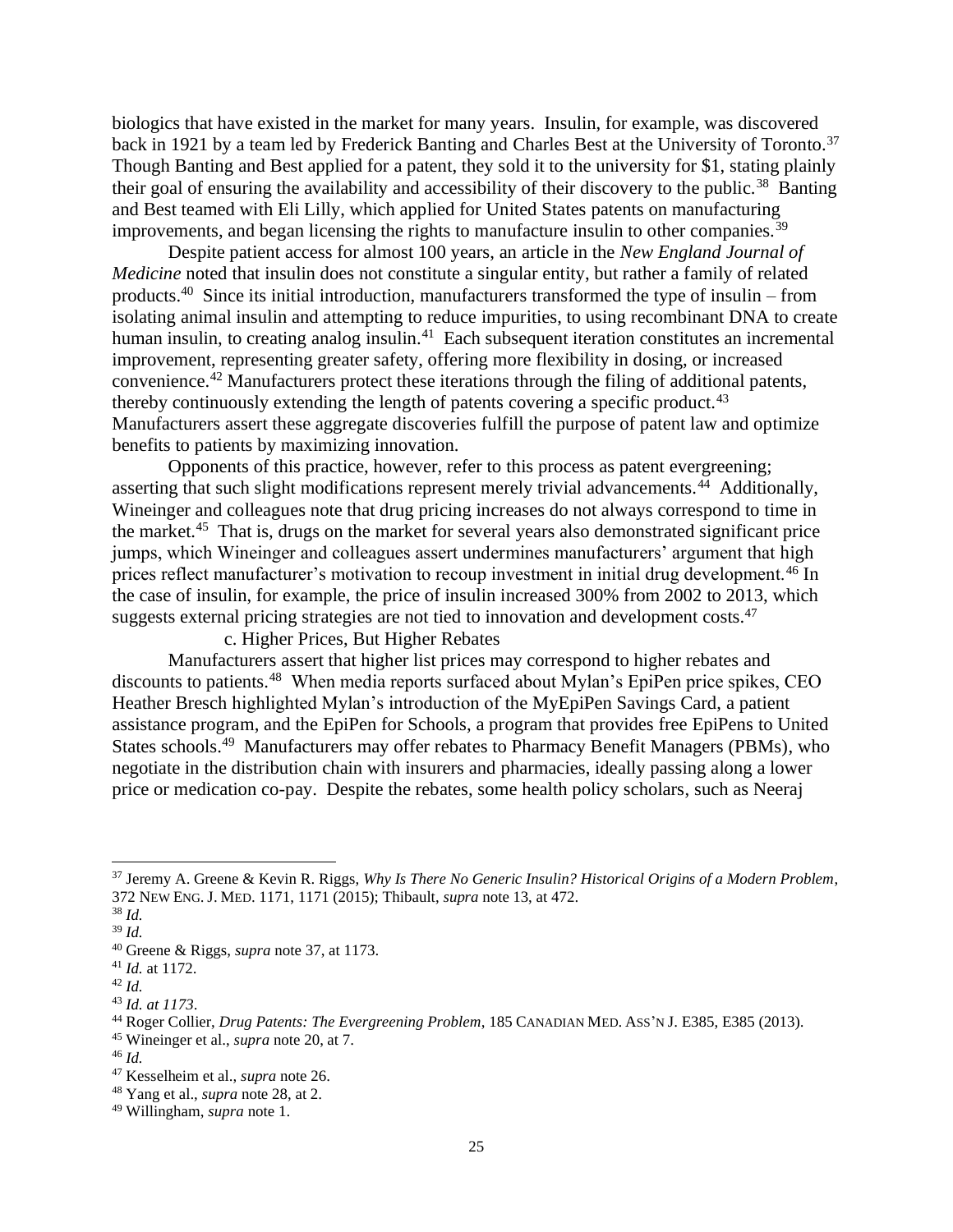Sood, assert rebates may not offer true benefits to patients.<sup>50</sup> Higher rebates function to pass revenue to PBMs, who retain a portion from each transaction rather than reflecting true cost savings.<sup>51</sup> Additionally, rebates generally do not apply to generic drugs, which account for 89-90% of dispensed prescription drugs.<sup>52</sup>

- 2. Reasons for Higher Net Prices to Patients
	- a. Opaque and Complex Payment Systems

Health policy scholars describe the pharmaceutical pricing system as opaque and complex based on confidential interactions and multiple players in the distribution chain.<sup>53</sup> Pharmaceutical manufacturers set one price referred to as the benchmark price, or price to consumer, and the sticker price, or the price that manufacturers offer to bulk distributors. Within this transaction, middlemen in the distribution chain such as wholesalers and distributors, PBMs health plans, and pharmacies negotiate price discounts. Ideally, the middlemen negotiate discounts and pass savings to the patient purchasing the medication. Manufacturers may negotiate with PBMs and middlemen to provide higher rebates to the PBM in exchange for favorable placement on the pharmacy formulary. However, these negotiations are confidential, the actual price is classified as a trade secret, and product specific rebates similarly constitute proprietary information.<sup>54</sup> From 2012 to 2016 one estimate showed that rebates to PBMs and pharmacies increased from \$40B to over \$100B.<sup>55</sup> Rather than negotiating on behalf of patients and receiving fair compensation for such service, some scholars assert PBMs are acting to maximize their own profit at the expense of patients.<sup>56</sup> Sood and colleagues demonstrated a correlation between rising prescription drug prices and rebates to PBMs.<sup>57</sup> Part of the rising prices borne by patients can be attributed to a larger share of the transaction that PBMs receive.

In October 2020, the Centers for Medicare and Medicaid published the Transparency in Coverage Final Rule to address drug pricing, health care service costs, and billing confusion.<sup>58</sup> The rule set forth requirements for group health plans and health insurance companies to disclose cost-sharing information upon request, which would include cost comparisons, the negotiated rate and historical net price for prescription drugs, and provide information to increase price

<sup>50</sup> NEERAJ SOOD ET AL., USC SCHAEFFER CTR. FOR HEALTH POLICY AND ECON., THE ASSOCIATION BETWEEN DRUG REBATES AND LIST PRICES 1

<sup>(2020);</sup> *see also* Tami Luhby, *Just Who Gets Those Big Drug Rebates?*, CNN (May 7, 2018, 7:58 AM), https://money.cnn.com/2018/05/07/news/economy/drug-prices-rebates/index.html.

<sup>51</sup> *Id.*

<sup>52</sup> Kesselheim et al., *supra* note 26.

<sup>53</sup> S. Vincent Rajkumar, *The High Cost of Insulin in the United States: An Urgent Call to Action*, 95 MAYO CLINIC PROCEEDINGS 22, 24 (2020); Jing Luo & Walid F. Gellad, *Origins of the Crisis in Insulin Affordability and Practical Advice for Clinicians on Using Human Insulin,* CURRENT DIABETES REPORTS, Jan. 2020, at 1, 2; Wineinger et al., *supra* note 20.

<sup>54</sup> *See* Robin Feldman & Charles Tait Graves, *Naked Price and Pharmaceutical Trade Secret Overreach*, 22 YALE J.L. & TECH. 61, 78-84, 90-110, 122-4 (2020).

<sup>55</sup> Lydia Ramsey Pflanzer, *The Makers of Insulin are Being Accused of Price-Fixing in a Class Action Lawsuit*, BUSINESS INSIDER (Jan. 30, 2017, 2:58 PM), https://www.businessinsider.com/sanofi-novo-nordisk-lilly-named-inclass-action-insulin-lawsuit-2017-1.

<sup>56</sup> Kwanghyuk Yoo, *Pharmacy Benefit Managers and Generic Pharmaceuticals Pricing Conspiracy: Unveiling Lock-In Mechanisms, Structural Shortcomings and Antitrust Evidence*, 64 S.D. L. REV. 43, 76 (2019). <sup>57</sup> SOOD ET AL., *supra* note 50, at 3.

<sup>58</sup> Transparency in Coverage, 85 Fed. Reg. 72,158 (Jan. 11, 2021) (to be codified at 26 C.F.R. pt. 54); Centers for Medicare and Medicaid Services, E**rror! Hyperlink reference not valid.**Transparency in Coverage Final Rule Fact Sheet (Oct. 29, 2020), https://www.cms.gov/newsroom/fact-sheets/transparency-coverage-final-rule-factsheet-cms-9915-f.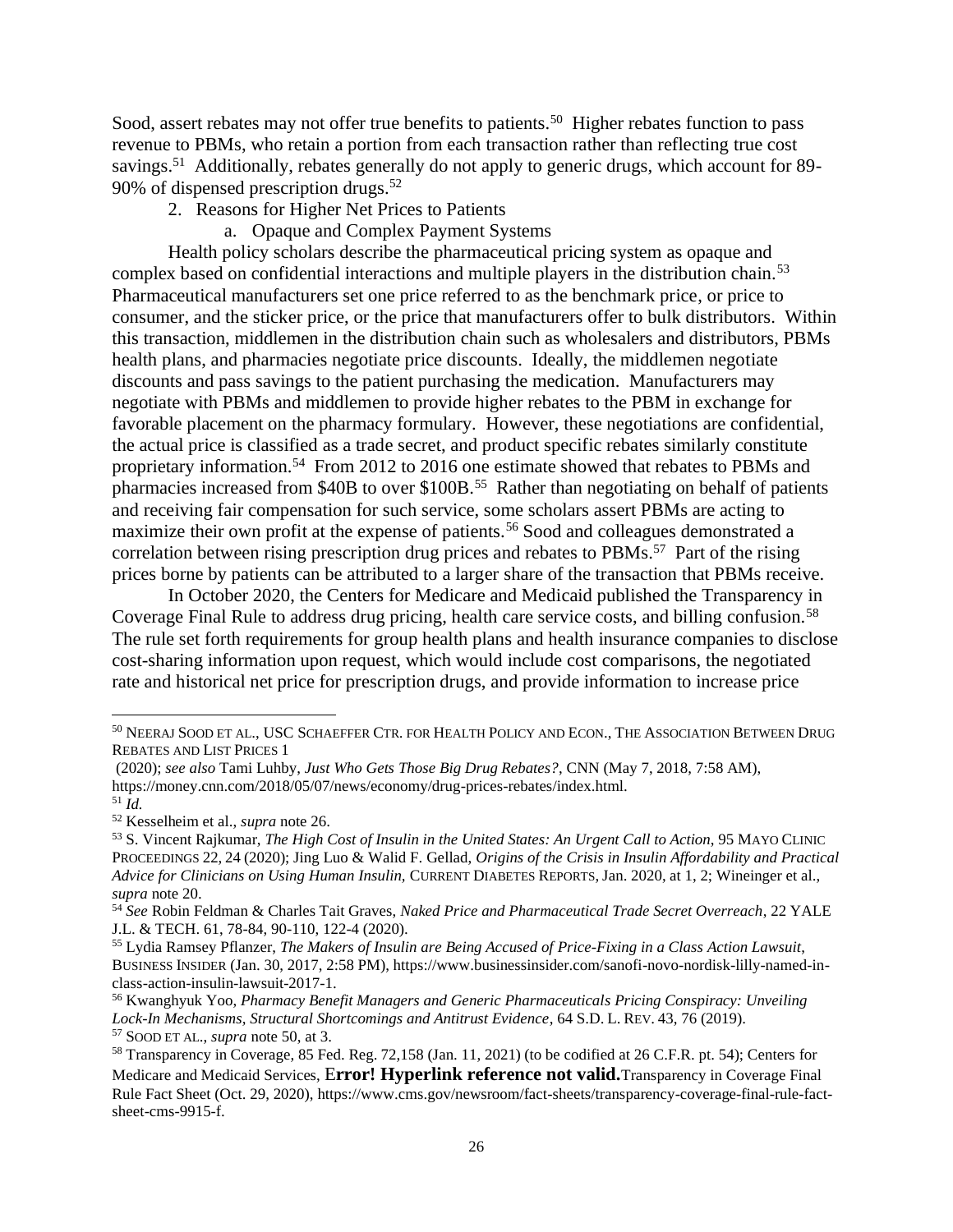conscious decision-making.<sup>59</sup> Despite increasing pricing awareness, the rule does not require plans to disclose rebates and other discounts they negotiate with manufacturers and PBMs.<sup>60</sup>

b. Cost Sharing Practices and Changes to Insurance

In addition to rising costs for certain medications, both insurance premiums and out-ofpocket spending in the form of deductibles, copayments and coinsurance have increased.<sup>61</sup> Adjusting for inflation, from 2010 to 2016, patients paid 53% more for prescription drugs.<sup>62</sup> In addition to higher medication prices, consumers paid higher deductibles, higher copays, or encountered insurance coverage changes using separate prescription plans.<sup>63</sup> Over the last ten years, average enrollee out-of-pocket spending grew 58%, more than double the increase in wages during the same period.<sup>64</sup>

c. Use of Generics or Biosimilars

Ideally, one method of curbing high prescription costs would be the option for consumers to purchase generic or biosimilars.<sup>65</sup> In 1984, Congress passed the Hatch-Waxman Act with the dual purpose of fostering innovation while facilitating manufacturers' ability to introduce more cost efficient options with generic drugs.<sup>66</sup> In 1960, fewer than one in ten medications dispensed at pharmacies was a generic medication, but today pharmacies fill 80%-90% of prescriptions with a generic.<sup>67</sup> Using generic or biosimilar medications, in theory, can significantly reduce costs saving the healthcare system billions of dollars per year.<sup>68</sup>

In the case of insulin, few competitors existed in the market until recently, and Novo Nordisk, Sanofi, and Lilly controlled 99% of the global insulin market.<sup>69</sup> Several manufacturers introduced biosimilar formulations as an alternative to high prices. However, physicians have noted barriers to patient use, such as physician reluctance to prescribe biosimilar formulations or physicians prescribing the newer and more expensive formulations of insulin, such as prescribing analog insulin versus human insulin, which is less costly.<sup>70</sup> Pharmacies and PBMs may decline to add biosimilars as a preferred product on the formulary, or pharmacy substitution laws may require pharmacists to fill the prescription as the physician ordered without substituting a generic or biosimilar.<sup>71</sup> Thus, despite availability, the lower cost medication may not reach the consumer.

d. Lack of Competition

<sup>59</sup> *Id.*

<sup>60</sup> Harris Meyer, *Surprise Federal Drug Rule Directs Insurers to Reveal What They Pay for Prescription Drugs*, KAISER HEALTH NEWS (Nov. 19, 2020), https://khn.org/news/article/surprise-federal-drug-rule-directs-insurers-toreveal-what-they-pay-for-prescription-drugs/.

<sup>61</sup> Yang et al., *supra* note 28, at 7; Matthew Rae et al., *Tracking the Rise in Premium Contributions and Cost-Sharing for Families with Large Employer Coverage*, PETERSON-KFF HEALTH SYSTEM TRACKER (Aug. 14, 2019), https://www.healthsystemtracker.org/brief/tracking-the-rise-in-premium-contributions-and-cost-sharing-forfamilies-with-large-employer-coverage/.

<sup>62</sup> Yang et al., *supra* note 28.

<sup>63</sup> Luo & Gellad, *supra* note 53, at 6.

<sup>64</sup> Rae et al., *supra* note 61.

<sup>65</sup> Rajkumar, *supra* note 53, at 23.

<sup>66</sup> *See* Colleen Kelly, *The Balance Between Innovation and Competition: The Hatch-Waxman Act, the 2003 Amendments, and Beyond*, 66 FOOD & DRUG L.J. 417, 420-21 (2011).

<sup>67</sup> Greene & Riggs, *supra* note 37, at 1174.

<sup>68</sup> *Id.*

<sup>69</sup> Fiona Conner et al., *Unaffordability of Insulin: Patients Pay the Price*, 7 LANCET 748, 748 (2019).

<sup>70</sup> Kasia Lipska et al., *Use and Out-of-Pocket Insulin for Type 2 Diabetes Mellitus from 2000 Through 2010*, 311 JAMA 2331, 2332 (2014).

<sup>71</sup> Rajkumar, *supra* note 53, at 25, at 24; Luo & Gellad, *supra* note 53, at 4.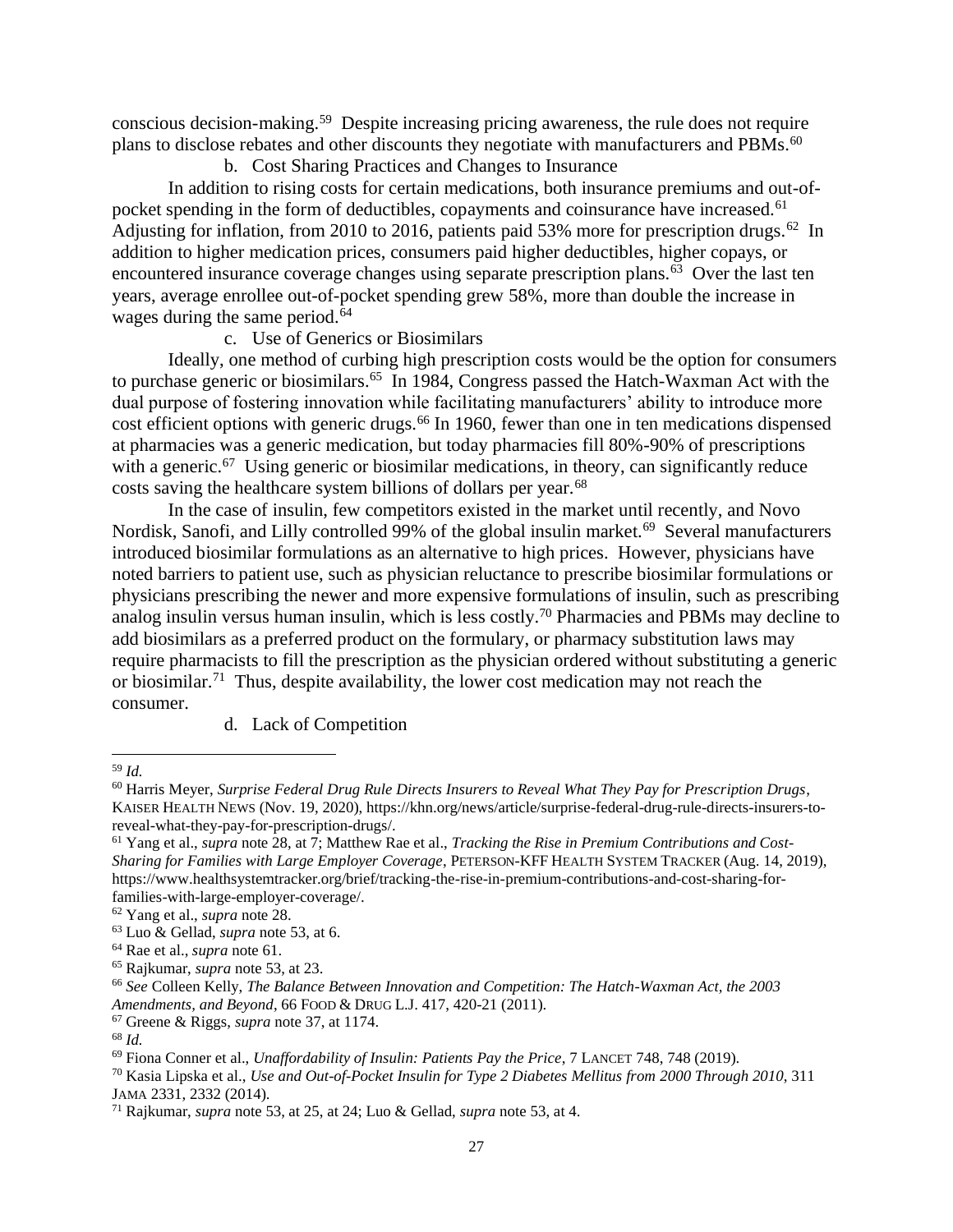In other instances, despite the option for generic or biosimilar medications, the cost of the generic option is similarly high. According to Kesselheim and colleagues, although the price of many generic drugs has remained stable, from 2008 to 2015, the cost of 400 generic drugs increased by more than 1000%.<sup>72</sup> Thus, the issue of rapidly high prices occurs in both the branded and generic/biosimilar markets. Health policy experts assert that high prices do not merely reflect pricing decisions to recoup research costs, reward novel developments, or ordinary business strategy. Rather, several scholars assert that manufacturers engaged in anticompetitive conduct and collusion artificially and substantially inflate prices in perfect lockstep.<sup>73</sup>

B. Impact of Drug Pricing on Patient Health

The high cost of prescription medication exerts a direct impact on patient health. If patients have difficulty paying for prescription medications, they may forgo, skip or ration medication. According to one survey obtained in 2015, about one-quarter of patients reported that they declined to fill their prescription based on the drug cost.<sup>74</sup> For patients that require daily maintenance medication, such as patients with Type 1 diabetes, skipping or rationing medication can lead to serious health consequences, long-term complications, and in the most severe cases, even death.<sup>75</sup> In 2019, *Lancet* reported that 26% of patients rationed insulin due to cost.<sup>76</sup> Price spikes not only affect patients financially, but can significantly impact patient health and wellbeing.

## **II. BARRIERS TO MEDICATION ACCESS: LITIGATION ALLEGING ANTI-COMPETITIVE STRATEGIES**

Significant price increases occurred in two separate examples: for generic drugs where many competitors exist, and for insulin, where few competitors exist. First, this section will provide an overview of *In Re Generic Pharmaceuticals Pricing Litigation,* which alleged manufacturers engaged in anticompetitive pricing strategies to allocate market share and fix prices in violation of the Sherman Act and state consumer protection laws. Second, this section will describe *In Re Insulin Pricing Litigation*, which alleged that insulin manufacturers engaged in anticompetitive pricing strategies and misrepresented the pricing and rebate system in violation of the Racketeer Influenced Corrupt Organizations Act and state consumer protection laws. This section provides an overview of the claims, the status of the case, and an analysis for how these cases may impact the industry.

A. Allegations of Antitrust Violations and *In Re Generic Pharmaceutical Pricing Litigation In Re Generic Pharmaceutical Pricing Litigation* provides one example alleging that actions of multiple pharmaceutical manufacturers relating to price spikes for generic prescription drugs not only adversely affected consumer ability to pay and access medication, but rose to legal violations of both the Sherman Act and state antitrust laws.

<sup>72</sup> Kesselheim et al., *supra* note 26.

<sup>73</sup> *See* Luo & Gellad, *supra* note 53; Rajkumar, *supra* note 53; Thibault, *supra* note 13, at 478.

<sup>74</sup> Kesselheim et al., *supra* note 26, at 864.

<sup>75</sup> Rajkumar, *supra* note 53, at 26; *Diabetes*, MAYO CLINIC, https://www.mayoclinic.org/diseases-

conditions/diabetes/symptoms-causes/syc-20371444 (last visited Feb. 28, 2022) (describing complications of diabetes).

<sup>76</sup> Conner et al., *supra* note 69.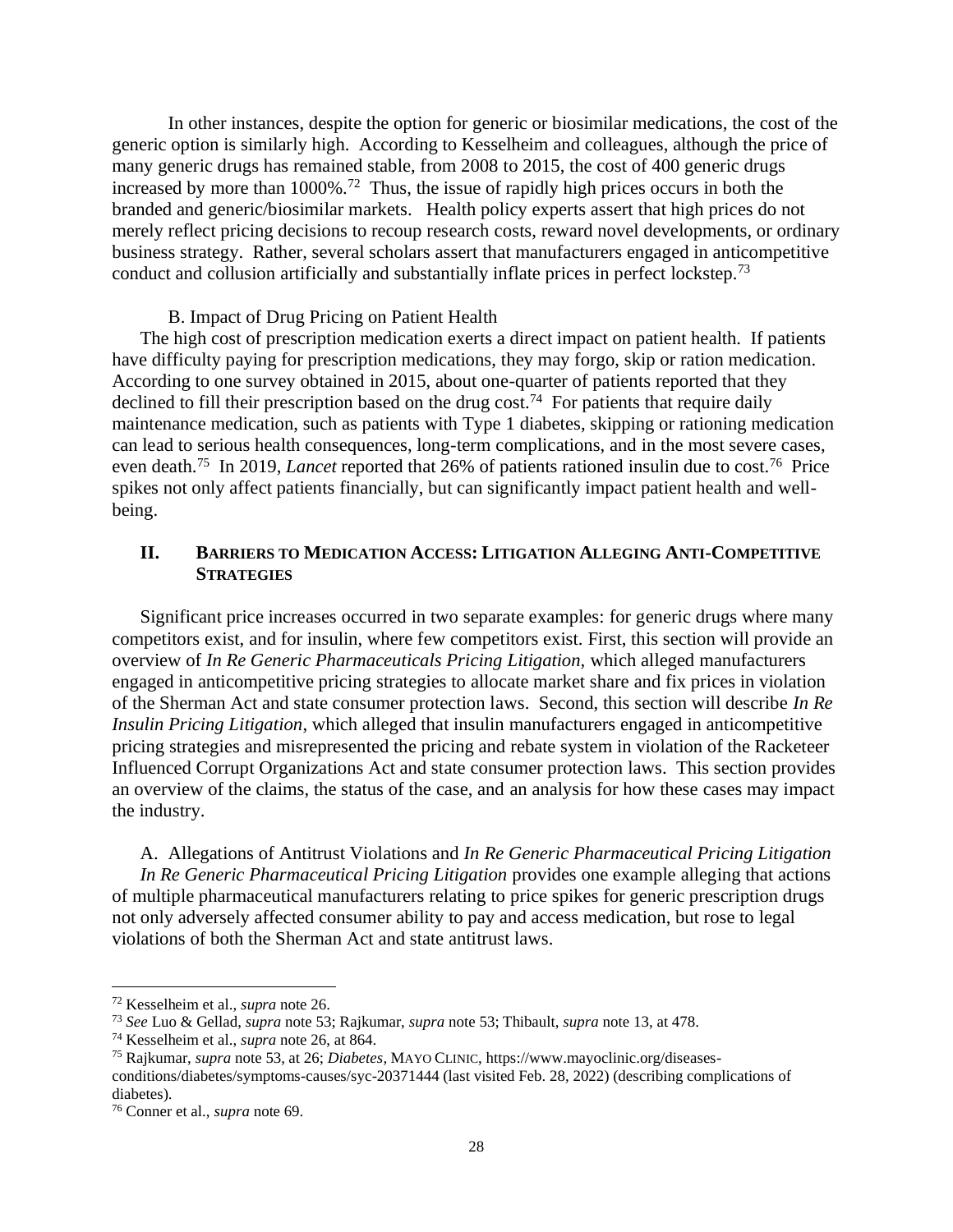1. Background on the Sherman Act and Antitrust Law

In 1890, Congress passed the Sherman Act, designed to promote free and unfettered competition.<sup>77</sup> The Sherman Act prohibits any contract or conspiracy in restraint of trade, and any "monopolization, attempted monopolization, or conspiracy" that amounts to an "unreasonable" restraint of trade.<sup>78</sup> Unlawful actions under the Sherman Act include "plain arrangements" to "fix prices, divide markets, or rig bids."<sup>79</sup> These three actions constitute *per se* legal violations.<sup>80</sup> The Federal Trade Commission (FTC) describes price fixing as an agreement among competitors to raise, lower, or stabilize prices without legitimate justification.<sup>81</sup> Bid rigging refers to advance agreements to determine business contracts rather than competing for contracts in the market.<sup>82</sup> Finally, FTC defines customer allocation as plain agreements not to compete among businesses or specific agreements about market shares.<sup>83</sup> Enforcement includes civil liability or criminal penalties.<sup>84</sup> Antitrust laws are designed to promote vigorous competition while providing consumers the benefits of lower prices, higher quality products, and consumer choice among products.<sup>85</sup> State laws also contain similar provisions that prohibit restraint of trade and unfair competition.<sup>86</sup>

# 2. *In Re Generic Pharmaceutical Pricing Litigation*

a. Background of the Case

In December of 2016, forty-seven states (now fifty states and one United States territory) filed a lawsuit against twenty pharmaceutical manufacturer Defendants, alleging a conspiracy to artificially inflate and manipulate prices, reduce competition, and unreasonably restrain trade for generic drugs sold across the United States.<sup>87</sup> While the original complaint focused on only a few products and a handful of Defendants, over the past several years, the Attorney General of Connecticut amended the complaint, which represents Multidistrict Litigation across states, to include more than 200 generic products, dozens of manufacturers, and individually named Defendants who served in pivotal executive sales and marketing roles.<sup>88</sup>

The complaint alleges that Defendants engaged in two interrelated practices. First, it asserts that Defendants established and maintained artificial allocation of product market share. Second, it alleges that Defendants communicated and adhered to specific pricing strategies amounting to

<sup>77</sup> Sherman Antitrust Act of 1890, 15 U.S.C § 1; *The Antitrust Laws*, FED. TRADE COMM'N,

https://www.ftc.gov/tips-advice/competition-guidance/guide-antitrust-laws/antitrust-laws (last visited Feb. 28, 2022).

<sup>78</sup> Sherman Antitrust Act of 1890, 15 U.S.C § 1; *The Antitrust Laws*, *supra* note 77.

<sup>79</sup> *The Antitrust Laws*, *supra* note 77.

<sup>80</sup> *Id.*

<sup>81</sup> *Price Fixing*, FED. TRADE COMM'N, https://www.ftc.gov/tips-advice/competition-guidance/guide-antitrustlaws/dealings-competitors/price-fixing (last visited Feb. 28, 2022).

<sup>82</sup> *Bid Rigging*, FED. TRADE COMM'N, https://www.ftc.gov/tips-advice/competition-guidance/guide-antitrustlaws/dealings-competitors/bid-rigging (last visited Feb. 28, 2022).

<sup>83</sup> *Market Division or Customer Allocation*, FED. TRADE COMM'N, https://www.ftc.gov/tips-advice/competitionguidance/guide-antitrust-laws/dealings-competitors/market-division-or (last visited Feb. 28, 2022). <sup>84</sup> *Id.*

<sup>85</sup> *The Antitrust Laws*, *supra* note 77*.*

<sup>86</sup> *Id.*; *see also* Complaint at 480-541, Connecticut v. Sandoz, Inc., No. 3:20-cv-00802 (D. Conn. June 10, 2020) [hereinafter Complaint].

<sup>87</sup> Press Release, Conn. Attorney Gen. Office, Court Unseals States' Latest Generic Drug Complaint, Including Excerpts from "Diary of Collusion" Meticulously Documenting Widespread Price-Fixing (Jan. 28. 2021),

https://portal.ct.gov/AG/Press-Releases/2021-Press-Releases/Court-Unseals-Latest-Generic-Drug-Complaint; Yoo, *supra* note 56, at 45-46 (describing allegations set forth in Plaintiffs' Complaint in *In Re Generic Drug Litigation)*. <sup>88</sup> Complaint, *supra* note 86.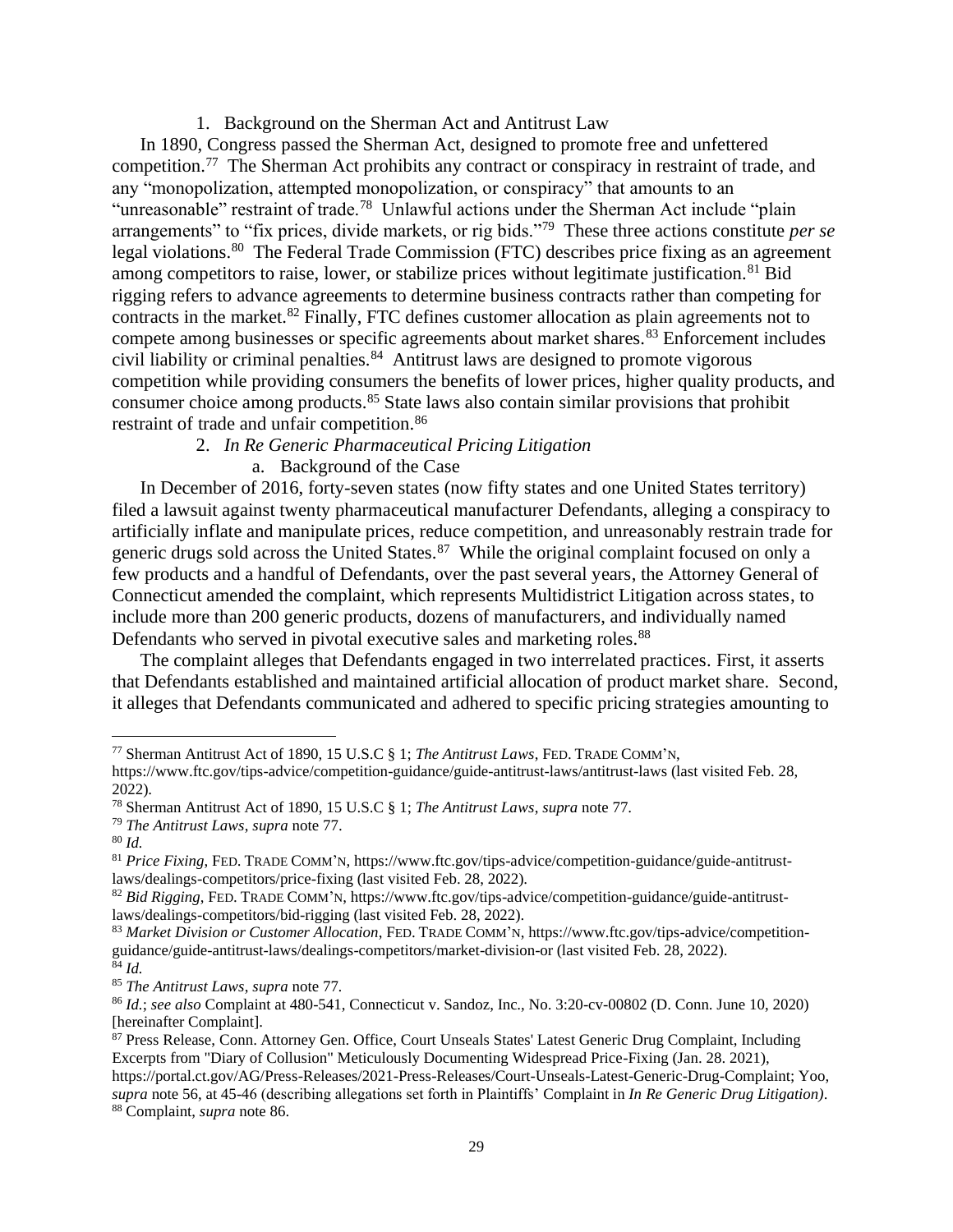price fixing.<sup>89</sup> Allegations set forth in the complaint build upon information obtained from confidential witnesses involved in the alleged conduct and discovery of thousands of documents, such as internal emails, memoranda, text messages, and 11 million telephone call records.<sup>90</sup>

## b. Case Overview

The Connecticut Attorney General asserts that Defendants communicated to establish rules of engagement for participating in the market, which included a formula to determine a set allocation of market share.<sup>91</sup> In competitive markets, market share would ordinarily be determined by winning or maintaining customers' business. Market share may vary widely, undergo modifications when new entrants appear in the market, and may differ based on manufacturer price. Defendant Taro, a leading manufacturer of topic dermatological products, created a graphic representation and chart, which provides specific market share percent based on a number of competitors and time in the market, awarding greater market share to the earlier market entrants.<sup>92</sup> Plaintiffs allege Taro and other Defendants relied on this chart for determining percent of market share when entering a new market, such as when Taro became the third entrant into the Lidocaine market.<sup>93</sup> Both internal communications and communications between manufacturers refer to this practice as "playing nice in the sandbox," which refers to agreeing to a set market share and then acting to avoid increasing market share above the arrangement.<sup>94</sup>

Additionally, Plaintiffs allege that ceding market share and holding consistent allocations permits manufacturers to charge supra-competitive prices.<sup>95</sup> In internal emails between employees at Defendant Fougera, one executive explained the process of voluntarily yielding the market to hold prices high.<sup>96</sup> In 2010, Fourgera operated exclusively, providing Imiquimod, a topical anti-tumor medication. When an additional manufacturer Perrigo entered the market, one executive at Fourgera explained the process in an internal company email, stating: "Perrigo is satisfied with the 35-40% market share" because if "the market settles out at the current prices, we are in a much better position than a higher share at a lower price."<sup>97</sup> Internal emails further explained that Perrigo should be satisfied with this share because "any further attempts to gain share would result in driving prices down."<sup>98</sup>

Once each manufacturer agreed to a specific market share, the complaint alleged that Defendants communicated price planned price increases to artificially inflate prices offered by each Defendant under common agreement. In one example, Perrigo, Fougera and Teva each manufactured Betamethasone Dipropionate, a topic steroid cream for skin conditions such as

<sup>89</sup> *Id.* at 36-38 (discussing market share and ceding market share for new entrant); *Id.* at 48 (discussing the two-part strategy of allocating a fair share then increasing prices; at 48-50 discussing strategy to hold back when a competitor increases price); *Id.* at 80-82 (discussing phone conversations between Defendants Perrigo and Fougera about price and subsequent price increases of Betamethasone Dipropionate).

<sup>90</sup> *Id.* at 7.

<sup>91</sup> *Id.* at 36.

<sup>92</sup> *Id.*

<sup>93</sup> *Id.* at 37 (In an internal launch summary for Lidocaine, Taro was the third entrant, and was "preceded by Sandoz (~55% share) and Hi-Tech (~45% share)." The internal launch communication stated "Taro had targeted 20-25% share and had achieved 26.3% share…which it stated was "consistent with a traditional 3 player market""). <sup>94</sup> *Id.* at 33, 39-40, 86, 91-92.

<sup>95</sup> *Id.* at 38, 91-92.

<sup>96</sup> *Id.* at 63.

<sup>97</sup> *Id.*

<sup>98</sup> *Id.*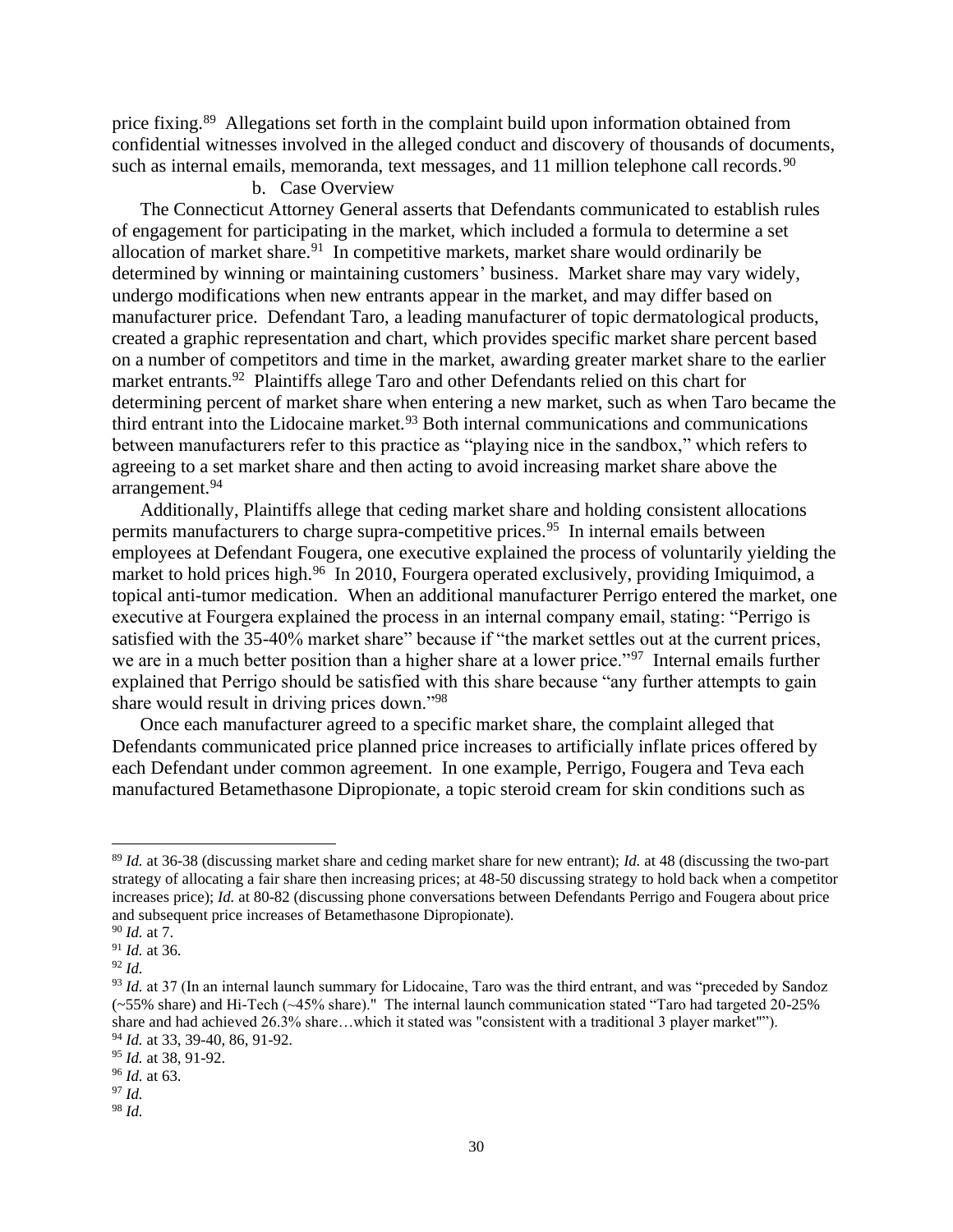eczema.<sup>99</sup> When Teva exited the market, a senior executive at Fougera emailed an employee at Perrigo, communicating: "Current WAC [wholesale acquisition cost] is \$6.50, that will need to go up significantly. Thinking \$40 or so."<sup>100</sup> Phone records prosecutors pulled during discovery demonstrate a series of multiple phone calls following the email between key executives at Perrigo and Fougera the same day as the email.<sup>101</sup> About two weeks later, Perrigo increased the wholesale acquisition cost of Betamethasone Dipropionate by 504%, raising the price to \$37.50.<sup>102</sup> Three days after Perrigo's price increase, Fougera held an internal meeting to discuss price increases.<sup>103</sup> That same day, discovery phone call logs show multiple calls between key executives at Fougera and Perrigo.<sup>104</sup> Five days after Fougera's pricing meeting, it similarly raised the price of Betamethasone Dipropionate to \$39.99.<sup>105</sup>

The complaint describes multiple examples alleging Defendants colluded to agree upon market share, acted to avoid increasing market share above specified percent values, and conspired to raise prices in lockstep with other manufacturers in the market. Plaintiffs assert joint and several liability against Defendants in violation of the Sherman Antitrust Act, alleging a horizontal conspiracy to allocate markets and fix prices.<sup>106</sup> Additionally, Plaintiffs allege respective state law violations corresponding to state specific protections governing trade practices and prohibiting anticompetitive conduct amounting to antitrust violations.<sup>107</sup>

Plaintiffs request an injunction against further actions constituting anticompetitive conduct or unfair and deceptive acts, disgorgement of ill-gotten gains, damages, and civil penalties.<sup>108</sup>

Defendants adopted multiple strategies through the course of litigation, first filing a motion to dismiss based on lack of evidence of actual agreement and asserting lack of direct facts to unlawful agreement of parallel conduct.<sup>109</sup>

The court granted a partial motion to dismiss against specific Defendants but denied motions to dismiss against most Defendants, permitting the action to proceed.<sup>110</sup> At the time of this writing, the litigation is still pending.

c. Analysis

Consolidating and coordinating similar factual and legal allegations through the process of Multidistrict Litigation (MDL) facilitates consistency and efficiency. MDL reduces the potential for duplication during discovery, inconsistency in pretrial rulings (such as the scope of discovery or permitting certain witnesses), and uniformity in outcomes. Hundreds of pages of Plaintiffs' complaint describe common actions, phrasing, and conduct from multiple different manufacturers relating to different products allegedly aimed at achieving two main goals: to establish and preserve agreed-upon market share and to artificially set higher prices. The

<sup>99</sup> *Id.* at 80

- <sup>100</sup> *Id.*
- <sup>101</sup> *Id.* at 80-81.
- <sup>102</sup> *Id.*
- <sup>103</sup> *Id.* at 81.
- <sup>104</sup> *Id.*

<sup>105</sup> *Id.* at 82.

<sup>106</sup> *Id.* at 430-78.

<sup>107</sup> *See id.* at 480-541.

<sup>108</sup> *Id.* at 542.

<sup>109</sup> *See In Re: Generic Pharmaceuticals Pricing Antitrust Litigation*, 338 F.Supp.3d 404, 441-46 (E.D. Pa. 2018) (discussing timing of conduct as sequential business decisions rather than parallel conduct). <sup>110</sup> *Id.* at 454.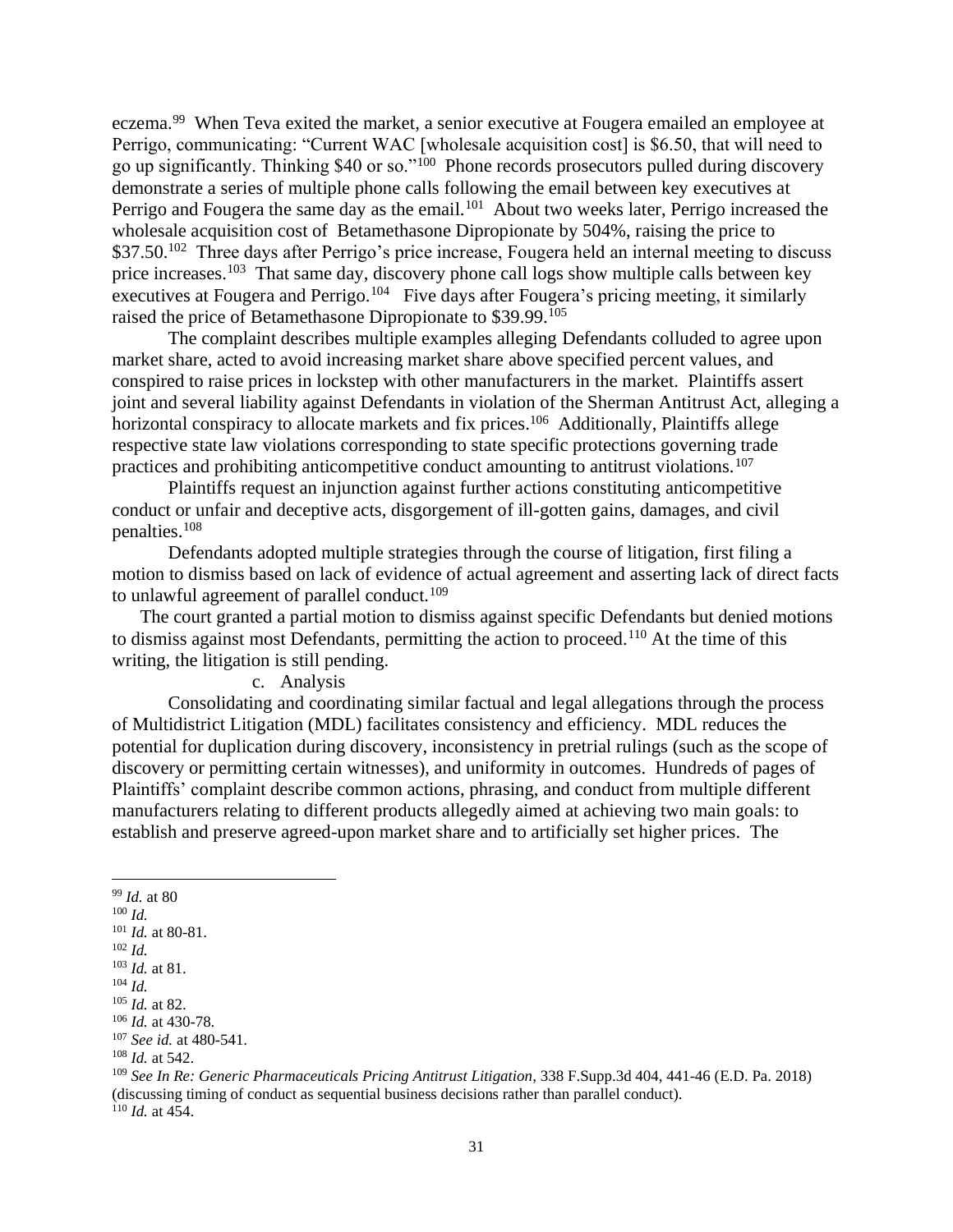factfinder will determine whether the pattern of repeated actions constitutes credible and sufficient evidence to support the alleged civil violations.

Litigation involving allegations of anticompetitive actions by manufacturers confers benefits to patients, the healthcare system, and the market. First, it provides transparency and insight as to how manufacturers interact together by investigating allegations of collusive and anticompetitive conduct.<sup>111</sup> This may reveal secret pricing information, agreements to divide markets, and information on the role of multiple market players such as manufacturers, PBMs, pharmacies, and consumers.<sup>112</sup> Second, uncovering this information provides the critical function of accountability for allocating responsibility, reducing blame-shifting, and identifying the source of skyrocketing prices.<sup>113</sup> Finally, enforcing legal compliance or determining penalties can restore competitive conduct and correct market failures, producing lower prices and greater availability of prescription drug choices.<sup>114</sup> Addressing allegations of deception or improper anticompetitive conduct will permit free and open competition, which will positively impact future accessibility and cost of medications.<sup>115</sup>

> 3. Related Criminal Antitrust Violations Against Generic Pharmaceutical Manufacturers

The civil enforcement litigation led by Connecticut parallels a criminal investigation by the Department of Justice (DOJ) into antitrust violations. According to the DOJ, it uncovered price-fixing, bid-rigging, and customer-allocation schemes by multiple generic pharmaceutical manufacturers.<sup>116</sup> Based on evidence uncovered during this investigation, the DOJ criminally charged seven manufacturers.<sup>117</sup> At the time of this writing, five manufacturers entered into deferred prosecution agreements, in which Defendants collectively agreed to pay over \$426 million in criminal penalties for collusion that affected over \$1 billion of generic drug sales.<sup>118</sup>

Deferred prosecution agreements entail an agreement between the prosecutor and manufacturer that provides a mechanism to resolve the criminal charges.<sup>119</sup> The prosecutor files

https://www.justice.gov/atr/division-operations/division-update-spring-2021/generic-drugs-investigation-targetsanticompetitive-schemes [hereinafter SPRING UPDATE]. <sup>117</sup> *Id.*

<sup>111</sup> Michael Sinha et al., *Antitrust, Market Exclusivity, and Transparency in the Pharmaceutical Industry*, 319 JAMA 2271, 2272 (2018).

<sup>112</sup> *See generally* Yoo, *supra* note 56, at 47 (discussing the role of PBMs as intermediaries in the pharmaceutical supply chain); Yoo, *supra* note 56, at 49-50 (asserting horizontal collusion between manufacturers, PBMs and insurance companies).

<sup>&</sup>lt;sup>113</sup> Sinha, *supra* note 111 (discussing the problem of blame shifting among market players).

<sup>114</sup> *Id.*; *see also* Yoo, *supra* note 56, at 58-60 (discussing how collusion and conspiracy between PMBs, manufacturers, and pharmacies result in market failures and high prices to the consumer).

<sup>115</sup> Reinhardt, *supra* note 11 (describing the markets of capitalism can maximize profits with free and open competition presuming the absence of fraud and deception).

<sup>&</sup>lt;sup>116</sup> U.S. DEP'T OF JUSTICE, ANTITRUST DIV., ANTITRUST DIVISION SPRING UPDATE 2021 (2021),

<sup>118</sup> *Id.*

<sup>119</sup> *See* Eugene McCarthy, *A Call to Prosecute Drug Company Fraud as Organized Crime*, 69 SYRACUSE L. REV. 439, 458-59 (2019) (asserting non prosecution agreements and deferred prosecution agreements constitute an insufficient corporate deterrent to criminal acts); *see generally* Cindy R. Alexander & Mark A. Cohen, *The Evolution of Corporate Criminal Settlements: An Empirical Perspective on Non-Prosecution, Deferred Prosecution and Plea Agreements*, 52 AM. CRIM. L. REV. 537 (2015) (describing non prosecution agreements and deferred prosecution agreements as a means to address corporate crime); Sara Sun Beale, *The Development and Evolution of the U.S. Law of Corporate Criminal Liability and the Yates Memo*, 46 STETSON L. REV. 41 (2016) (describing the purpose of non-prosecution agreements and deferred prosecution agreements as a mechanism to monitor, incentivize changes to corporate conduct, and enforce legal compliance).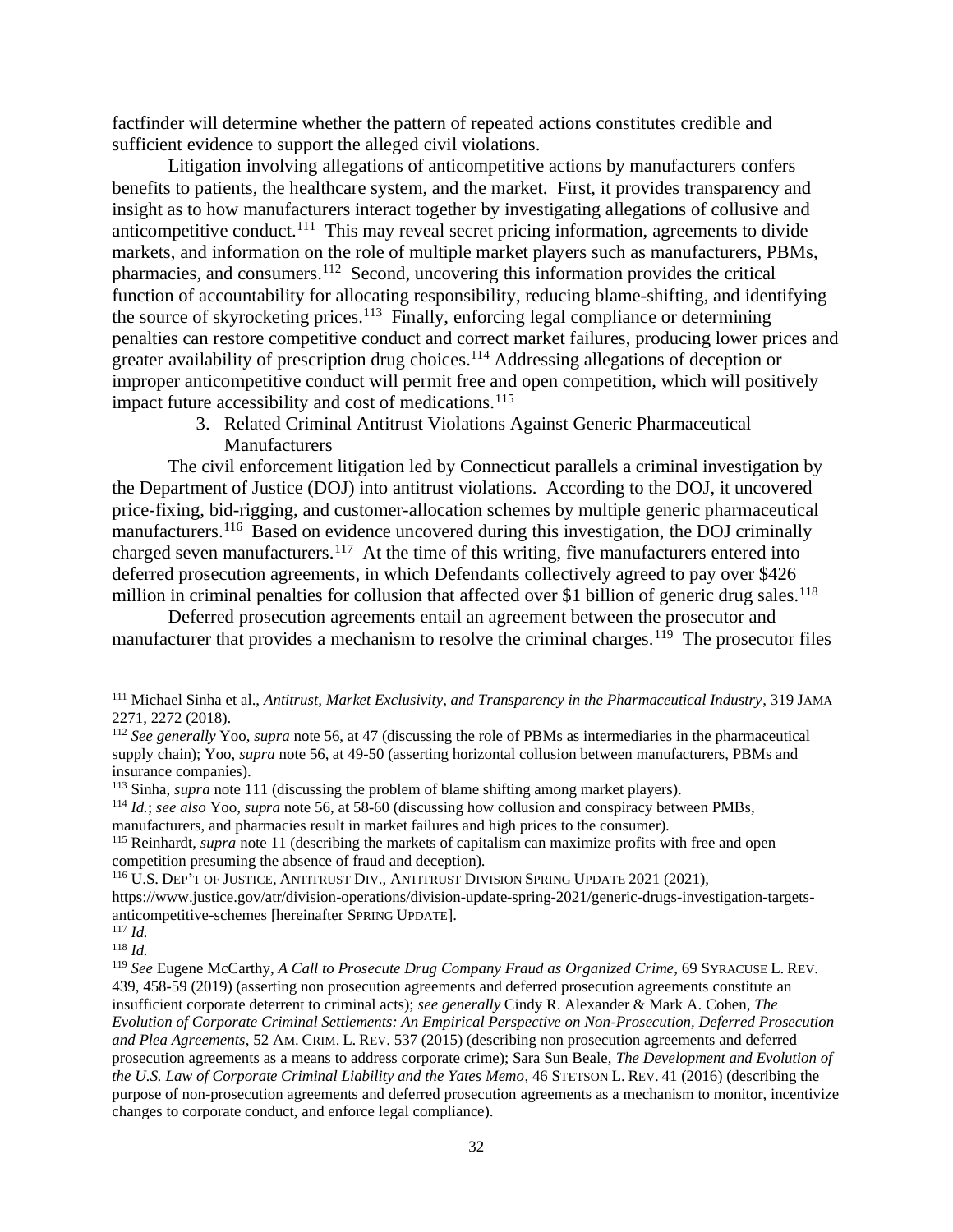criminal charges and requires the manufacturer to enter into an agreement that may entail paying a corporate fine and instituting internal reform.<sup>120</sup> If the manufacturer complies with the agreement, at the end of a specified time period, the prosecutor will dismiss the charges.<sup>121</sup> The nature of the agreement and amount of the fine varies based on manufacturer and details of conduct.<sup>122</sup>

In addition to charges against manufacturers, the DOJ criminally charged four executives relating to violations of antitrust law.<sup>123</sup> Three of the four executives pled guilty, and the remaining Defendants await trial.<sup>124</sup> The DOJ stated: "American consumers have the right to generic drugs sold at prices set by competition, not collusion," and it intends to hold both manufacturers and individuals accountable for conduct that violates federal antitrust law.<sup>125</sup>

# B. Racketeer Influenced and Corrupt Organizations Act and *In Re Insulin Pricing Litigation*

*In Re Insulin Pricing Litigation* provides another example alleging that the actions of three pharmaceutical manufacturers not only adversely affected consumer ability to pay and access medication, but also rose to legal violations of both RICO and state consumer protection laws.

1. Background on Racketeer Influenced and Corrupt Organizations Act and state consumer protection laws

In 1970, Congress passed the Racketeer Influenced and Corrupt Organizations Act (RICO) which aimed to eliminate the infiltration of organized crime and racketeering into legitimate businesses operating in interstate commerce.<sup>126</sup> Congress initially enacted RICO as a measure to address evasion of criminal responsibility arising from both organized crime syndicates (such as the Mafia) as well as white-collar crime.<sup>127</sup> In 1967, the President's Task Force on Organized Crime compared the Mafia to a business corporation: a closely controlled hierarchy where the purpose of the organization focuses on a long-term business strategy to maintain order, abide by specific corporate rules, and maximize profits.<sup>128</sup>

RICO contains several components: it aims to (1) prohibit a person or corporation (2) from participating in an enterprise (3) by committing two or more related predicate offenses (4) that constitute a pattern of racketeering activity  $(5)$  affecting interstate commerce.<sup>129</sup> An enterprise includes " any individual, partnership, corporation, or association or other legal entity" working toward a common goal.<sup>130</sup> This could include multiple levels of employees

https://www.justice.gov/opa/pr/generic-pharmaceutical-company-admits-fixing-price-widely-used-cholesterolmedication [hereinafter Apotex Corp. Settlement].

<sup>120</sup> McCarthy, *supra* note 119, at 450.

<sup>121</sup> *Id.*

<sup>&</sup>lt;sup>122</sup> See Press Release, U.S. Dep't of Justice, Pharmaceutical Company Admits to Price Fixing in Violation of Antitrust Law, Resolves Related False Claims Act Violations (May 31, 2019),

https://www.uspsoig.gov/sites/default/files/document-library-files/2019/DOJ%20News%205-31-19.pdf [hereinafter Heritage Pharmaceuticals Settlement]; *see also* Press Release, U.S. Dep't of Justice, Generic Pharmaceutical Company Admits to Fixing Price of Widely Used Cholesterol Medication (May 7, 2020),

<sup>123</sup> SPRING UPDATE, *supra* note 116.

<sup>124</sup> *Id.*

<sup>125</sup> *See* Heritage Pharmaceuticals Settlement, *supra* note 122; *see also* Apotex Corp. Settlement, *supra* note 122. <sup>126</sup> Racketeer Influenced and Corrupt Organizations Act, 18 U.S.C. §§ 1961-1968; *see also* U.S. DEP'T JUSTICE, JUSTICE MANUAL § 9-110.100 (2018), https://www.justice.gov/jm/jm-9-110000-organized-crime-and-racketeering.

<sup>127</sup> McCarthy, *supra* note 119, at 471.

<sup>128</sup> *Id.* at 472.

<sup>129</sup> Racketeer Influence and Corrupt Organizations Act, 18 U.S.C.§ 1962(c); *see also* McCarthy, *supra* note 119, at 462.

<sup>130</sup>18 U.S.C. § 1961(4); McCarthy, *supra* note 119, at 464; Thibault, *supra* note 13, at 484.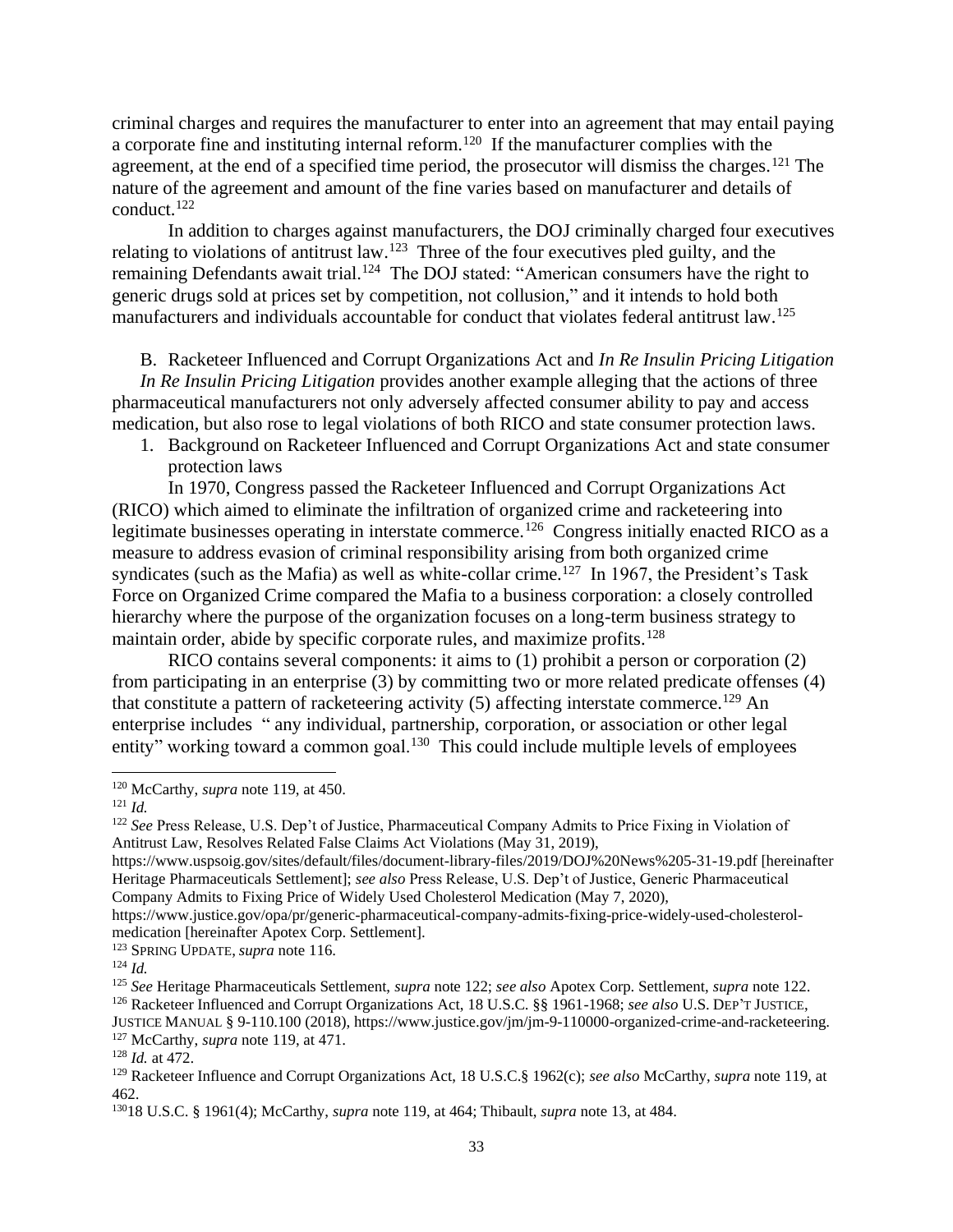within one organization but also include individuals outside the organization that work to further the organization's purpose. Applying this to the health field, legal scholars describe how this may include members of the board of directors, top executives, and pharmaceutical representatives in addition to related players, such as PBMs, pharmacies, or complicit physicians.<sup>131</sup> Predicate offenses include crimes such as mail fraud, wire fraud, or false claims.<sup>132</sup> This could include mailing or electronically communicating misleading material such as pricing information or brochures on product rebates; press releases describing drug benefits that excludes critical data; or publishing ghostwritten journal articles that omit important information about product risks or alternatives.<sup>133</sup> The law defines a pattern of racketeering activity as at least two acts of racketeering activity within ten years after the commission of the prior act.<sup>134</sup> Common aims refer to activities that demonstrate a way of conducting business or a specific pattern in how the enterprise operates.<sup>135</sup> This may include patterns of actions designed to increase prescribing a particular medication, expand the market by influencing physicians and public perception of safety and efficacy, raise the price of a product, or increase profit accomplished through predicate offenses. RICO provides for both criminal penalties and civil enforcement. 136

States also contain consumer protection laws designed to prohibit deceptive or fraudulent conduct, such as concealing material information or suppressing material facts from consumers, or inducing consumers to purchase products based on such false misrepresentations.<sup>137</sup> These laws are designed to guard against unscrupulous business practices that cause confusion, misunderstanding, injury, or financial harm.<sup>138</sup> Each state's law varies; for example, some states require specific intent.<sup>139</sup> Notably, some states directly address price confusion or price

<sup>131</sup> *See* McCarthy, *supra* note 119, at 474-76 (discussing the application of RICO to corporate board of directors, executives, sales representatives, and physicians who knowingly engage in promoting pharmaceutical products based on fraudulent data); *see also* Thibault, *supra* note 13, at 484-86 (discussing the application of RICO to pharmaceutical manufacturers and limitations in the law); Deanna Minasi, *Confronting the Ghost: Legal Strategies to Oust Medical Ghostwriters*, 86 FORDHAM L. REV. 299, 317-22 (2017) (discussing the application of RICO to healthcare fraud and enforcing the statute against pharmaceutical manufacturers and physicians who engage in ghostwriting to promote fraudulent, incomplete, or misleading data on pharmaceutical drugs and biologics). <sup>132</sup> 18 U.S.C. § 1341.

<sup>133</sup> Minasi, *supra* note 131, at 322 (describing an example of mail fraud as publishing ghostwritten articles in medical journals that are disseminated by mail); McCarthy, *supra* note 119, at 439-40, 452-54 (describing an online pharmaceutical press release to promote product benefits that contains false and misleading statements that may lead to inappropriate prescribing); *see also* Class Action Complaint at 63-64, 73-86, 87-100, Chaires et al v. Sanofi, U.S. et al, No. 1:17-cv-10158 (D. Mass. Jan. 30, 2017) (alleging Sanofi, Novo Nordisk and Lilly engaged in making false claims and fraud by raising prices of insulin and worked in conjunction with PBMs to provide to convince payors and plan sponsors to place their product as favorable on the formulary by convincing payers and sponsors that they were receiving a discount).

<sup>134</sup> 18 U.S.C. § 1961(5).

<sup>135</sup> *See* McCarthy, *supra* note 119, at 463.

<sup>136</sup> 18 U.S.C. §§ 1963-1964.

<sup>137</sup> *See* CAROLYN CARTER, NAT'L CONSUMER LAW CTR., CONSUMER PROTECTION IN THE STATES: A 50-STATE EVALUATION OF UNFAIR AND DECEPTIVE PRACTICES LAWS (2018), https://www.nclc.org/images/pdf/udap/udapreport.pdf; *see also* Class Action Complaint, *supra* note 133.

<sup>138</sup> *See* CARTER, *supra* note 137, at 1.

<sup>139</sup> *See* Carolyn Carter, *Consumer Protection in the States, a 50-State Evaluation of Unfair and Deceptive Practices Laws*, NATIONAL CONSUMER LAW CENTER, March 2018, at 28, https://www.nclc.org/images/pdf/udap/udapreport.pdf.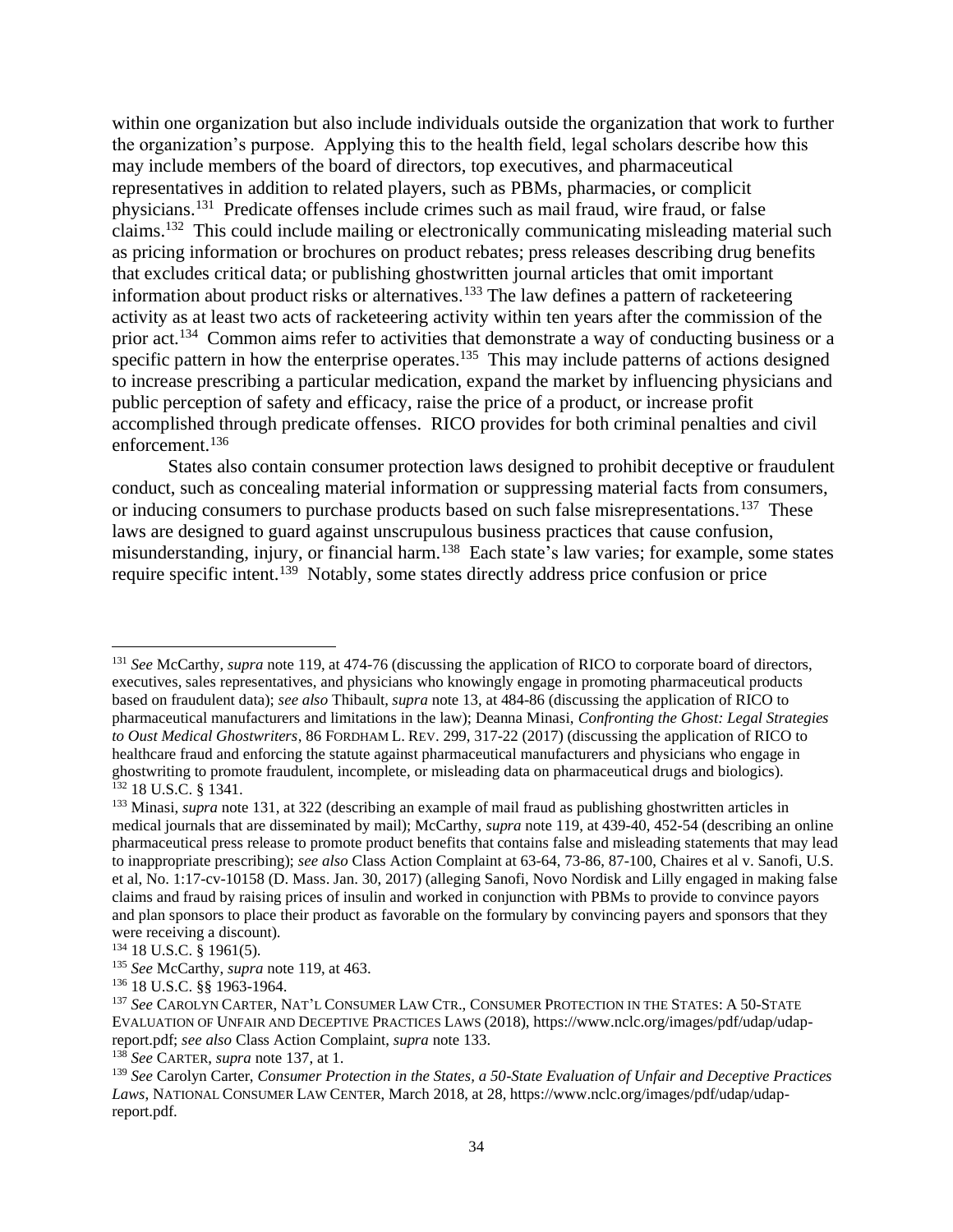gouging.<sup>140</sup> Michigan, for example, prohibits charging consumers a price that is "grossly in excess" of the price at which similar products are sold.<sup>141</sup> Several states also prohibit falsely representing that purchasing a product confers a specific price advantage or a price reduction exists when it does not.<sup>142</sup> State consumer protection laws provide civil enforcement through fines and penalties, while some states provide a mechanism to seek punitive damages for violations that demonstrate wantonness, $143$  malice,  $144$  or "despicable conduct with willful and disregard" for consumer harm.<sup>145</sup>

# *2. In Re Insulin Pricing Litigation*

a. Background of the Case

In 2017, patients with diabetes who rely on insulin filed a class action complaint, *Chaires v. Sanofi*, subsequently consolidated with other similar suits under the class action lawsuit *In Re Insulin Pricing Litigation*, against Sanofi, Novo Nordisk, and Eli Lilly.<sup>146</sup> First, the complaint alleges that Defendants manipulated the spread of insulin prices. Despite the real price of insulin holding constant, Defendants raised the benchmark price that consumers pay in order to provide a larger cut to PBMs in exchange for favorable placement on pharmacy formulary.<sup>147</sup> Second, Plaintiffs alleged that the three Defendants conspired to commit pricing fraud by communicating pricing increases among manufacturers and raising prices in perfect lockstep.<sup>148</sup> Plaintiffs cited an opinion piece from the *New York Times* by physician Dr. Kasia Lipska that referred to the three Defendants as "the insulin racket."<sup>149</sup> Lipska's research demonstrated the following price increases for insulin from 2010 to 2015: Sanofi's price rose 168%, Novo Nordisk's price rose 169%, and Eli Lilly's price rose 325%.<sup>150</sup>

As a result of price increases, Plaintiffs assert they experienced difficulty paying for insulin, causing them financial harm, adverse health effects, and emotional worry.<sup>151</sup> Prohibitive pricing, according to Plaintiffs, led them to underdose their medication, skip refills, inject expired insulin, and avoid physician visits.<sup>152</sup> Despite variation among out-of-pocket prices based on insurance plan and coverage, one Plaintiff stated he paid \$900 for a monthly supply.<sup>153</sup> *In Re Insulin Pricing Litigation* reveals the impact to patients from steep price increases of essential medication, alleging Defendant's conduct between manufacturers and interacting with PBMs arose to pricing fraud.<sup>154</sup>

<sup>153</sup> *Id.* at 1.

<sup>140</sup> *See* MICH. COMP. LAWS § 445.903; IND. CODE § 24-5-0.5-3; MINN.STAT. § 325D.44; OHIO REV. CODE ANN. § 1341.01; UTAH CODE ANN. § 13-11-1.

<sup>141</sup> MICH. COMP. LAWS § 445.903.

<sup>142</sup> *See* MICH. COMP. LAWS § 445.903; IND. CODE § 24-5-0.5-3; MINN.STAT. § 325D.44; OHIO REV. CODE ANN. § 1341.01; UTAH CODE ANN. § 13-11-1.

<sup>&</sup>lt;sup>143</sup> CONN. GEN. STAT. § 42-110g.

<sup>144</sup> DEL. CODE ANN. tit. 6 § 2513.

<sup>145</sup> MICH. COMP. LAWS § 445.903

<sup>146</sup> Class Action Complaint, *supra* note 133, at 1; *see also* Thibault, *supra* note 13, at 483-486.

<sup>147</sup> Class Action Complaint, *supra* note 133, at 27-29, 42, 48-49.

<sup>148</sup> *Id.* at 5-6, 39-41 (discussing raising prices in lockstep); *Id.* at 58 (alleging fraud).

<sup>149</sup> *Id.* at 2.

<sup>150</sup> *Id.*

<sup>151</sup> *Id.* at 51.

<sup>152</sup> *Id.*

<sup>154</sup> *Id.* at 58.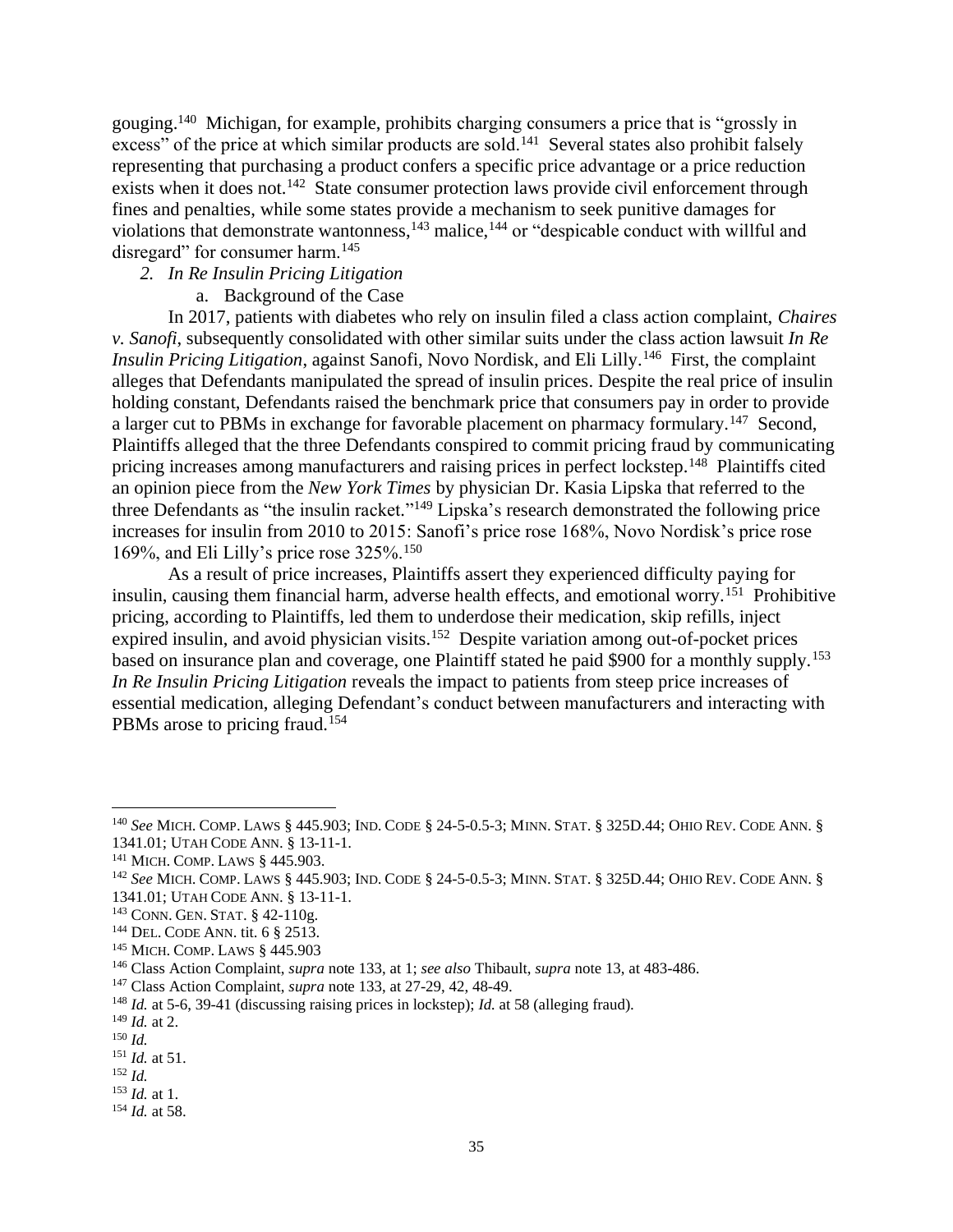#### b. Case Overview

Plaintiffs describe the complex pricing and distribution system that involves pharmaceutical companies, wholesalers, insurers, and PBMs.<sup>155</sup> PBMs create formularies of preferred drugs, and manufacturers may offer price discounts in exchange for an exclusive formulary position.<sup>156</sup> PBMs work with both pharmacies and insurers: pharmacies can fill the prescription with the preferred drug, and insurance companies may only reimburse the consumer for the drug with the preferred formulary position.<sup>157</sup> Plaintiffs assert that manufacturers leveraged this power with PBMs to "game the system."<sup>158</sup> Instead of PBMs negotiating better prices for consumers by choosing the lower-priced drug for a preferred position on the formulary, Plaintiffs assert manufacturers raised the benchmark price, the price to consumers, while holding the real drug price constant.<sup>159</sup> By increasing the spread between the real price and the benchmark price, Plaintiffs allege that Defendants offered greater rebates to PBMs to pocket in exchange for placing their drug on the preferred formulary.<sup>160</sup> Thus, Plaintiffs maintain that PBMs' claims to consumers advertising large rebates misrepresents the pricing scheme.<sup>161</sup>

The complaint asserts that each manufacturer not only raised prices but also did so in a coordinated and consistent manner.<sup>162</sup> Plaintiffs allege the prices are "so untethered from reality as to be fraudulent," and the increase in rebates to PBMs comes at the steep cost of consumer access.<sup>163</sup> Tables in the complaint illustrate both: an increase in price spread for each drug over time and an increase in benchmark price from each manufacturer following a similar model.<sup>164</sup> Plaintiffs assert not only did the spread increase over time for each drug but also that manufacturers each increased their price at around the same time.<sup>165</sup>

Plaintiffs allege each Defendant engaged in similar actions that violate RICO.<sup>166</sup> First, Plaintiffs allege that manufacturers created and maintained a pricing enterprise.<sup>167</sup> Inflating cost to consumers, the manufacturer granted PBMs substantial discounts in exchange for exclusive or favorable formulary placement.<sup>168</sup> PBMs participated and assisted the enterprise by convincing payers and insurance plan sponsors to select their product by misrepresenting that this selection provided a true discount.<sup>169</sup> Second, Plaintiffs allege predicate offenses, including mail fraud and wire fraud wherein PBMs distributed promotional materials containing false statements relating to insulin price and the existence, amount, and purpose of rebates.<sup>170</sup> Finally, Plaintiffs

- <sup>156</sup> *Id.*
- <sup>157</sup> *Id.*
- <sup>158</sup> *Id.* at 27. <sup>159</sup> *Id.*
- 
- <sup>160</sup> *Id.* at 27-30. <sup>161</sup> *Id.* at 29-30.
- <sup>162</sup> *Id.* at 39-41.
- 

<sup>170</sup> *Id.*

<sup>155</sup> *Id.* at 19.

<sup>163</sup> *Id.* at 44-48 (tables illustrating the spread in real versus benchmark price); *Id.* at 49 (alleging fraudulent pricing). <sup>164</sup> *Id.*

<sup>165</sup> *Id.* at 44-48 (tables illustrating the spread in real versus benchmark price); *Id.* at 39-41 (increase in benchmark price across three Defendants).

<sup>&</sup>lt;sup>166</sup> *Id.* at 59-71 (describing RICO as applied to Sanofi); *Id.* at 73-86 (describing RICO as applied to Novo Nordisk); *Id.* at 87-100 (describing RICO as applied to Eli Lilly).

<sup>167</sup> *Id.* <sup>168</sup> *Id.*

<sup>169</sup> *Id.*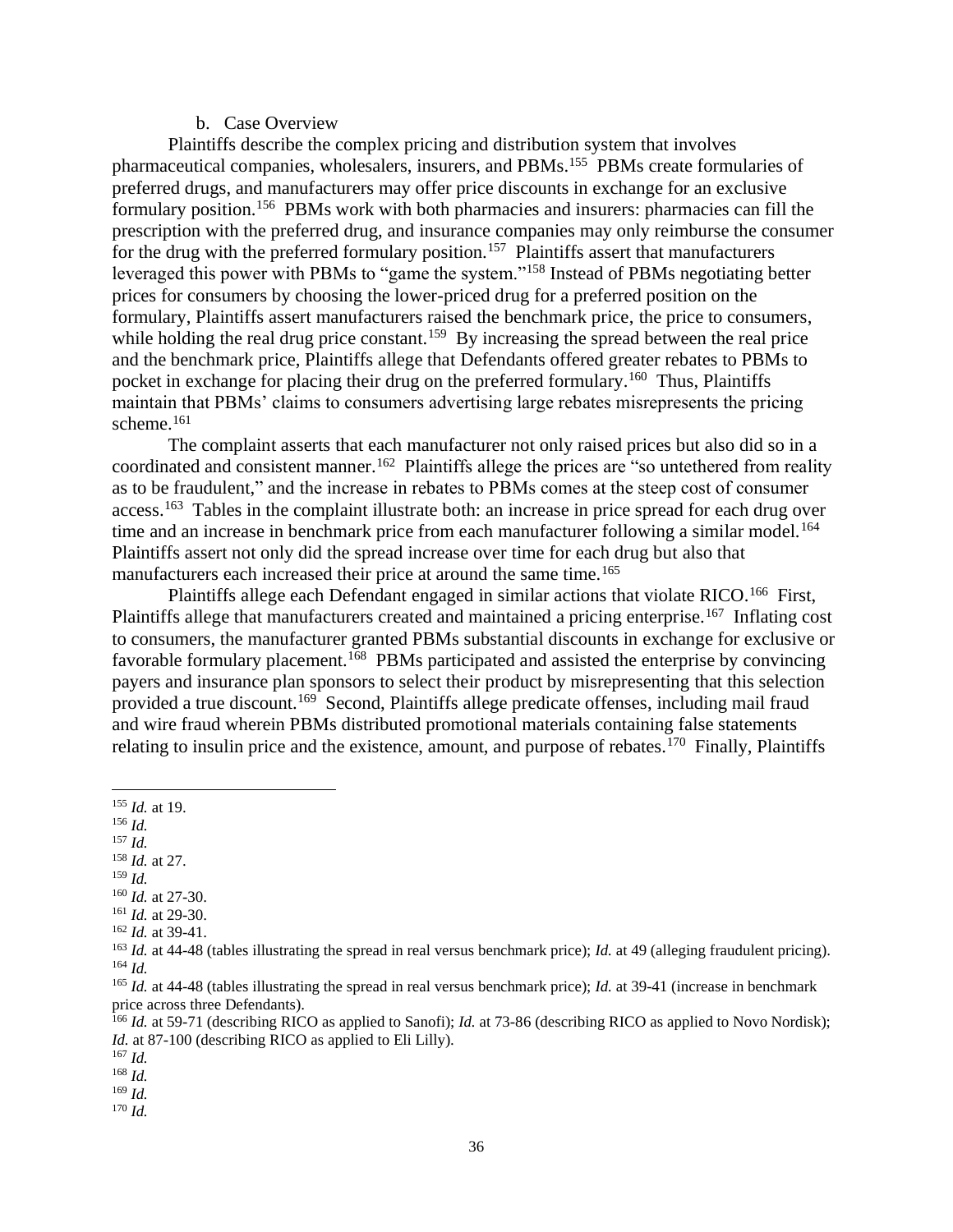assert these actions constitute a coordinated plan and cohesive actions using a similar method of commission, which amounts to a pattern of racketeering activity affecting interstate commerce that caused financial and health harm to plaintiffs.<sup>171</sup>

In addition to RICO violations, Plaintiffs allege these actions violate various state consumer law protections.<sup>172</sup> Plaintiffs assert that inflating the benchmark price, concealing or omitting information about the price spread, and misrepresenting rebate information constitutes a misleading or deceptive practice.<sup>173</sup> The actual drug price constitutes material information for consumers during purchasing decisions.<sup>174</sup> Plaintiffs maintain that consumers relied on this misleading and confusing pricing information, suffering financial and other harm in connection to the sale.<sup>175</sup> The complaint incorporated specific provisions described *supra* that prohibit price gouging, excessive pricing, false representations that a product contains a pricing advantage when it does not, and claiming the appropriateness of punitive damages in applicable states.<sup>176</sup> Plaintiffs requested damages that reflect three times the overcharges, the amount to be determined at trial.<sup>177</sup>

In response, Defendants filed a motion to dismiss both the RICO and state law claims.<sup>178</sup> Defendants maintained that no pricing enterprise existed and asserted that Plaintiffs did not adequately plead mail and wire fraud.<sup>179</sup> Higher prices or price differences connected to different insurance plans and payment systems do not amount to fraud, according to Defendants.<sup>180</sup> Defendants also undermined causation arguments, asserting that even if Plaintiffs knew of pricing differences, this would not change the price of the medication and the amount Plaintiffs pay.<sup>181</sup> Finally, Defendants asserted that Plaintiffs lacked standing to bring a RICO claim because they are classified as indirect purchasers of insulin because multiple entities exist in the distribution chain standing between manufacturer and consumer.<sup>182</sup> Defendants also moved to dismiss the state law consumer protection claims under various theories, including that Plaintiffs failed to demonstrate unconscionable, unfair, or fraudulent conduct and that Plaintiffs did not demonstrate standing to bring suit in all states.<sup>183</sup>

The court partially granted the Defendants' motion by dismissing the RICO claims, finding that the Plaintiffs could not recover as indirect purchasers.<sup>184</sup> The court found that plaintiffs adequately pled elements of RICO demonstrating an enterprise, predicate offenses relating to misleading price information, a pattern of racketeering activity affecting interstate

<sup>171</sup> *Id.*

<sup>175</sup> *Id.*

<sup>172</sup> *Id.* at 101-60.

<sup>173</sup> *Id.*

<sup>174</sup> *Id.*

<sup>176</sup> *Id. at* 139-145 (state law provisions).

<sup>177</sup> *Id.* at 160.

<sup>&</sup>lt;sup>178</sup> Stipulation and Order, *In Re* Insulin Pricing Litigation, No. 3:17-CV-0699-BRM-LHG (D.N.J. Sept. 6, 2018), ECF No. 201; Defendants' Notice of Motion to Dismiss the First Amended Class Action Complaint, *In Re* Insulin Pricing Litigation, No. 3:17-CV-0699-BRM-LHG (D.N.J. May 14, 2018), ECF No. 158 [hereinafter Motion to Dismiss].

<sup>179</sup> Motion to Dismiss, *supra* note 178, at 24-25.

<sup>180</sup> *Id.*

<sup>181</sup> *Id.* at 25.

<sup>182</sup> *Id.* at 24, 26-27.

<sup>183</sup> *See In Re* Insulin Pricing Litig., No. 3:17-cv-0699-BRM-LHG, 2019 WL 643709, at \*16 (D.N.J. Feb. 15, 2019). <sup>184</sup> *Id.* at \*13; *see also* Thibault, *supra* note 13, at 485-486.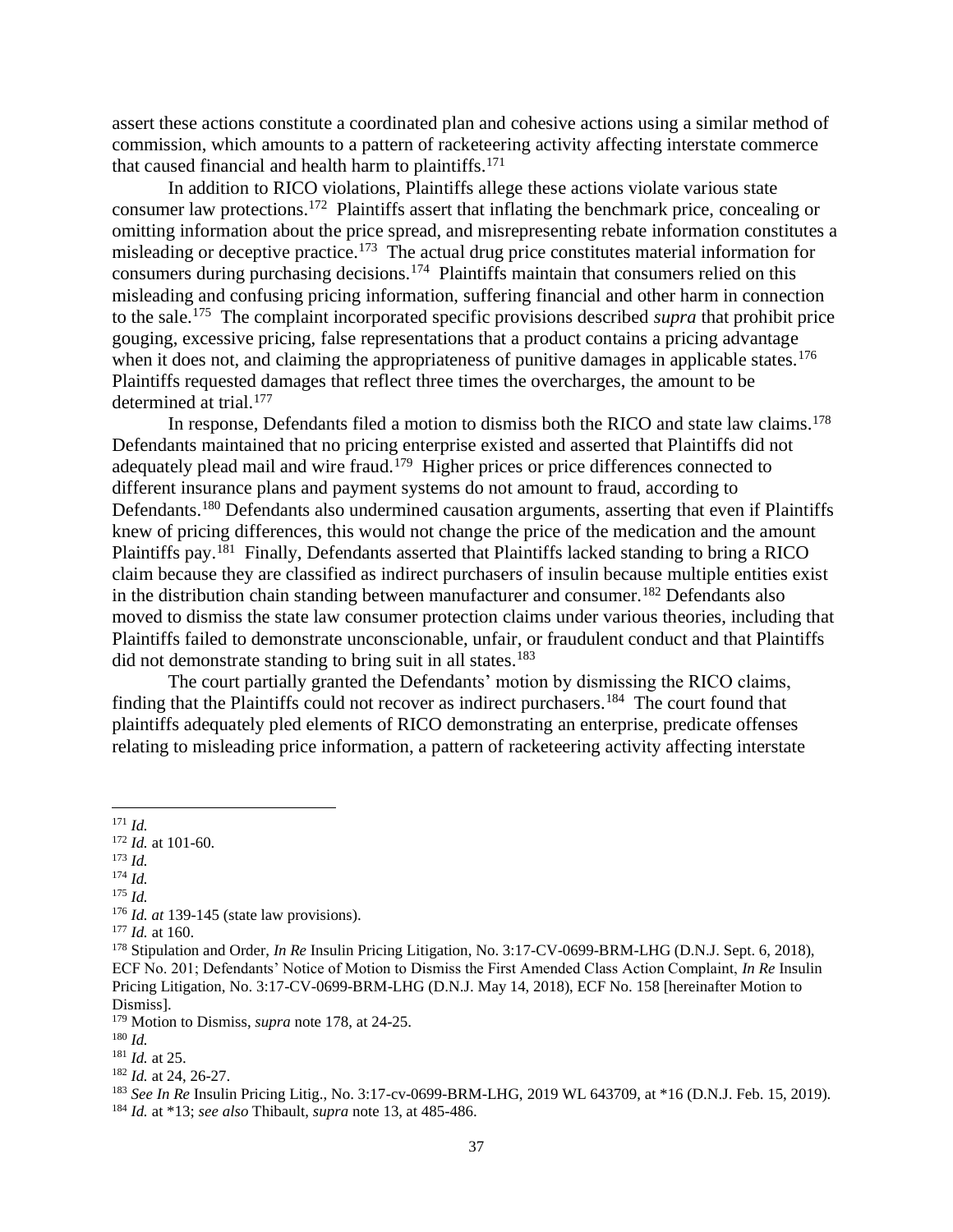commerce, and financial harm.<sup>185</sup> However, based on the distribution, manufacturers sold to wholesalers or PBMs rather than directly to the consumer, receiving a pass-through of inflated prices.<sup>186</sup> The court applied controlling precedent from Third Circuit antitrust cases to RICO, holding that indirect purchasers do not have standing.<sup>187</sup> The court also dismissed several state law claims but permitted other state law claims to proceed.<sup>188</sup> At the time of this writing, multiple state law claims are still pending.

#### c. Analysis

Consolidating similar factual and legal claims through class action litigation permits plaintiffs a means to access justice, maintains judicial economy, and incentivizes reform of corporate behavior.<sup>189</sup> Individually, injuries may appear insignificant or minor, but in the aggregate, they demonstrate the substantial impact of the alleged harm to a specific population group.<sup>190</sup> Traditionally, class action claims permit litigants who would otherwise be unable to bring claims access to the judicial system.<sup>191</sup> Through discovery, plaintiffs may uncover similar methods of maximizing corporate interests using actions that circumvent or ignore laws governing corporate conduct. *In Re Insulin Pricing Litigation* brings transparency to practices involved in setting insulin prices and the causes of spiking out-of-pocket costs for consumers. Litigation will force manufacturers to account for price increases and whether these practices reflect legitimate economic strategy or whether the actions rise to the level of "price gouging" and misleading rebate information. The factfinder will determine whether this conduct falls under permissible corporate practices designed to raise prices or violates state consumer protection laws.

Despite the court's ruling that Plaintiffs did not have the standing to bring the RICO claims, several legal scholars suggest theories to overcome this barrier and use RICO as an enforcement mechanism in cases alleging corporate fraud.<sup>192</sup> Several exceptions exist to the indirect purchaser rule, and courts in a different jurisdiction permitted claims to proceed when the antitrust violator and the direct purchaser are co-conspirators or if there is "no realistic possibility" that direct purchasers would litigate.<sup>193</sup> Legal scholar Kwanghuk Yoo asserts that

 $185$  *Id.* at \*6-7.

<sup>186</sup> *Id.* at \*9.

<sup>187</sup> *Id.* at \*9-12.

<sup>188</sup> The court dismissed several of Plaintiffs' state law claims based on lack of standing. *See id.* at \*16-22; *see also In Re* Insulin Pricing Litig., No. 3:17-cv-0699-BRM-LHG, 2020 WL 831552 (D.N.J. Feb. 20, 2020) (opinion addressing state law claims).

<sup>189</sup> Janet Walker, *Who's Afraid of U.S. Style Class Actions?*, 18 SW. J. INT'L L. 509 510 (2012); *see also* Joshua D. Blank & Eric A. Zacks, *Dismissing the Class: A Practical Approach to the Class Action Restriction on the Legal Services Corporation*, 110 PENN.ST. L. REV., Summer 2005, at 9-10.

<sup>190</sup> *See generally* Katherine Drabiak, Roundup Litigation: *Using Discovery to Dissolve Doubt*, 31 GEO. ENVTL L. REV. 697, 723-24 (2019) (describing how discovery documents promote transparency to corporate practices and can reform corporate behavior to improve public health).

<sup>191</sup> Blank & Zacks, *supra* note 189, at 10-11.

<sup>192</sup> *See* Thibault, *supra* note 13, at 488-89; *see* McCarthy, *supra* note 119, at 475-477 (advocating the use of RICO for criminally prosecuting pharmaceutical fraud); *see generally* Yoo, *supra* note 56 (discussing the central role of PBMs in alleged price conspiracies; Sarah Kelley, *Chain, Chain, Chain-Chain Of (Pharma) Fools: Why Third Party Payors Maintain the Proximate Causal Chain Under RICO § 1964(C)*, 62 B.C. L. REV. E. SUPP. II.-44 (2021) (discussing the role of third party payors such as health insurance companies, health funds, or government programs in bringing claims for fraud against pharmaceutical medications that cause patients harm, such as increasing cancer risk); Minasi, *supra* note 131, at 312-22 (describing how the practice of scientific ghostwriting medical journal articles constitutes a RICO violation).

<sup>193</sup> *See* Illinois Brick Co. v. Illinois, 431 U.S. 720, 745 (1977); Thibault, *supra* note 13, at 488.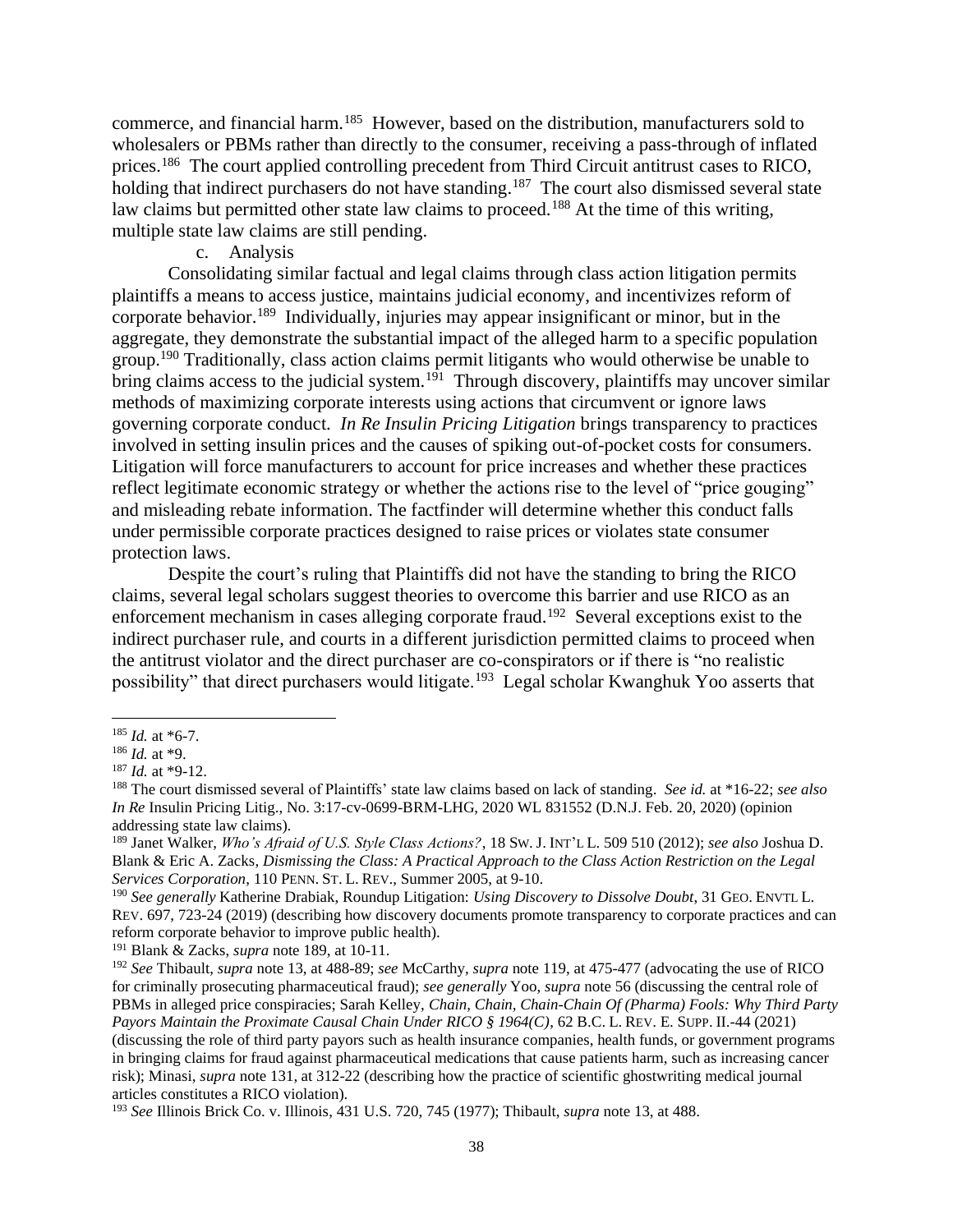purchasers such as PBMs constitute not only key intermediaries in the supply chain but also additional co-conspirators.<sup>194</sup> If the direct purchasers such as PBMs and wholesalers would not litigate based on their financial stake in the operation, then in certain jurisdictions, plaintiffs may make an argument for an exception to the indirect purchaser rule.

# **III. TARGETED PRESCRIBING**

In addition to high healthcare and spending costs from medication price increases, inefficient spending may arise from overprescribing and overutilization of medication. First, this section will address the problem of focusing on pharmacological interventions for treating chronic and preventable diseases. Second, this section will describe corporate strategies designed to increase prescribing to more patients through five specific patterns and practices.

- A. Prescribing Trends and Reliance on Pharmacological Solutions
	- 1. Treating Chronic Preventable Disease

Inefficient spending arises when the healthcare system focuses on pharmacological interventions for disease management without assessing whether the condition is acute, requires chronic reliance on medication, or if the condition is reversible or preventable.<sup>195</sup> To be sure, modern medical care excels when providing acute treatment, such as in the case of using an epinephrine autoinjector for anaphylaxis.<sup>196</sup> Effective acute care has also successfully decreased mortality and preventable death arising from complications during routine care, such as postpartum hemorrhage in childbirth.<sup>197</sup> Some chronic diseases require ongoing disease management and medications, like Type 1 diabetes and the use of insulin.<sup>198</sup>

However, these examples of acute care and necessary medication for disease management are eclipsed by the significant burdens and expenditures arising from preventable chronic disease.<sup>199</sup> Relying on the pharmacological imperative, prioritizing medications as the most important treatment method, and using available medications, may not only leave patients ill and unwell<sup>200</sup> but also incurs significant cost. Three examples of common chronic disease conditions, cardiovascular disease/stroke, diabetes, and cancer, account for significant mortality,

<sup>194</sup> Yoo, *supra* note 56, at 55.

<sup>195</sup> Farshad Fani Marvasti & Randall S. Stafford, *From Sick Care to Health Care - Reengineering Prevention into the U.S. System*, 367 NEW ENG. J. MED. 889, 889-91 (2012).

<sup>196</sup> *See Epinephrine Auto-injector, The first-line treatment for anaphylaxis is epinephrine (adrenaline)*, AM. COLL. OF ALLERGY, ASTHMA, & IMMUNOLOGY, https://acaai.org/allergies/management-treatment/epinephrine-autoinjector/ (last updated Feb. 1, 2018).

 $197$  This condition I experienced personally after the birth of my third child. Postpartum hemorrhage is a terrifying, but largely preventable and treatable condition with appropriate medical attention. *See* AM. COLL. OF OBSTETRICIANS & GYNECOLOGISTS, ACOG COMMITTEE OPINION NO. 794: QUANTITATIVE BLOOD LOSS IN

OBSTETRIC HEMORRHAGE, e154 (2019) [hereinafter ACOG COMMITTEE OPINION NO. 794].

<sup>&</sup>lt;sup>198</sup> What Is Type 1 Diabetes?, CDC, https://www.cdc.gov/diabetes/basics/what-is-type-1-diabetes.html (last updated Mar. 11, 2022).

<sup>199</sup> *Health and Economic Costs of Chronic Disease*, CDC,

https://www.cdc.gov/chronicdisease/about/costs/index.htm (last updated Mar. 29, 2022); Sandro Galea & Nason Maani, *The Cost of Preventable Disease in the USA*, 5 LANCET PUB. HEALTH e513, e513-e514 (2020); *see also* Susan Levine et al., *Health Care Industry Insights: Why the Use of Preventive Services Is Still Low*, 16 PREVENTING CHRONIC DISEASE (2019).

<sup>200</sup> ANDREW WEIL, MIND OVER MEDS: KNOW WHEN DRUGS ARE NECESSARY, WHEN ALTERNATIVES ARE BETTER, AND WHEN TO LET YOUR BODY HEAL ON ITS OWN 3-19 (2017).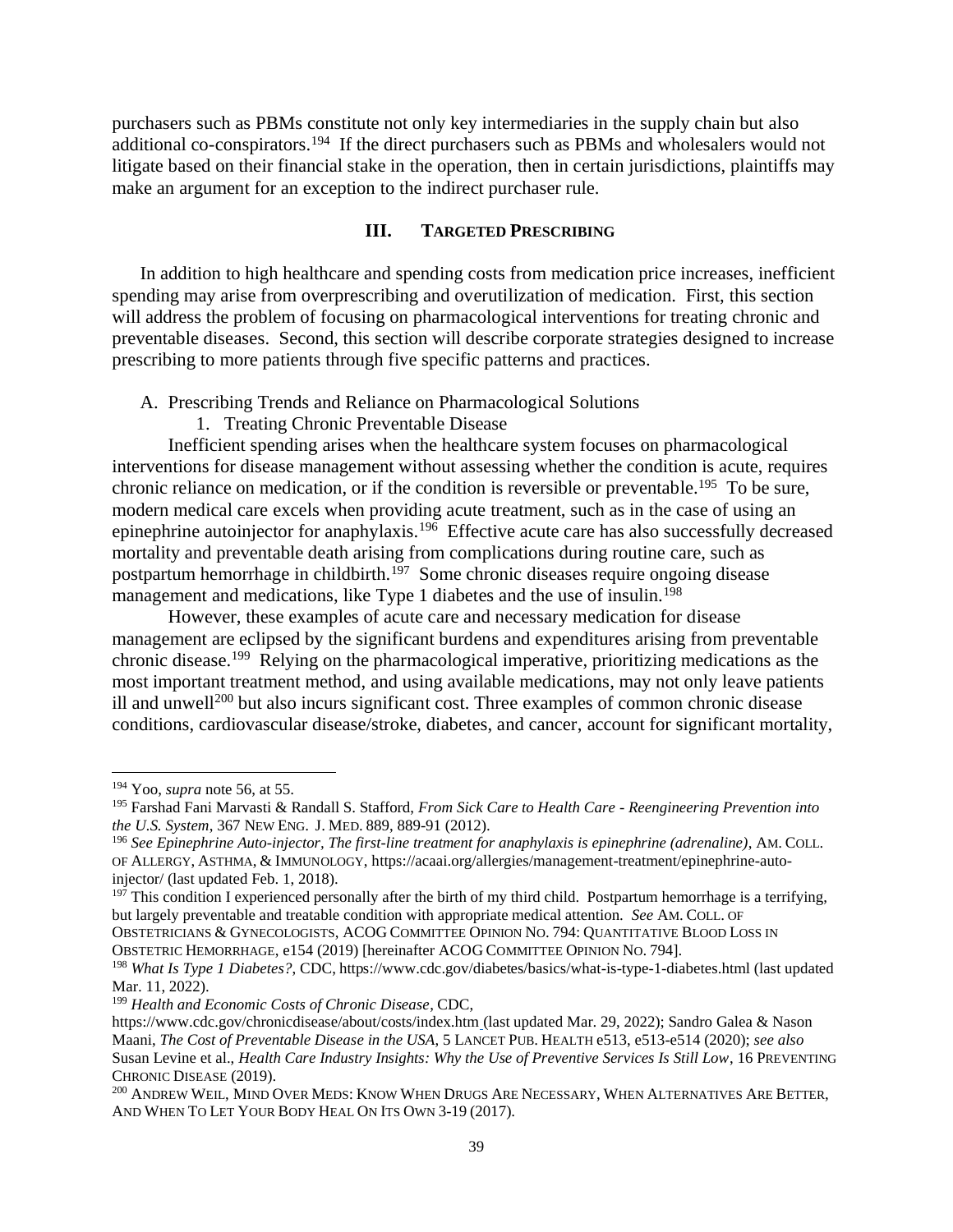and healthcare costs but are largely preventable.<sup>201</sup> Prevention may include individually modifiable risk factors<sup>202</sup> like optimizing nutrition, movement, sleep, or reducing tobacco and alcohol use, or it may include addressing risks arising from market products $203$  and environmental risks, such as pesticides,  $204$  pollution,  $205$  or personal care products.  $206$ 

According to the *New England Journal of Medicine*, cardiovascular disease, cancer, and diabetes cause 70% of United States deaths and account for nearly 75% of health care expenditures.<sup>207</sup> These expenses translate to billions of dollars.<sup>208</sup> For example, cardiovascular disease and stroke costs the healthcare system \$214 billion per year.<sup>209</sup> Data from the Centers for Disease Control and Prevention (CDC) shows that 877,500 people die annually from cardiovascular disease and stroke, which accounts for one-third of all deaths in the United States<sup>210</sup> Eighty percent of cardiovascular disease and stroke, according to the CDC, are preventable.<sup>211</sup> Diabetes constitutes the most expensive chronic condition in the United States, accounting for one-quarter of all healthcare costs.<sup>212</sup> Diabetes affects a significant portion of the population: thirteen percent of adults have diabetes, and it accounted for 101,106 deaths in 2020.<sup>213</sup> Notably, only five to ten percent of people with diabetes have Type 1 diabetes.<sup>214</sup> The remaining patients have Type 2 diabetes, which is preventable with optimal nutrition and physical activity.<sup>215</sup> Data from the National Vital Statistics System showed 598,932 people in 2020 died from cancer.<sup>216</sup> According to the World Health Organization, thirty to fifty percent of cancer is also preventable through individual lifestyle modifications, such as nutrition,

<sup>202</sup> *See* Preventing Chronic Diseases: A Vital Investment, WORLD HEALTH ORGANIZATION (2005),

<sup>205</sup> WORLD HEALTH ORG., NONCOMMUNICABLE DISEASES AND AIR POLLUTION i (2019),

<sup>208</sup> *Health and Economic Costs of Chronic Disease*, *supra* note 199.

<sup>213</sup> CDC, NATIONAL DIABETES STATISTICS REPORT 2020 2 (2020),

<sup>201</sup> *Health and Economic Costs of Chronic Disease*, *supra* note 199; Galea & Maani, *supra* note 199; AM.PUB. HEALTH ASS'N, PUBLIC HEALTH AND CHRONIC DISEASE: COST SAVINGS AND RETURN ON INVESTMENT 1- 2, https://www.apha.org/~/media/files/pdf/factsheets/chronicdiseasefact\_final.ashx (providing statistics for health care costs and lost productivity costs for specific types of chronic disease).

http://apps.who.int/iris/bitstream/handle/10665/43314/9241563001\_eng.pdf?sequence=1.

<sup>203</sup> Nicholas Freudenberg & Sandro Galea, *The Impact of Corporate Practice on Health: Implications for Health Policy*, 29 J.PUB. HEALTH POL'Y 86, 87 (2008) (describing corporate practices as determinants of health). <sup>204</sup> *See* Drabiak, *supra* note 190 (describing pesticide use and cancer risk).

https://www.euro.who.int/\_\_data/assets/pdf\_file/0005/397787/Air-Pollution-and-NCDs.pdf.

<sup>206</sup> Katherine Drabiak, *Dying to Be Fresh and Clean? Toxicants in Personal Care Products, the Impact on Cancer Risk, and Epigenetic Damage*, 35 PACE ENVT'L L. REV. 75, 83 (2017) (describing personal care products and cancer risk).

<sup>207</sup> Marvasti & Stafford, *supra* note 195, at 889; *see also* Farida B. Ahmad & Robert N. Anderson, *The Leading Causes of Death in the US for 2020*, 325 JAMA 1829, 1830 (2021) (Table One illustrates causes of death in 2020. Heart disease (690,882), cancer (598, 932 people), and diabetes (101,106) account for far more deaths in total than other causes including even COVID-19 during 2020 (345,323).).

<sup>209</sup> *Id.*

<sup>210</sup> *Id*.

<sup>211</sup> *Preventing 1 Million Heart Attacks and Strokes,* CDC, https://www.cdc.gov/vitalsigns/million-hearts/index.html (last updated Sept. 6, 2018).

<sup>212</sup> *Health and Economic Costs of Chronic Disease*, *supra* note 199.

https://www.cdc.gov/diabetes/pdfs/data/statistics/national-diabetes-statistics-report.pdf; Ahmad & Anderson, *supra* note 207.

<sup>214</sup> CDC, *supra* note 212, at 1.

<sup>215</sup> *Prevent Type 2 Diabetes*, CDC, https://www.cdc.gov/diabetes/prevent-type-2/index.html (last updated Dec. 21, 2021).

<sup>216</sup> Ahmad & Anderson, *supra* note 207.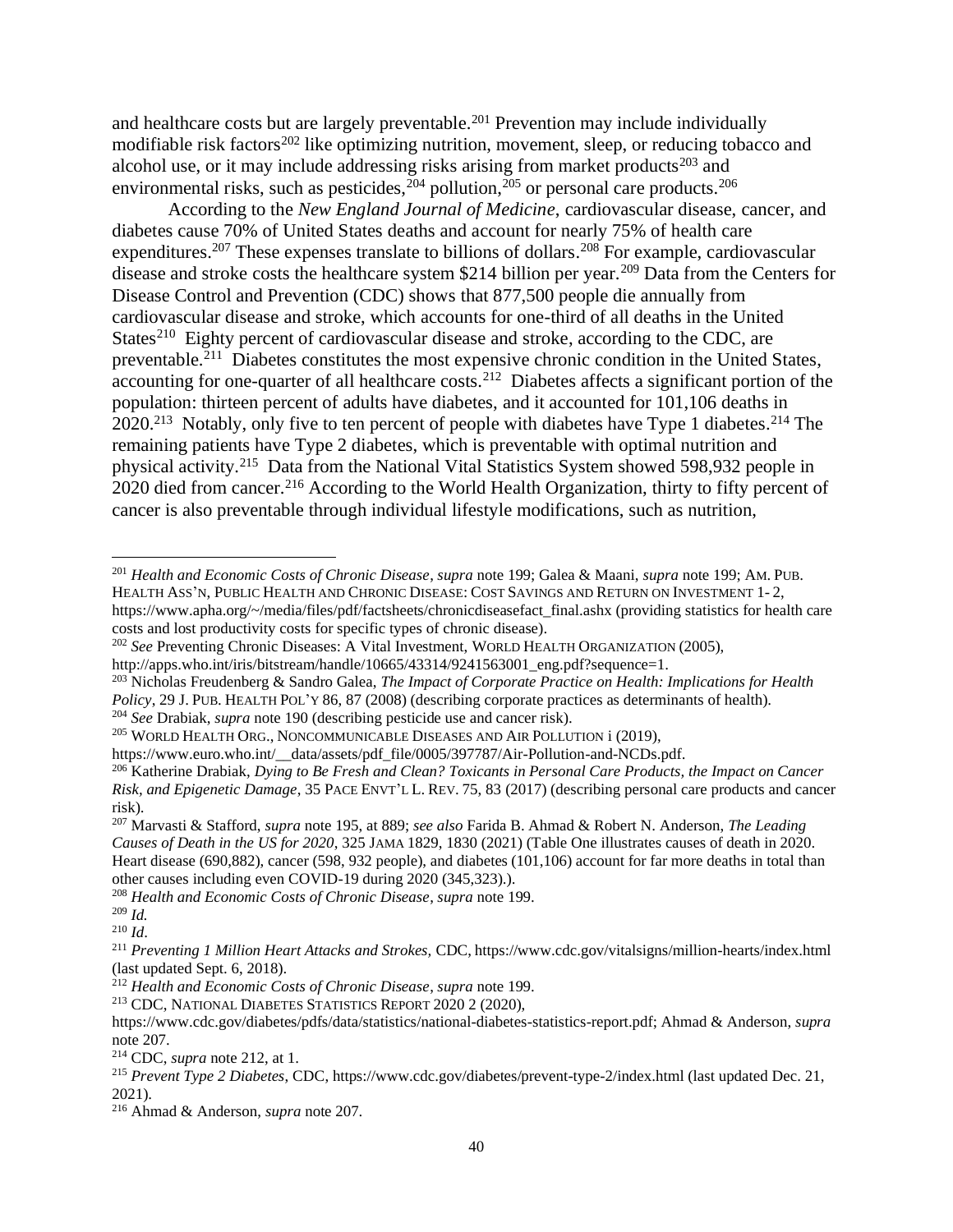movement, and tobacco use.<sup>217</sup> A prevention model focused on forestalling the development of disease before symptoms or life-threatening events occur is the best solution to address current rates of disease, mortality, and healthcare costs.<sup>218</sup>

2. Overdiagnosis and Overtreatment

Despite the importance of prevention, these efforts must shield against overdiagnosis and overtreatment, which similarly not only increases healthcare costs but also can produce an iatrogenic risk of patient harm.<sup>219</sup> Overdiagnosis refers to labeling disease such as cancer, through screening that would not have caused the patient any symptoms or adverse effects and would not have been detected except through screening.<sup>220</sup> Overtreatment refers to when physicians intervene with treatment that exposes the patient to myriad side effects, adverse effects, and risks but is not medically necessary and holds no scientific benefit.<sup>221</sup> For example, physicians have described significant risks from overdiagnosis and overtreatment of cancer for both women (breast cancer)  $\frac{\Sigma_{22}}{2}$  and men (prostate cancer),  $\Sigma_{23}$  where treatment may include chemotherapy medication, hormone replacement therapy, surgery, or radiation. These interventions involve a variety of risks, such as neurological damage, increased risk for other cancers, infertility, and for males, impotence and incontinence.<sup>224</sup> Not every diagnosis requires treatment, and initiating treatment in some cases can expose patients to iatrogenic harm arising from the intervention, not the diagnosed disease.<sup>225</sup> In clinical care, more intervention and more treatment are not necessarily better but require a careful assessment of potential risks and benefits – not only at the individual clinical level but also at the level of clinical standards that reflect policy choices.

B. Industry Strategies to Promote Product Uptake

In some instances, pharmaceutical executives, clinicians, and interested stakeholders harness the pharmacological imperative to medicalize health conditions and promote drug uptake

<sup>220</sup> Karsten Juhl Jørgensen, *Mammography Screening: Benefits, Harms, and Informed Choice*, 60 DANISH MED.J., 2013 at 1, 4 (discussing mammography screening advertisements as marketing for business rather than evidenced based practice); Katherine Drabiak, *The Impact Of A Developing Regulatory Framework Governing LDTs In Precision Oncology: Re-Envisioning The Clinical Risk Assessment Paradigm,* 13 J. HEALTH & BIOMEDICAL L. 1, 34-40 (2017) (discussing overdiagnosis and overtreatment relating to breast and ovarian cancer screening, risk assessment, and treatments).

<sup>222</sup> Jaiman Bhatt & Laurence Klotz, *supra* note 220, at 3.

<sup>217</sup> *Preventing Cancer*, WORLD HEALTH ORG., https://www.who.int/activities/preventing-cancer; *see also* Susan Gapstur et al., *A Blueprint for the Primary Prevention of Cancer: Targeting Established, Modifiable Risk Factors*, 68 CA: A CANCER JOURNAL FOR CLINICIANS 446, 447 (2018); Noelle LoConte et al., *Lifestyle Modifications and Policy Implications for Primary and Secondary Cancer Prevention: Diet, Exercise, Sun Safety, and Alcohol Reduction*, 38 AMERICAN SOCIETY OF CLINICAL ONCOLOGY EDUCATIONAL BOOK 88, 88-89 (2018).

<sup>218</sup> *Health and Economic Costs of Chronic Disease*, *supra* note 199; Karen Kmetik et al., *Pandemic Makes Chronic Disease Prevention a Priority* 2021, at 1, 1.

<sup>219</sup> H. GILBERT WELCH ET AL., OVERDIAGNOSED: MAKING PEOPLE SICK IN THE PURSUIT OF HEALTH (2011).

<sup>221</sup> *See* Laura Esserman et al., *Overdiagnosis and Overtreatment in Cancer: An Opportunity for Improvement*, 310 JAMA 797 (2013); Jaiman Bhatt & Laurence Klotz, *Overtreatment in Cancer – Is It A Problem?*, 17 EXPERT OPINION ON PHARMACOTHERAPY, Jan. 20, 2016, at 1, 2.

<sup>223</sup> MARK SCHOLZ & RALPH BLUM, INVASION OF THE PROSTATE SNATCHERS: AN ESSENTIAL GUIDE TO MANAGING PROSTATE CANCER FOR PATIENTS AND THEIR FAMILIES (2010).

<sup>224</sup> *See* Drabiak, *supra* note 219, at 52-89 (describing risks related to the American Society of Clinical Oncology's recommendations for clinical risk reduction for breast and ovarian cancer for interventions including chemotherapy, surgeries, and additional medications such as hormone replacement); SCHOLZ & BLUM, *supra* note 222 (generally discussing risks from cancer versus risks from interventions that include male infertility, impotence, and incontinence).

<sup>225</sup> Isaac Kohane at al., *The Incidentalome: A Threat to Genomic Medicine*, 296 JAMA 212, 214 (2006).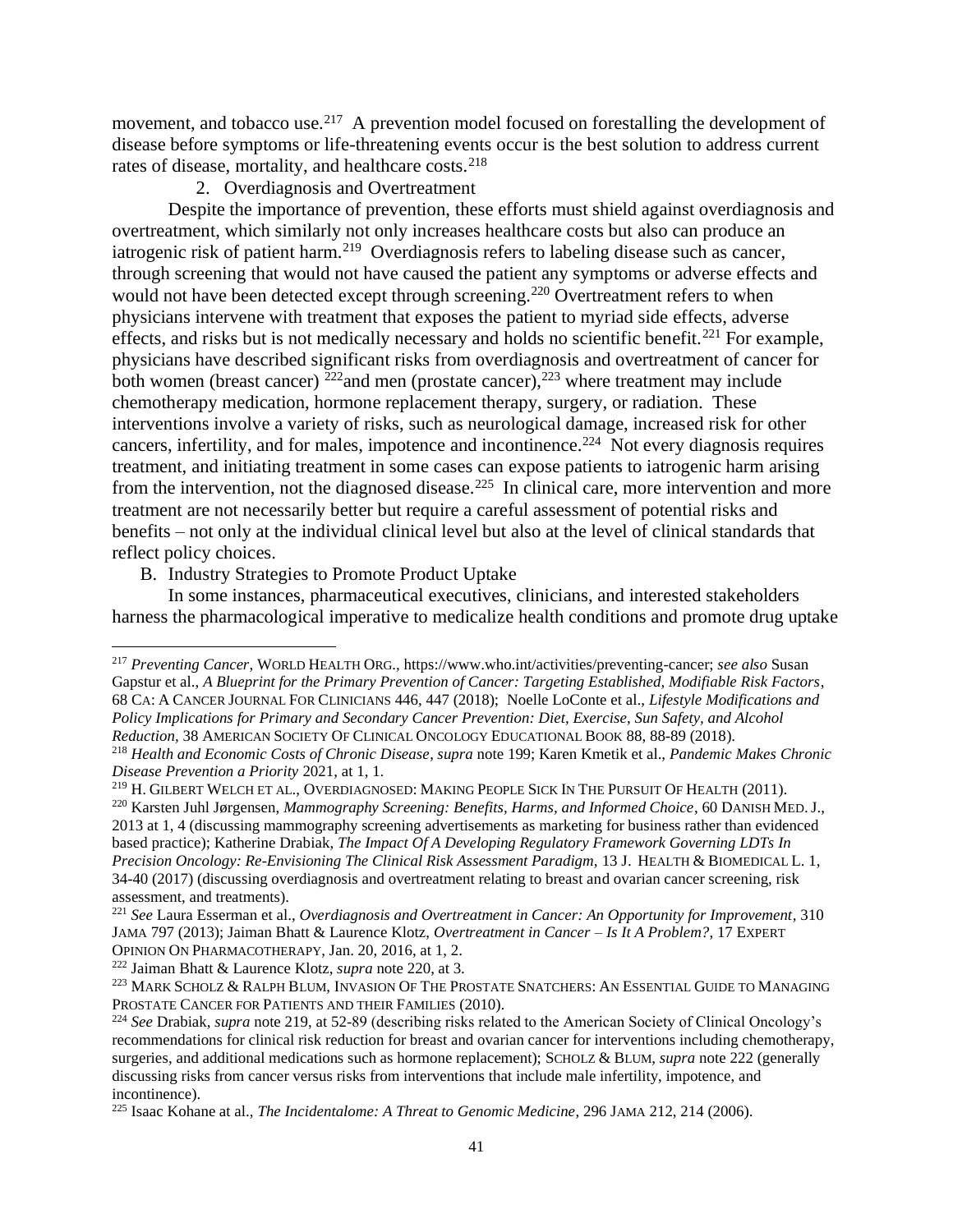through actions that follow similar patterns. These strategies encompass public relations techniques designed to influence public opinion of product necessity, desirability, safety, and effectiveness.<sup>226</sup>

# 1. Medicalize the Problem

First, stakeholders solidify or create the market by naming a problem through a medical lens. The industry rebrands shyness or discomfort with social situations as social anxiety disorder; sadness, stress, and dissatisfaction becomes depression; or low libido in females is instead hypoactive sexual desire disorder.<sup>227</sup> Critics of this practice refer to this process of medicalizing common issues and exaggerating their severity as "disease mongering."<sup>228</sup> These practices influence physician education and prescribing behavior,<sup>229</sup> which impacts clinical guidelines, how many patients take classes of medications, and the perception that medication constitutes an optimal strategy. In turn, prescription decisions influence individual health outcomes, costs to the system for medications, and burden society when medications induce harm.<sup>230</sup> In the example of labeling and medicating mental health conditions, several critics note that clinical trial data demonstrates marginal benefit for certain psychiatric medications but serious potential drawbacks such as flattened affect, apathy, personality changes, and increased risk of long-term chronic depression, dementia, suicide.<sup>231</sup> Certainly, naming a problem provides patients the benefit of therapeutic listening, but responding by medicalizing and medicating as a first-line response can impose costs on patient health and the healthcare system.

2. Portray Medicine as a Magic Bullet

Second, stakeholders convince patients and policymakers that this medication or intervention will effectively solve the problem. Peppering terms such as "promising," "highly effective," and "significant clinical benefit" in medical journals portrays pharmacological interventions as magic bullets. To promote product use, the industry may market a certain medication as better, safer, and more effective than a previous candidate. As a stark example in history, Bayer used this strategy when introducing Heroin as a replacement for morphine,

<sup>226</sup> NICHOLAS FREUDENBERG, LETHAL BUT LEGAL: CORPORATIONS, CONSUMPTION, AND PROTECTING PUBLIC HEALTH 90 (2014); Drabiak, *supra* note 190, at 703-05 (discussing public relations strategies to confuse the public and neutralize negative attention of product risks); Edward Bernays, *The Engineering of Consent*, 250 ANNALS AM. ACAD.POL. & SOC.SCI. 113, 113-20 (1947) (Bernays developed the concept of "engineering of consent," wherein stakeholders manipulate public opinion, deliberately plan, and exert influence on the public to achieve a specific outcome by using stories, mass movements, campaigns, and *creating* news. The public relations industry implemented many of Bernays' ideas into principles for marketing and advertising.)

<sup>&</sup>lt;sup>227</sup> PETER BREGGIN, MEDICATION MADNESS: THE ROLE OF PSYCHIATRIC DRUGS IN CASES OF VIOLENCE, SUICIDE, AND CRIME (2009) (describing serious risks associated with psychiatric medication relating to public health and safety); ROBERT WHITAKER, ANATOMY OF AN EPIDEMIC: MAGIC BULLETS, PSYCHIATRIC DRUGS, AND THE ASTONISHING RISE OF MENTAL ILLNESS IN AMERICA (2010) (discussing medication trends, clinical trials and long term consequences of psychiatric medication); Antonie Meixel et al., *Hypoactive Sexual Desire Disorder: Inventing a Disease to Sell Low Libido*, 41 J. MED. ETHICS 859, 859 (2015).

<sup>228</sup> Freudenberg, *supra* note 225, at 59; McCarthy, *supra* note 119, at 447.

<sup>229</sup> Sunita Sah & Adriane-Fugh Berman, *Physicians Under the Influence: Social Psychology and Industry Marketing Strategies*, 41 J. L. MED. & ETHICS 665, 665-72 (2013).

<sup>230</sup> BREGGIN, *supra* note 226; WHITAKER, *supra* note 226.

<sup>231</sup> *Id.*; *see also* Robert Nikkel & Robert Whittaker, *Flooding the World with Psychiatric Drugs Could Boost the Burden of Mental Disorders*, STAT (Oct. 22, 2018), https://www.statnews.com/2018/10/22/flooding-worldpsychiatric-drugs-boost-burden-mental-

disorders/#:~:text=Today%20in%20the%20United%20States,drug%20on%20a%20daily%20basis (discussing long term chronic depression and global health burden).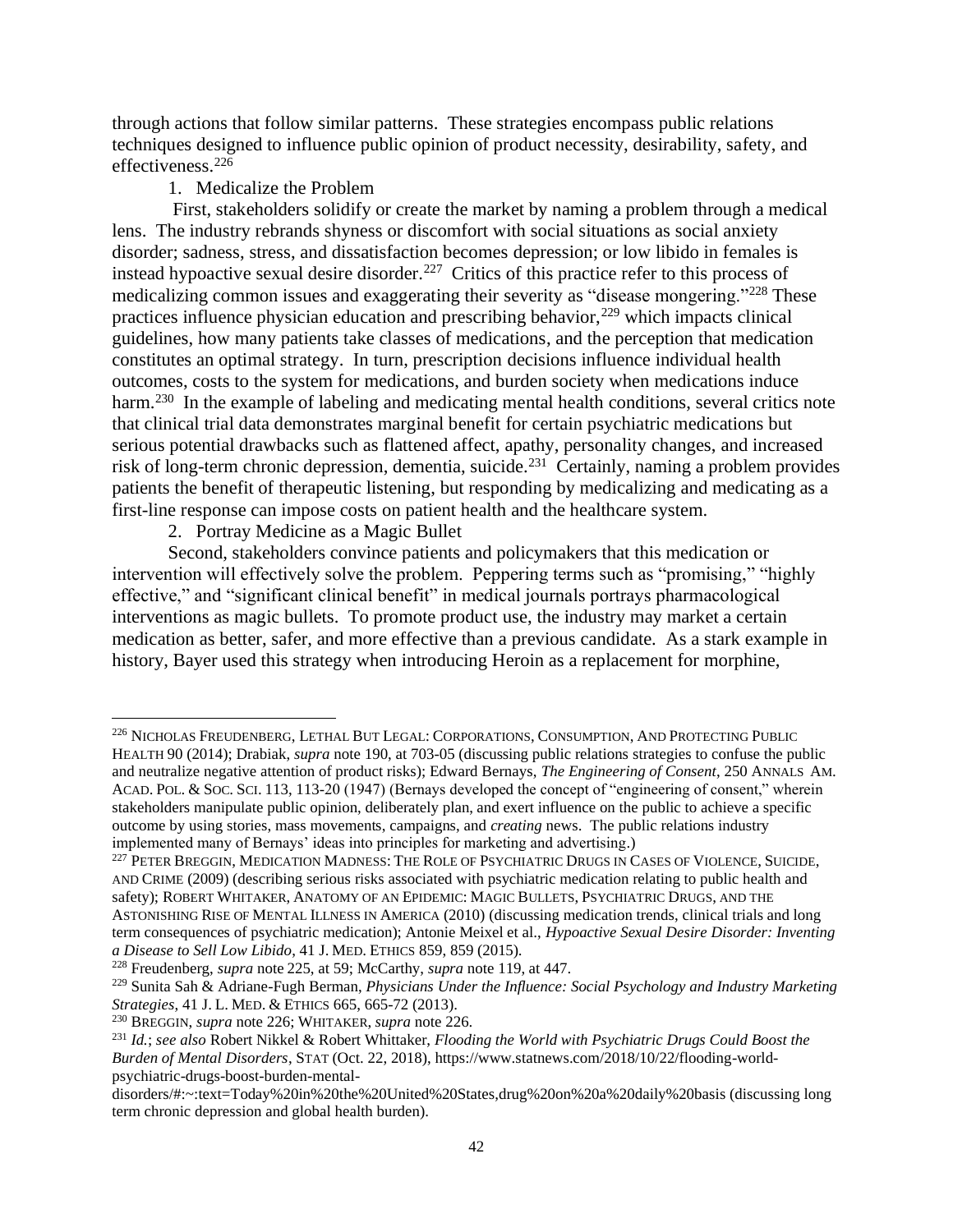asserting Heroin was a safer and less addictive alternative.<sup>232</sup> Similarly, stakeholders who work with patients with Opioid Use Disorder (OUD) assert that Medication Assisted Treatment (MAT) should be the first line of treatment given that replacement medications are safer, less addictive, and do not produce euphoria as compared to primary drugs of opioid abuse.<sup>233</sup> However, product data submitted to the FDA, classification by the Drug Enforcement Administration, and multiple scientific studies demonstrate the opposite.<sup>234</sup> MAT may produce euphoria, induce dependence, cause neurological damage and serious risks, and may not be effective at treating OUD for many patients.<sup>235</sup> In previous research, I've described this process as shifting iatrogenic opioid dependency from one drug to another, which poses challenges for individual recovery and wellness, public safety, and at significant financial cost.<sup>236</sup> This strategy of portraying medical interventions as a magic bullet is not limited to addiction medicine but crosses multiple medical specialties and conditions. For instance, promises relating to regenerative medicine for back pain or pushing risky experimental methods of treating infertility.<sup>237</sup>

#### 3. Expand Disease Classifications

Third, stakeholders expand potential patient pools by increasing eligibility for particular drugs. The industry can achieve this metric through two main avenues: influencing clinical care guidelines to expand disease classifications and promoting to encourage off-label product uses.

In the first instance, clinicians and professional societies can lower or modify the benchmark of who constitutes a patient group. For the example of patients with Opioid Use Disorder, this involved sweeping in patients with a history of injection drug abuse and polysubstance abuse along with patients who developed opioid dependence from medically indicated physician opioid prescriptions, which classified all patients under one umbrella. MAT was then recommended as the standard of care for this varied patient pool.<sup>238</sup> As another example, cardiology guidelines that specify clinical metrics for determining whether a patient suffers from hypertension also follow the model of expanding the patient pool by changing the

<sup>232</sup> Jim Edwards, *Yes, Bayer Promoted Heroin for Children -- Here Are the Ads That Prove It*, BUSINESS INSIDER (Nov. 17, 2011), https://www.businessinsider.com/yes-bayer-promoted-heroin-for-children-here-are-the-ads-thatprove-it-2011-11.

<sup>233</sup> Katherine Drabiak, *Expanding Medication Assisted Treatment Is Not the Answer: Flaws in the Substance Abuse Treatment Paradigm*, 21 DEPAUL J. HEALTH CARE L. 1, 34, 43-45 (2019) (describing claims promoting MAT medications as better, safer, nonaddictive) (describing federal policy and clinical care guidelines promoting MAT as the standard of care and first line treatment for all patients with OUD). <sup>234</sup> *Id.* at 49.

<sup>235</sup> *Id.* at 36-41 (describing FDA and DEA classifications); *Id.* at 45-53 (describing scientific and medical journal research on benefit metrics such as reduce opioid use and risks such as neurological damage).

<sup>&</sup>lt;sup>236</sup> *Id.* at 4-11 (describing the intersection of drug abuse and crime such as larceny, motor vehicle accidents, violent crime, and child abuse/neglect); *Id*. at 61-65 (explaining the intersection of patients enrolled in MAT and crime, such as engaging in polysubstance abuse and causing motor vehicle accidents from impairment); *Economic Burden of Illness in Opioid Use Disorder (OUD) and Medication-Assisted Treatments*, AM. J. MANAGED CARE (Oct. 15, 2020), https://www.ajmc.com/view/economic-burden-of-illness-in-opioid-use-disorder-oud-and-medicationassisted-treatments.

<sup>237</sup> *See* Katherine Drabiak, *Challenging FDA's Authority to Regulate Autologous Adult Stem Cells for Therapeutic Use: Celltex, Substantial Risks, and the Implications of US v. Regenerative Sciences*, 23 HEALTH MATRIX 493, 519- 522 (2013) (describing regenerative medicine's claims); Katherine Drabiak, *Emerging Governance of Mitochondrial Replacement Therapy: Assessing Coherence Between Scientific Evidence and Policy Outcomes*, 20 DEPAUL J. HEALTH CARE L. 1, 50-57 (2018) (discussing evidence behind promoting the experimental procedure Mitochondrial Replacement Therapy as a "treatment" for infertility).

<sup>238</sup> *See* Drabiak, *supra* note 232, at 35-45.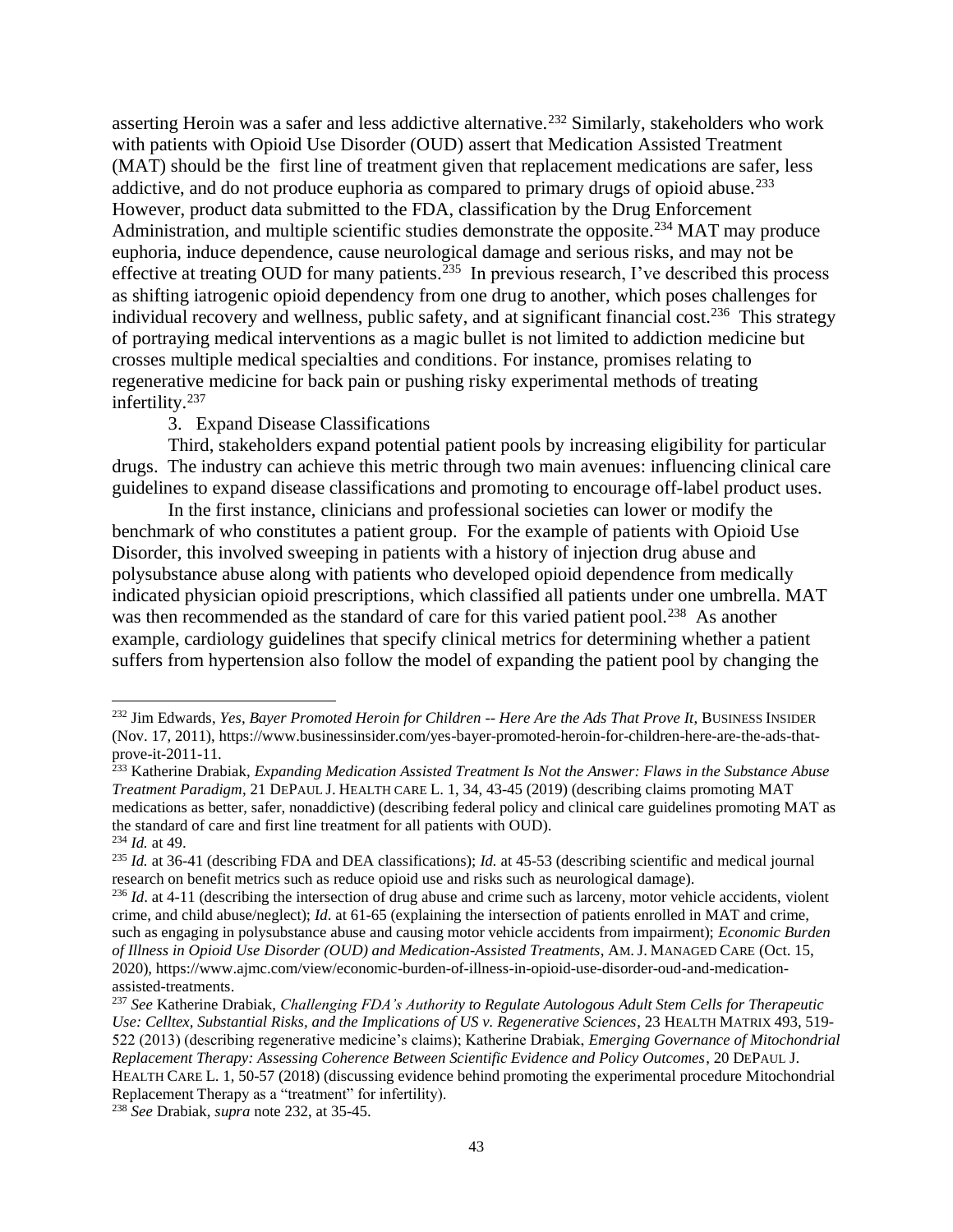benchmark of what constitutes disease. In 2016, the United States Preventive Services Task Force recommended increased screening of all people over forty to determine the risk of cardiovascular disease and stated that the use of statins, a medication designed to lower the risk of heart disease and stroke, should be considered the primary method of prevention.<sup>239</sup> In 2017, the American College of Cardiology and the American Heart Association lowered the cut-off for blood pressure that clinicians would label as hypertension, widening the patient pool for patients eligible for statins.<sup>240</sup> This strategy effectively increased statin use, where one in four adults over forty now take statin medication.<sup>241</sup> While clinical guidelines focus on clinical benefit, statin use also corresponds to potentially serious risks, increased blood glucose/risk of diabetes, liver damage, and memory loss.<sup>242</sup>

4. Increase the Patient Pool through Off Label Marketing

The industry may also expand patient use of medication by promoting off-label use for new disease indication or promotion of a product to children.<sup>243</sup> Physicians may legally prescribe medications off-label based on clinical assessment and professional judgment. However, manufacturers that advertise a product for an off-label or unapproved use through false or misleading claims are guilty of drug misbranding under the federal Food, Drug, and Cosmetic Act.<sup>244</sup> In 2016, a settlement between Amarin and the FDA examined the boundaries of the misbranding prohibition and raised the question of what constitutes sufficient evidence to demonstrate what product claims are truthful and non-misleading.<sup>245</sup> Proponents of off-label use and product promotion assert this practice permits communication and flow of critical information to treating physicians, ensures physicians are informed of all options, and makes offlabel treatments available to patients.<sup>246</sup> However, the pharmaceutical industry demonstrates a pattern of prohibited off-label promotion across patient populations for multiple drugs that

https://www.mayoclinic.org/diseases-conditions/high-blood-cholesterol/in-depth/statin-side-effects/art-20046013. <sup>241</sup> Connie Newman et al., *Statin Safety and Associated Adverse Events: A Scientific Statement from the American* 

<sup>239</sup> U.S. Preventive Services Task Force, *Statin Use for the Primary Prevention of Cardiovascular Disease in Adults: US Preventive Services Task Force Recommendation Statement*, 316 JAMA 1997, 1998 (2016).

<sup>240</sup> Paul Whelton et al., *2017 ACC/AHA/AAPA/ABC/ACPM/AGS/APhA/ASH/ASPC/NMA/PCNA Guideline for the Prevention, Detection, Evaluation, and Management of High Blood Pressure in Adults: A Report of the American College of Cardiology/American Heart Association Task Force on Clinical Practice Guidelines*, 71 J. AM. COLL. CARDIOLOGY 1269 (2018); *Statin Side Effects: Weigh the Benefits and Risks*, MAYO CLINIC (Jan. 14, 2020),

*Heart Association*, 39 ARTERIOSCLEROSIS, THROMBOSIS, AND VASCULAR BIOLOGY e38, e39 (2019) (stating onefourth of adults over age 40 take statin medication).

<sup>242</sup> *See id.* at e60-e61; Patrick Clark, Office of Communications, *Cholesterol-Lowering Drugs Get Labeling Changes*, FDA (May 22, 2015), https://www.fda.gov/drugs/special-features/cholesterol-lowering-drugs-get-labelingchanges (listing side effects and risks of statins).

<sup>243</sup> *Understanding Unapproved Use of Approved Drugs "Off Label*,*"* FDA (Feb. 5, 2018), https://www.fda.gov/patients/learn-about-expanded-access-and-other-treatment-options/understanding-unapproveduse-approved-drugs-label.

 $244$  21 U.S.C. § 352(a).

<sup>245</sup> Deborah Mazer & Gregory Curfman, *FDA Sanctions Off-Label Drug Promotion*, HEALTH AFFAIRS FOREFRONT (July 19, 2016), https://www.healthaffairs.org/do/10.1377/hblog20160719.055881/full.  $^{246}$  *Id.*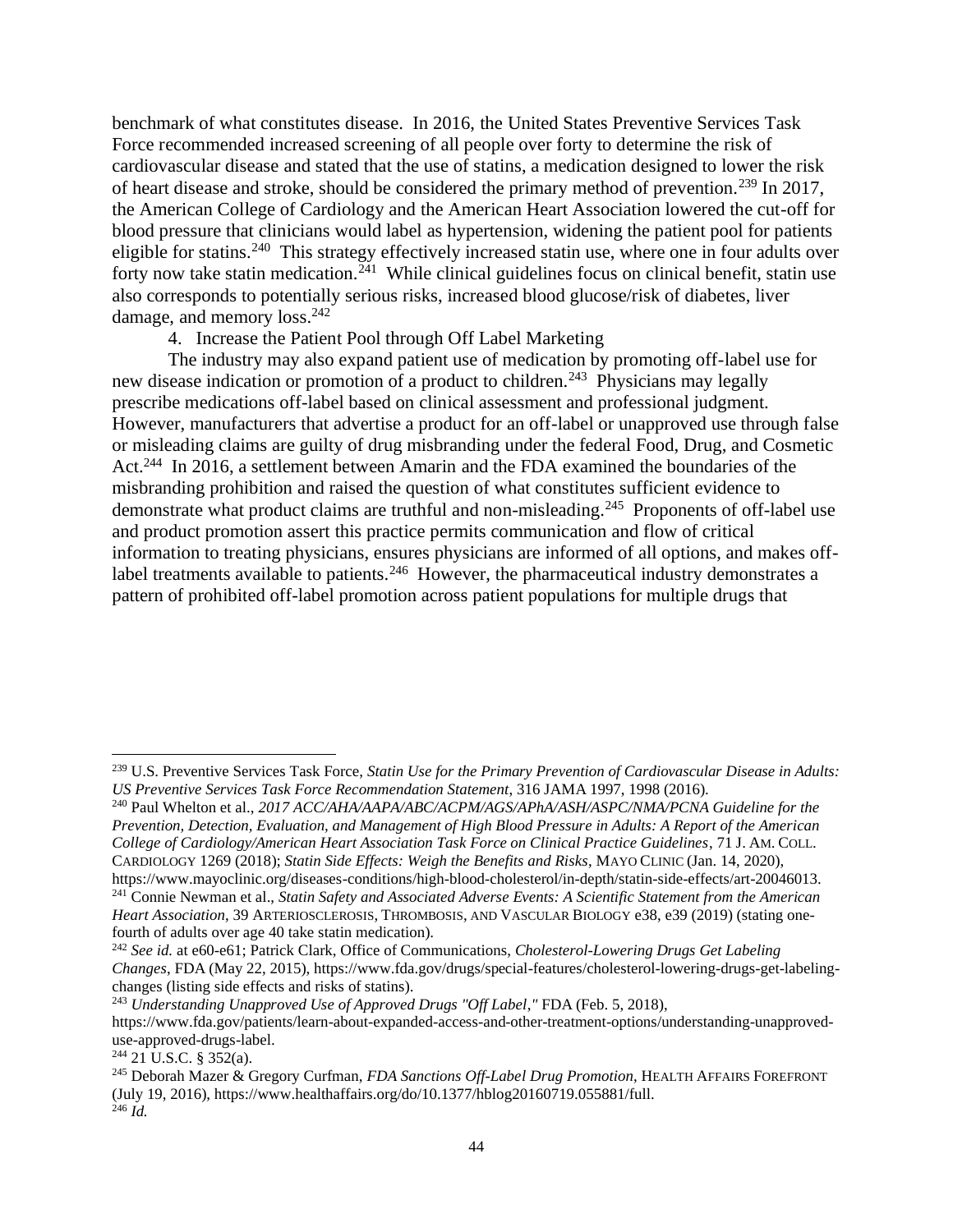continues despite legal sanction.<sup>247</sup> In one instance, Pfizer settled criminal and civil claims relating to off-label marketing for *four* drugs at once, paying a massive \$2.3 billion penalty.<sup>248</sup>

One particularly egregious example involved Johnson & Johnson's off-label promotion of Risperdal, an antipsychotic medication that is FDA approved for patients with schizophrenia.<sup>249</sup> The Pennsylvania Attorney General alleged Johnson & Johnson and its subsidiary Janssen violated the False Claims Act by promoting Risperdal for off-label uses that federal health care programs did not cover, made false and misleading statements about product safety and efficacy, and paid kickbacks to physicians to prescribe Risperdal.<sup>250</sup> Johnson & Johnson expressly promoted off-label, unapproved uses of Risperdal for three additional vulnerable populations: elderly people with dementia, people with developmental disabilities, and children.<sup>251</sup> Investigations uncovered corporate marketing plans to increase prescribing in each sector, with corresponding kickbacks for physicians who met prescribing metrics.<sup>252</sup> Johnson & Johnson marketed Risperdal to the geriatric population assuring physicians it had "proven efficacy" and "an excellent safety and tolerability profile" in geriatric patients for reducing agitation and behavior control.<sup>253</sup> The complaint alleged Johnson & Johnson similarly executed marketing strategies to children and people with developmental disabilities by portraying Risperdal as a safe and effective treatment for attention deficit hyperactivity disorder, oppositional defiant disorder, obsessive-compulsive disorder, and autism.<sup>254</sup> Despite FDA warnings to cease unapproved promotion, Johnson & Johnson continued its campaigns.<sup>255</sup> In 2013, Johnson & Johnson agreed to settle criminal and civil liability by paying \$2.2 billion.<sup>256</sup> Off-label promotion not only incurs additional wasteful spending but exposes patients to potentially ineffective and risky medications. For Risperdal, these risks include stroke, diabetes, and endocrine changes.<sup>257</sup>

<sup>251</sup> U.S. Dep.'t of Justice, *supra* note 248.

<sup>&</sup>lt;sup>247</sup> Freudenberg, *supra* note 225, at 55-56 (providing a table of multiple and repeated allegations against pharmaceutical companies for off label promotion, fraud, kickbacks, failure to disclose safety data, and illegal marketing practices).

<sup>&</sup>lt;sup>248</sup> Press Release, U.S. Dep.'t of Justice, Justice Department Announces Largest Health Care Fraud Settlement in Its History, Office of Public Affairs (Sept. 2, 2009), https://www.justice.gov/opa/pr/justice-department-announceslargest-health-care-fraud-settlement-its-history.

<sup>249</sup> FDA, LABEL FOR RISPERDAL,

https://www.accessdata.fda.gov/drugsatfda\_docs/label/2009/020272s056,020588s044,021346s033,021444s03lbl.pdf (last visited Apr. 15, 2022) [hereinafter LABEL FOR RISPERDAL] (FDA approved Risperdal to treat irritability in children with autism in 2006; the claims described by the Department of Justice relate to off label promotion from 1999-2005, prior to FDA approval for other product indications.).

<sup>&</sup>lt;sup>250</sup> Press Release, U.S. Dep.'t of Justice, Johnson & Johnson to Pay More Than \$2.2 Billion to Resolve Criminal and Civil Investigations (Nov. 4, 2013), https://www.justice.gov/opa/pr/johnson-johnson-pay-more-22-billion-resolvecriminal-and-civil-investigations; *see also* Centers For Medicare And Medicaid, Off Label Pharmaceutical Marketing: How to Recognize and Report It (Oct. 2015), https://www.cms.gov/Medicare-Medicaid-Coordination/Fraud-Prevention/Medicaid-Integrity-Education/Downloads/off-label-marketing-factsheet.pdf (describing prohibited off label marketing, kickbacks, and harm to patients).

<sup>252</sup> *Id.*

<sup>253</sup> *Id.*

<sup>254</sup> Centers For Medicare And Medicaid, *supra* note 248.

<sup>255</sup> U.S. Dep.'t of Justice, *supra* note 248.

<sup>256</sup> *Id.*

<sup>257</sup> *Id.*; *see also* LABEL FOR RISPERDAL, *supra* note 247.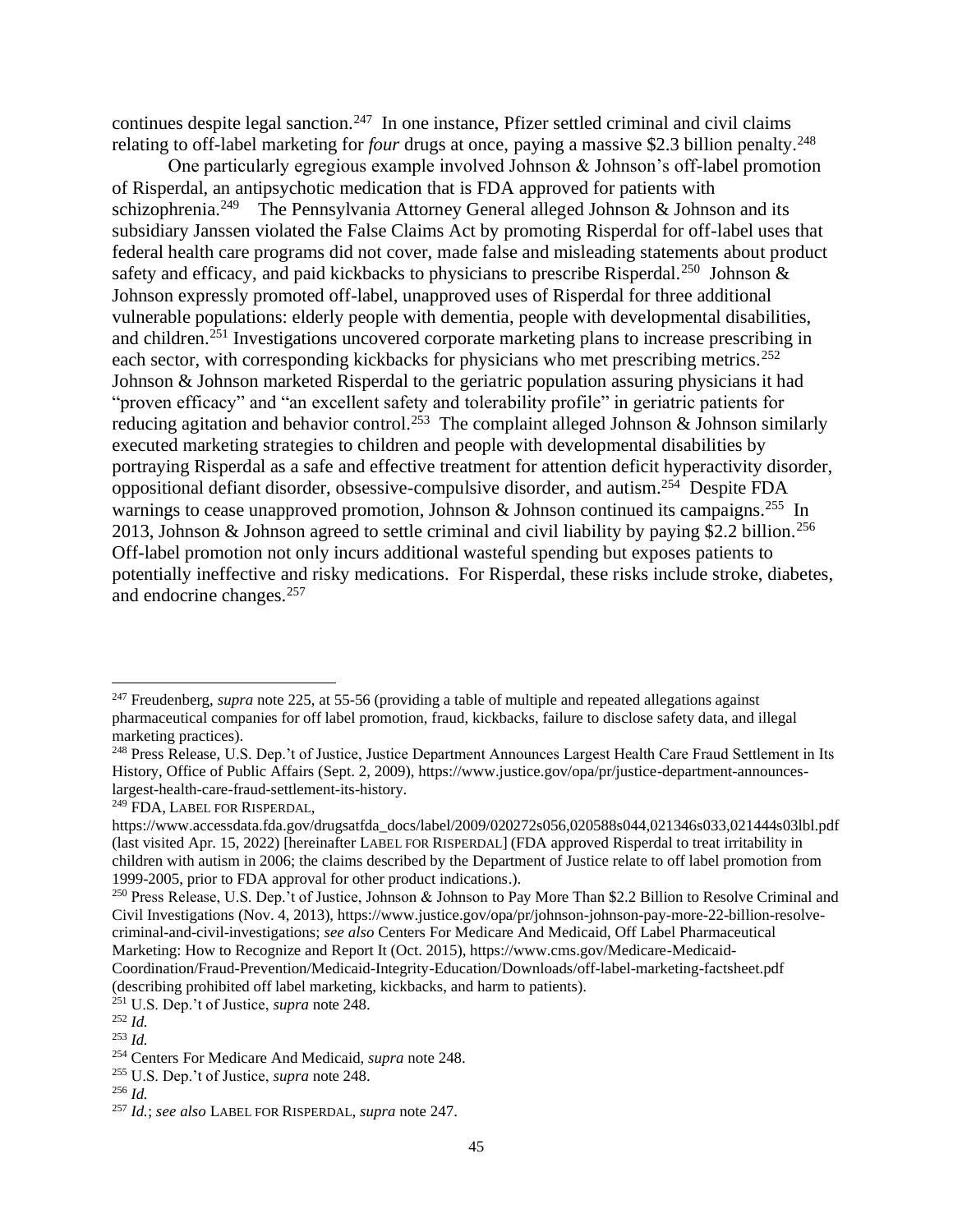5. Create Favorable Evidence that Demonstrates Product Benefit and Downplays Risk

To influence professional and public opinion, manufacturers implement several techniques to shape what scientific evidence reaches regulators and the public and, accordingly, how the public perceives the product. First, manufacturers conduct many clinical trials, but they may select only a few trials that demonstrate product benefit to submit during the approval process and for publication.<sup>258</sup> By omitting evidence of product ineffectiveness, discarding clinical trials that yield unfavorable results, and revealing product risks, manufacturers produce data designed to lead to preferential prescribing.<sup>259</sup> In some cases, data collection and reporting in publication goes beyond dismissing negative findings to engaging in data fabrication, resulting in publications based on fraudulent data. In the most extreme examples, manufacturers and paid researchers may engage in insidious conduct during clinical trials to influence trial data, such as fraudulently misreporting data, skewing perception toward product safety, or effectiveness. <sup>260</sup> In one example, in 2009, a prominent physician-researcher funded by Pfizer admitted to fabricating twenty-one journal articles relating to Pfizer drugs, including Celebrex and Lyrica.<sup>261</sup>

Another high-profile example of clinical trial data suppression involved GlaxoSmithKline and Paxil use for children. Back in 2004, New York Attorney General alleged GlaxoSmithKline engaged in "repeated and persistent fraud" linked to clinical trial data and Paxil promotion.<sup>262</sup> At the time, the Attorney General cited five studies investigating the use of Paxil in children, wherein two studies demonstrated the drug was more effective than a placebo for depression (one published), but three studies revealed a risk of suicide increased two-fold with Paxil use.<sup>263</sup>

Federal law that aims to provide an accurate record of clinical trials already exists. Title VIII of the Food and Drug Administration Amendments Act of 2007 requires study sponsors to register and disclose certain information related to clinical trials.<sup>264</sup> However, one report indicated that the industry reported only 17% of its trials, which suggests that compliance with clinical trial reporting requirements falls short.<sup>265</sup> Enforcing mandatory reporting as a prerequisite during the regulatory approval process and in publishing can increase data transparency.

In addition to downplaying or burying unfavorable data in trials, the industry may create more favorable evidence by funding additional trials and engaging in ghostwriting scientific

<sup>258</sup> Freudenberg, *supra* note 225, at 54-57 (describing selectively reporting clinical trial data, omitting key safety data, and illegal drug promotion); McCarthy, *supra* note 119, at 442-46 (describing fraud occurring in testing and drug marketing, clinical trial bias, and publication bias); Minasi, *supra* note 131, at 303-04 (describing selective publishing in clinical trials, distortion of drug benefit, and preferential prescribing).

<sup>259</sup> Freudenberg, *supra* note 225, at 54-57; McCarthy, *supra* note 119, at 442-46; Minasi, *supra* note 131, at 303-04; *see also* Erick Turner et al., *Selective Publication of Antidepressant Trials and Its Influence on Apparent Efficacy*, 358 NEW ENG. J. MED. 252, 252-59 (2008).

<sup>260</sup> McCarthy, *supra* note 119, at 445-47; Daniele Fanelli, *How Many Scientists Fabricate and Falsify Research? A Systematic Review and Meta-Analysis of Survey Data*, 4 PLOS ONE e5738, e5738 (2009).

<sup>261</sup> Gardiner Harris, *Doctor's Pain Studies Were Fabricated, Hospital Says*, N.Y. TIMES (Mar. 10, 2009), https://www.nytimes.com/2009/03/11/health/research/11pain.html.

<sup>262</sup> Minasi, *supra* note 131, at 304-05; Meredith Wadman, *Spitzer Sues Drug Giant for Deceiving Doctors*, 429 NATURE 589, 589 (2004); McCarthy, *supra* note 119, at 453-54.

<sup>263</sup> Minasi, *supra* note 131, at 304-05.

<sup>264</sup> *Id.* at 307.

<sup>265</sup> *Id.*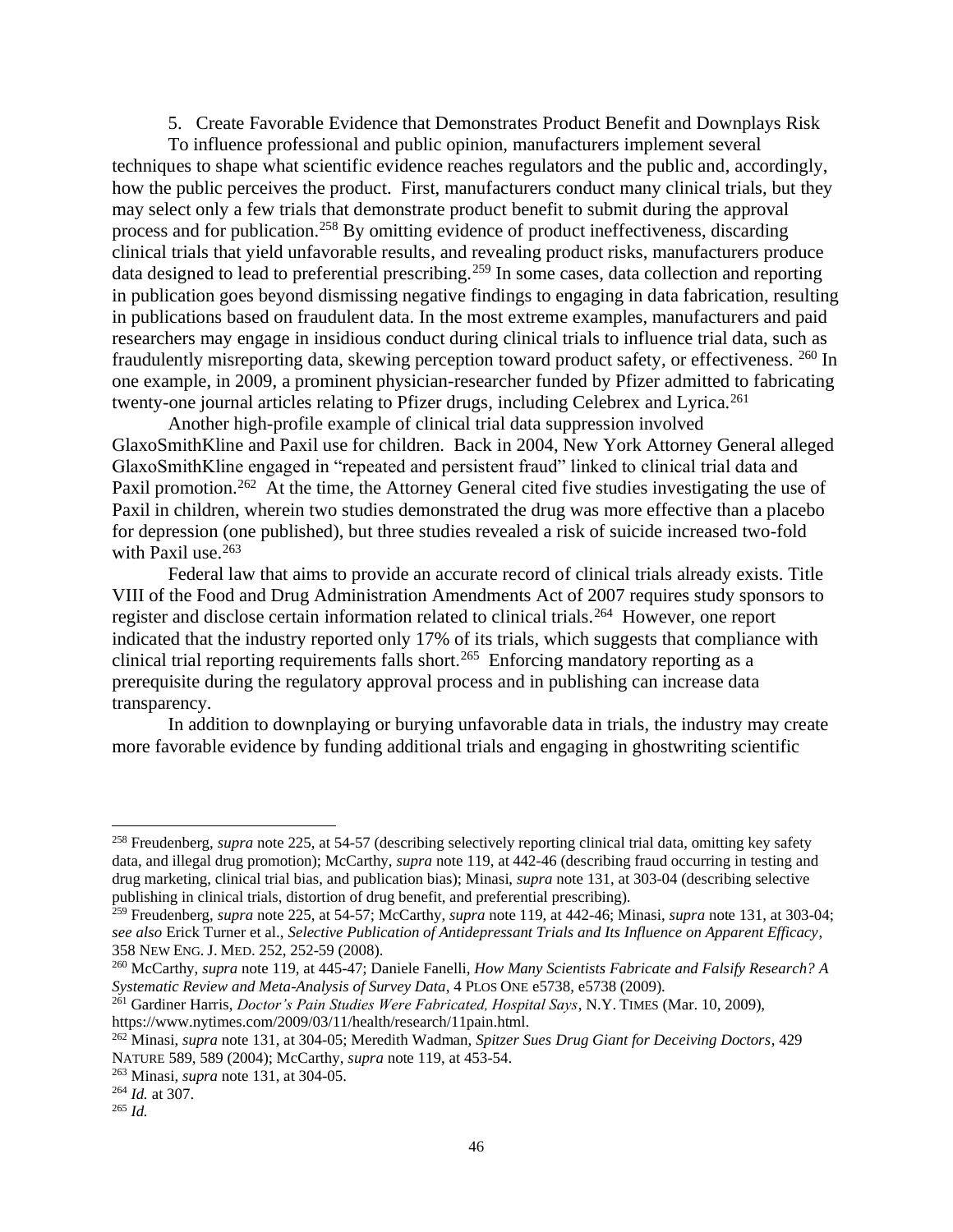publications.<sup>266</sup> Ghostwriting involves industry publishing articles that are authored by the corporation or a scientific consulting firm but instead, identify the primary authors as respected professionals such as a physician or university researcher.<sup>267</sup> By design, the industry pre-authors the article, recruiting the professional to simply sign his name without meeting the formal criteria for authorship.<sup>268</sup> Ghostwriting "covertly shapes the literature in favor of commercial interests" by increasing the appearance of product benefit through the prestige of professionals without fully (or at all) acknowledging industry involvement.<sup>269</sup> One study published in *British Medical Journal* found that 21% of publications met the criteria for ghostwriting or honorary authorship.<sup>270</sup> Ghostwriting not only disregards the integrity of authorship but creates articles designed to tip the scales of evidence showing significant benefit and minimal risk, which influences physician prescribing. Withholding adverse data, reporting positive data, and ghostwriting favorable articles sharply and effectively distorts perception of the drug and increases the chance that physicians may prescribe an ineffective or harmful medication.

C. Business Patterns

Critics of industry practices assert each of these practices – disease mongering, promoting off-label uses, paying kickbacks tied to prescribing metrics, elevating benefits and downplaying risk, suppressing clinical trial data, and ghostwriting publications constitute widespread fraud and a pattern of conducting business.<sup>271</sup> Indeed, numerous cases involved manufacturers facing civil and or criminal allegations for multiple drugs at one time, where settlement claims or alternate prosecution agreements involved negotiation relating to several drugs.<sup>272</sup> In many cases, manufacturers settle claims with prosecutors through the process of either deferred prosecution agreements or non-prosecution agreements.<sup>273</sup> Manufacturers may agree to specific conditions set forth in a corporate integrity agreement, pay a fine, and avoid prosecution.<sup>274</sup> Despite the common use of deferred prosecution agreements and nonprosecution agreements, repeat conduct by the same manufacturers and across the industry suggests this litigation alternative constitutes an ineffective deterrent.<sup>275</sup>

#### **IV. SOLUTIONS**

The convergence of high medication prices, the burden of preventable chronic disease, and the push to increase pharmacological interventions raise a critical question: What is the role of

<sup>266</sup> *Id.* at 308-10; McCarthy, *supra* note 119, at 446; Freudenberg, *supra* note 224, at 209; Catherine DeAngelis & Phil Fontanarosa, *Impugning the Integrity of Medical Science: The Adverse Effects of Industry Influence*, 299 JAMA 1833, 1834 (2008).

<sup>267</sup> Minasi, *supra* note 131, at 308-10; McCarthy, *supra* note 119, at 446; Freudenberg, *supra* note 224, at 209; DeAngelis & Fontanarosa, *supra* note 264.

<sup>268</sup> Minasi, *supra* note 131, at 308-10; McCarthy, *supra* note 119, at 446; Freudenberg, *supra* note 224, at 209; DeAngelis & Fontanarosa, *supra* note 264; *see also* Joseph Wislar et al., *Honorary and Ghost Authorship in High Impact Biomedical Journals: A Cross Sectional Survey*, 343 BRIT. MED. J. 1, 1, 4 (2011).

<sup>269</sup> Minasi, *supra* note 131, at 309.

<sup>270</sup> Wislar et al., *supra* note 266, at 4.

<sup>271</sup> Minasi, *supra* note 131, at 312-13, 317-18; McCarthy, *supra* note 119, at 442-45, 454-58; Freudenberg, *supra* note 224, at 56-57.

<sup>272</sup> McCarthy, *supra* note 119, at 454-58.

<sup>273</sup> *Id.*; *see also* Beale, *supra* note 119, at 55; Alexander & Cohen, *supra* note 119, at 538.

<sup>274</sup> McCarthy, *supra* note 119, at 454-58; *see also* Beale, *supra* note 119, at 55; Alexander & Cohen, *supra* note 119, at 538.

<sup>275</sup> McCarthy, *supra* note 119, at 457-58; Beale, *supra* note 119, at 63; Alexander & Cohen, *supra* note 119, at 539.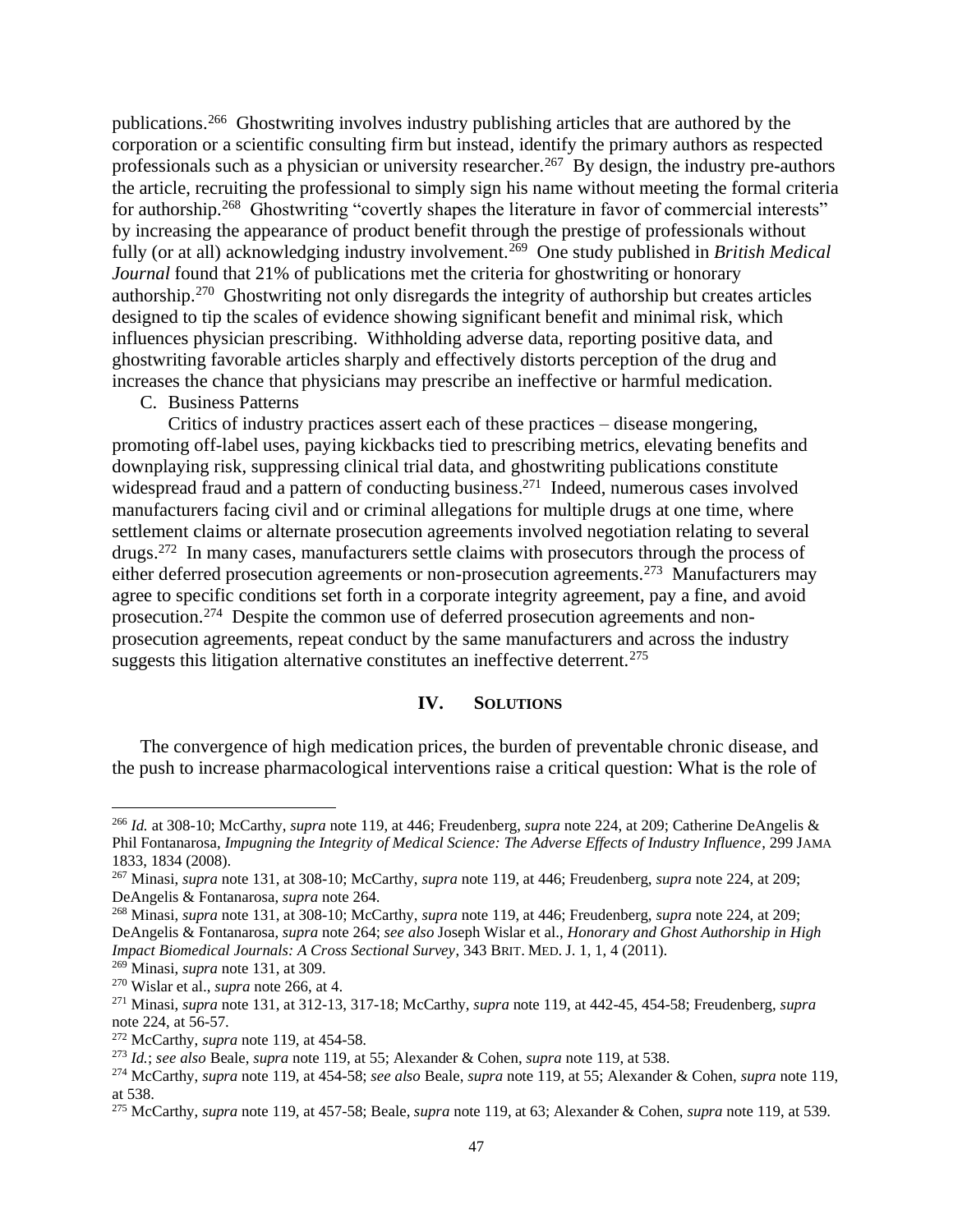the law in facilitating effective, fair, and transparent solutions? This section will describe potential answers to the problems of high medication costs and explain how strict enforcement and shifting organizational ethics can curb costs and consumer harm.

#### A. High Prices and Anticompetitive Market Actions

In response to price spikes, health policy experts suggest a variety of potential solutions to increase transparency behind the reasons for certain prices.<sup>276</sup>

Several strategies relate to changing the information landscape. Many health policy experts call for a general increase of transparency to information about how the reimbursement, rebate, and pricing system functions.<sup>277</sup> This includes increasing public knowledge about how PBMs function and whether they are passing on actual savings to patients.<sup>278</sup> Physicians can discuss the option of generic or biosimilars with patients, and pharmacists can explain pricing differences.<sup>279</sup> As an alternate option, the FDA could leverage its authority to "name and shame" specific pharmaceutical manufacturers, a strategy discussed by law professor Sharon Yakin. <sup>280</sup> This strategy entails publicly naming manufacturers that engage in legally improper conduct, such as if brand name manufacturers act to allegedly block competition from generic drug companies.<sup>281</sup> By design, naming and shaming attempts to leverage compliance by potential reputational damage but its effectiveness hinges upon whether the message reaches the correct audience.<sup>282</sup>

Next, health policy experts propose strategies to modify current laws already in place. These options include patent reform, limiting secondary patents for trivial modifications, or easing regulatory requirements for generic and biosimilar entry into the market.<sup>283</sup> Another option includes promoting the use of generic drugs and biologics over branded drugs. Some experts recommend modifying state laws governing pharmacy prescribing to mandatory generic substations or eliminating the requirement for patient consent when switching from a brand to generic medication.<sup>284</sup> Additionally, multiple state bills are currently pending that would address PBMs' role, such as designating PBMs as fiduciaries to modify their legal duties toward purchasers or capping the amount PBMs can obtain for their services.<sup>285</sup>

 Finally, as a strategy to prevent monopoly power and dramatic price increases, some health policy experts suggest intervening in the market with price caps or setting negotiating prices.<sup>286</sup> Policymakers introduced federal proposals to Congress to cap prices, limit increases to fall within inflation, or enact other mechanisms of stringent pricing controls.<sup>287</sup> Despite the initial appeal of price caps, the heavy hand of government regulation would likely produce unintended

<sup>276</sup> *See* Sharon Yadin, *Shaming Big Pharma*, 36 YALE J. REG. BULL. 131 (2019); Kesselheim et al., *supra* note 26, at 864-67; Rajkumar, *supra* note 53, at 23; Wineinger et al., *supra* note 20, at 7.

<sup>277</sup> Wineinger et al., *supra* note 20, at 7.

<sup>278</sup> Rajkumar, *supra* note 53, at 25.

<sup>279</sup> *Id.* at 23.

<sup>280</sup> Yadin, *supra* note 274, at 131-32, 137-38.

<sup>281</sup> *Id.*

<sup>282</sup> *Id.* at 140.

<sup>283</sup> Kesselheim et al., *supra* note 26, at 864-67; Rajkumar, *supra* note 53, at 23, 25.

<sup>284</sup> Kesselheim et al., *supra* note 26, at 864-67; Rajkumar, *supra* note 53, at 23, 25.

<sup>285</sup> *2022 State Legislative Action to Lower Pharmaceutical Costs*, NAT'L ACAD. FOR STATE HEALTH POLICY,

https://www.nashp.org/rx-legislative-tracker/ (last updated Apr. 15, 2022).

<sup>286</sup> Rajkumar, *supra* note 53, at 25; Kesselheim et al., *supra* note 26, at 865.

<sup>287</sup> Meredith Freed et al., *Moving the Needle on Prescription Drug Costs: Using the Innovation Center and Other Demonstration Authority*, KAISER FAMILY FOUNDATION (Mar. 25, 2021), https://www.kff.org/medicare/issuebrief/moving-the-needle-on-prescription-drug-costs-using-the-innovation-center-and-other-demonstration-authority/.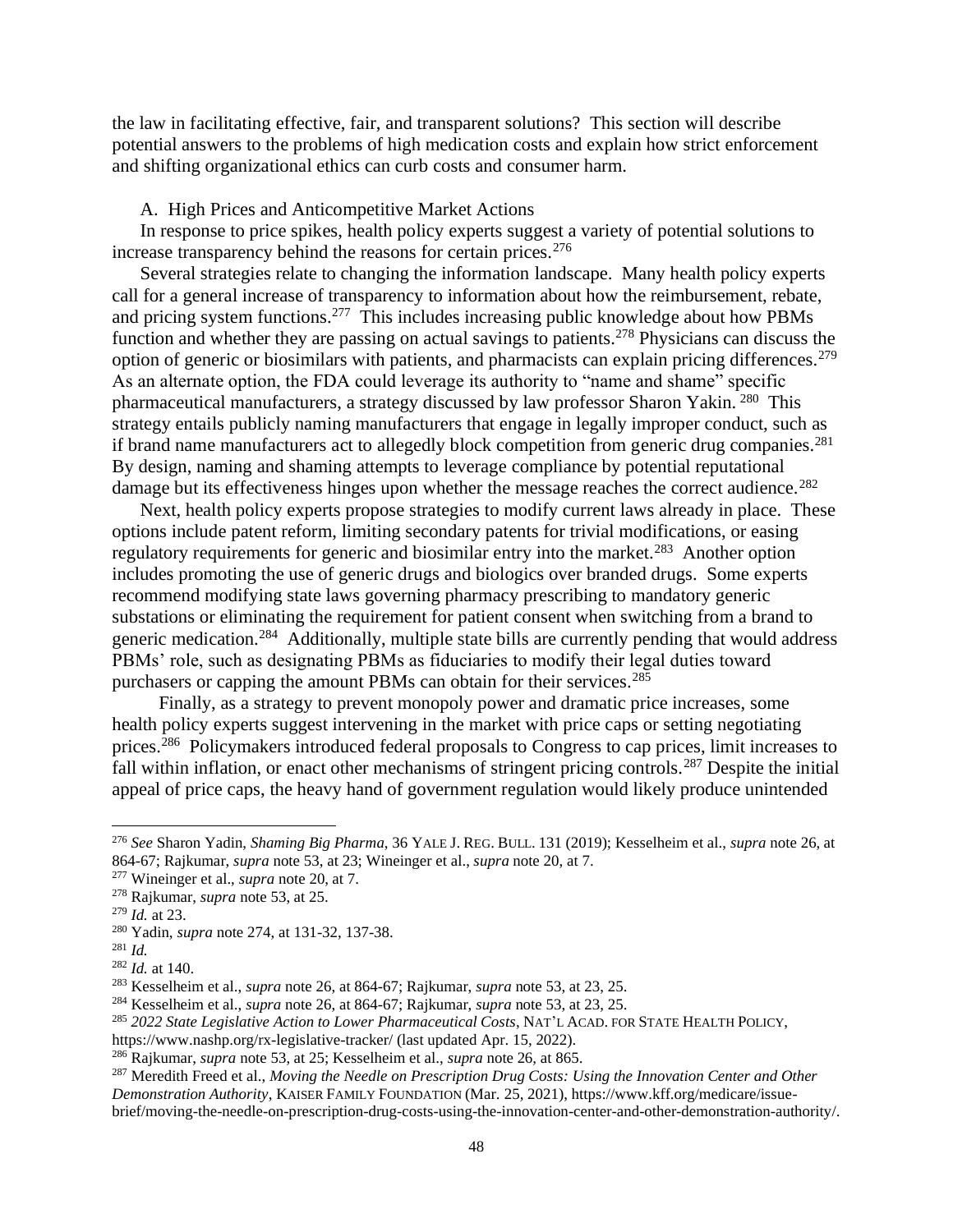adverse consequences.<sup>288</sup> In the long term, this may restrain manufacturers from innovation because they would have less incentive to allocate research and development toward newer, better, and more effective medications.<sup>289</sup> Instead, manufacturers may have a perverse incentive to expand the market for existing products, such as rebranding existing drugs to additional ages and patient groups, a strategy which may increase profits but at the expense of patient health. Most importantly, artificial market intervention does not address the underlying corporate behavior and allegations of violating existing laws. The cases described here relating to pricing, competition, and marketing demonstrate that manufacturers would likely attempt to recoup lost profits through alternate channels, leaving the fundamental problems unaddressed.

The most effective strategy entails enforcing compliance with existing laws relating to the specific, alleged behavior: leveraging antitrust laws, state consumer protection laws, and RICO that are designed precisely to address anticompetitive conduct, collusion, rigging the market, price-fixing, and fraudulent behavior. Litigation provides significant benefits to public health by serving as a mechanism for corrective enforcement while providing transparency of inappropriate and illegal corporate practices, which should incentivize corporate behavior change.

B. Pharmacotherapy as a First Line Solution, Clinical Trials Misconduct, and Inappropriate Product Promotion

To address overreliance on pharmacotherapy, clinical trials misconduct, inappropriate promotion, and prescribing requires a variety of strategies.

First, our healthcare system could adopt incentives to prevent chronic diseases, such as healthcare systems that offer functional medicine programs and reimbursement for care models that offer patients avenues to address lifestyle and environmental risk factors.<sup>290</sup> This encompasses targeted prescribing, where clinicians assess whether the patient presents with the condition that requires acute or ongoing medication management or whether the clinician could offer the patient alternate disease management or prevention. Finally, optimal clinical care also means guarding against overdiagnosis and overtreatment in prevention efforts and accurately describing the risks and benefits of medications.

Federal law already exists to track clinical trials, which requires more stringent enforcement from the FDA. As a means to minimize bias in study design and reporting findings, some health policy experts recommend creating a barrier between corporate sponsors and the investigator conducting the research.<sup>291</sup> The investigator should independently conduct the study and report findings without the involvement of the sponsor to minimize the chance of selective reporting. In addition to enforcing reporting clinical trial results, health policy scholars recommend mandatory disclosure of trials during the authorship process.<sup>292</sup> To disincentivize ghostwriting, physicians Catherine DeAngelis and Phil Fontanarosa suggest that both journals and institutions enforce authorship policies that designate criteria for authorship and manuscript

<sup>288</sup> Michael Giberson, *The Problem with Price Gouging Laws*, 34 REGULATION 48, 50 (2011); Thomas Sowell, *Price Controls*, CAPITALISM MAGAZINE (Nov. 16, 2005), https://www.capitalismmagazine.com/2005/11/price-controls/. <sup>289</sup> Sowell, *supra* note 286.

<sup>290</sup> *See What is Functional Medicine?*, CLEVELAND CLINIC, https://my.clevelandclinic.org/departments/functionalmedicine/about (last visited Apr. 17, 2022); Tom Blue, *How to Package Functional Medicine for Widespread Adoption*, 18 INTEGRATIVE MED. 28, 29-31 (2019).

<sup>291</sup> DeAngelis & Fontanarosa, *supra* note 264, at 1835.

<sup>292</sup> Minasi, *supra* note 131, at 329.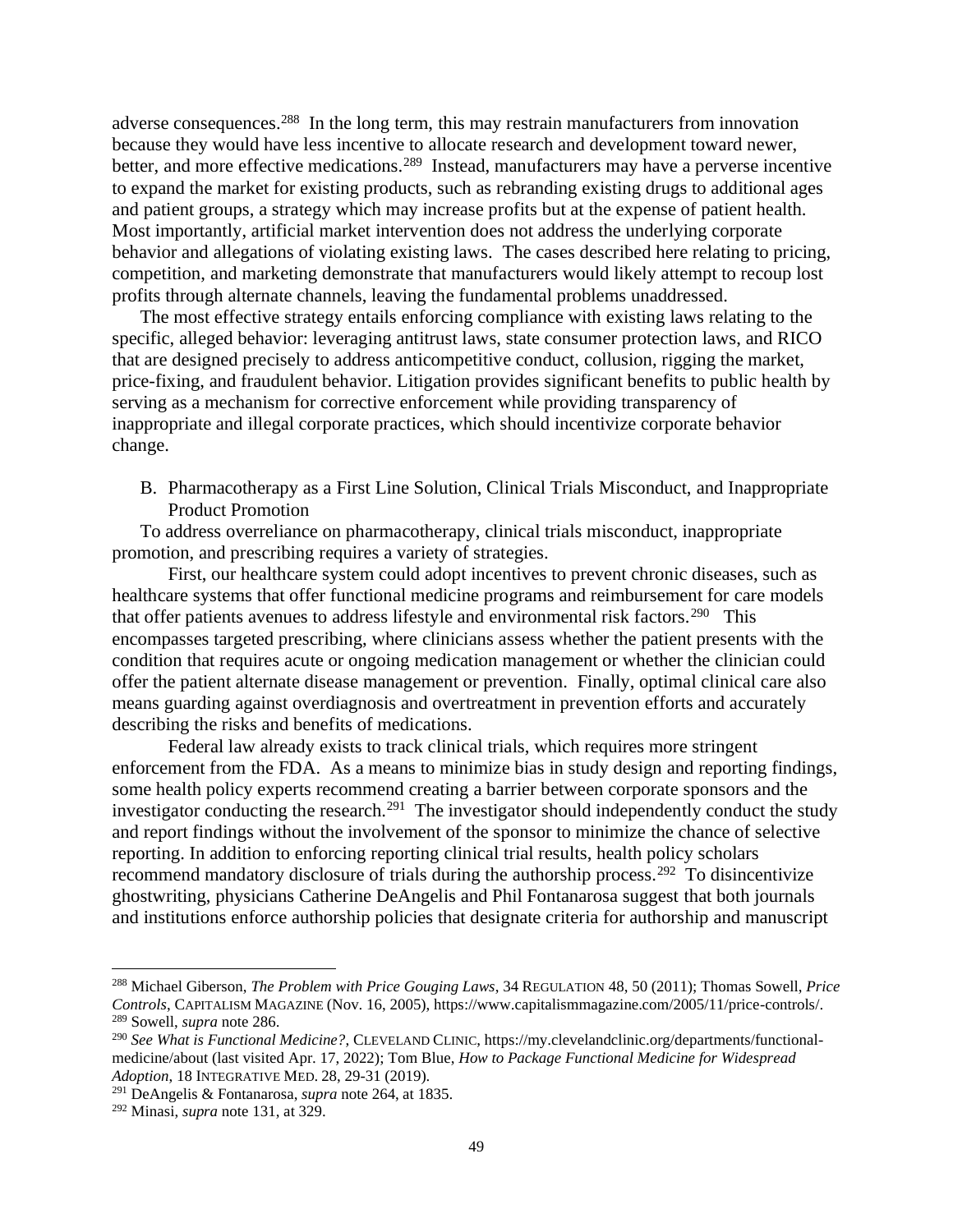contribution.<sup>293</sup> Some health law scholars suggest the level of publication fraud rises to meet the definition of prohibited conduct set forth in RICO and suggest levering RICO as a means to combat the problem of ghostwriting.<sup>294</sup>

Similarly, numerous laws already exist that prohibit inappropriate drug promotion by industry, such as the False Claims Act, prohibitions against misbranding drugs, and state consumer protections laws. These laws would also provide a mechanism for accountability for physicians that overprescribe without medical benefit, prescribe in harmful manners, or receive kickbacks tied to prescribing. Fully enforcing existing laws provides a strong remedy for accountability for both manufacturers and physicians.

#### C. Solutions for Reform

Despite these seemingly distinct areas that encompass healthcare costs, pricing strategies, and marketing practices, this article asserts that we must look at these three phenomena as an integrated and coherent issue. Skyrocketing prices and allegations of anticompetitive conduct, collusion, and fraud constitute one portion of the corporate aim to increase profits. As a second part of the puzzle, the industry prioritizes the pharmacological imperative, narrowly frames prevention, strategically structures and selects clinical trial data, creates favorable publications to tip the scales of evidence to demonstrate benefit, and engages in tactics to increase patient pool. The result is that medications may be prohibitively expensive for those in dire need, many patients may take a medicine they do not need or exposes themselves to harmful side effects, and both the patient and the healthcare system suffer.

The industry has no fault in the aim of maximizing profits. The purpose of business centers around bringing a useful and desirable product to the marketplace. To fuel innovation, we should not enact structures such as price caps nor encourage disdain for the general principle of maximizing profit. Patients may even be willing to pay a premium for what they view as a highly effective or desirable product, even if it carries significant risks. The fundamental error, however, occurs when the actors in the market presume profit maximization permits discarding guardrails of honesty, fair dealings, and legal compliance. The extensive allegations, ongoing litigation, and litany of repeated non-prosecution and deferred prosecution agreements strongly suggest corporate actions aim to maximize profits through patterns of conduct that rely upon blatant disregard for the law.

Civil enforcement actions such as those described *supra* and criminal investigations constitute necessary powerful strategies for reform. Yet, unethical conduct and lack of corporate integrity point to a problem more significant than simply reporting noncompliance and enforcing current laws.<sup>295</sup> To be sure, this constitutes a necessary and critical step. But this article recommends two additional considerations to reform corporate behavior.

First, although non-prosecution and deferred prosecution agreements seem ideal for conserving judicial efficiency, they appear ineffective as a deterrent. Fully litigating claims, including naming and shaming corporate practices and publicly posting key discovery documents demonstrating alleged legal violations, may incentivize corporate behavior change out of necessity to preserve goodwill.

Second, the industry could revise organizational corporate ethics aims. Psychologist Mihaly Csikszentmihalyi's work that specializes in maximizing human happiness and fulfillment is

<sup>293</sup> DeAngelis & Fontanarosa, *supra* note 264, at 1835.

<sup>294</sup> Minasi, *supra* note 131, at 317-22; *see generally* McCarthy, *supra* note 119.

<sup>295</sup> DeAngelis & Fontanarosa, *supra* note 264, at 1834.